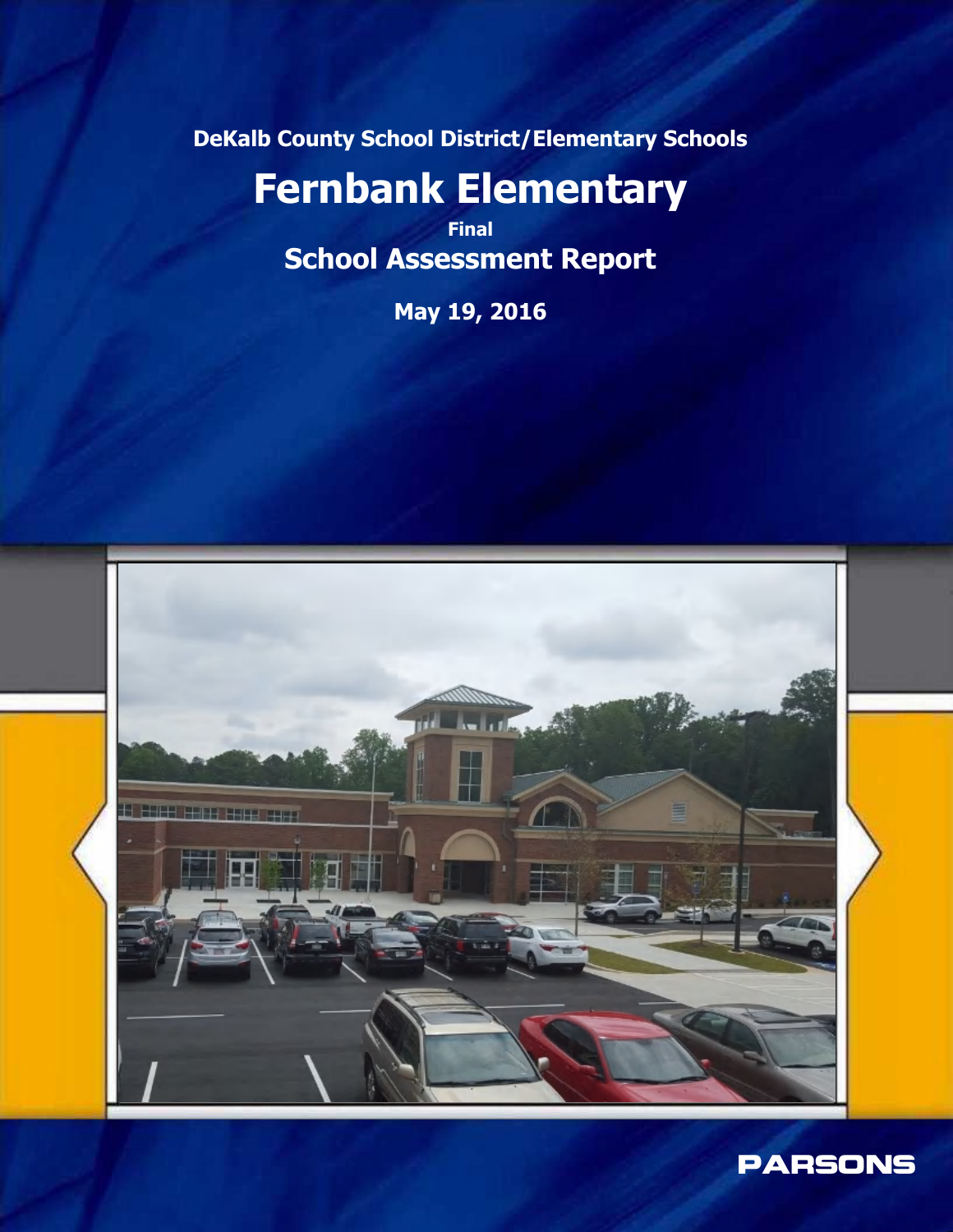## **Table of Contents**

|             | <b>School Executive Summary</b>    | 3  |
|-------------|------------------------------------|----|
|             | <b>School Condition Summary</b>    | 4  |
|             | 2015 Building                      | 6  |
|             | <b>Executive Summary</b>           | 6  |
|             | <b>Condition Summary</b>           | 7  |
|             | Photo Album                        | 8  |
|             | <b>Condition Detail</b>            | 9  |
|             | <b>System Listing</b>              | 10 |
|             | Renewal Schedule                   | 12 |
|             | Forecasted Sustainment Requirement | 15 |
|             | Deficiency Summary By System       | 16 |
|             | Deficiency Summary By Priority     | 17 |
|             | Deficiency By Priority Investment  | 18 |
|             | Deficiency Summary By Category     | 19 |
|             | Deficiency Details By Priority     | 20 |
| <u>Site</u> |                                    | 21 |
|             | <b>Executive Summary</b>           | 21 |
|             | <b>Condition Summary</b>           | 22 |
|             | Photo Album                        | 23 |
|             | <b>Condition Detail</b>            | 24 |
|             | <b>System Listing</b>              | 25 |
|             | Renewal Schedule                   | 26 |
|             | Forecasted Sustainment Requirement | 28 |
|             | Deficiency Summary By System       | 29 |
|             | Deficiency Summary By Priority     | 30 |
|             | Deficiency By Priority Investment  | 31 |
|             | Deficiency Summary By Category     | 32 |
|             | Deficiency Details By Priority     | 33 |
|             | Glossary                           | 34 |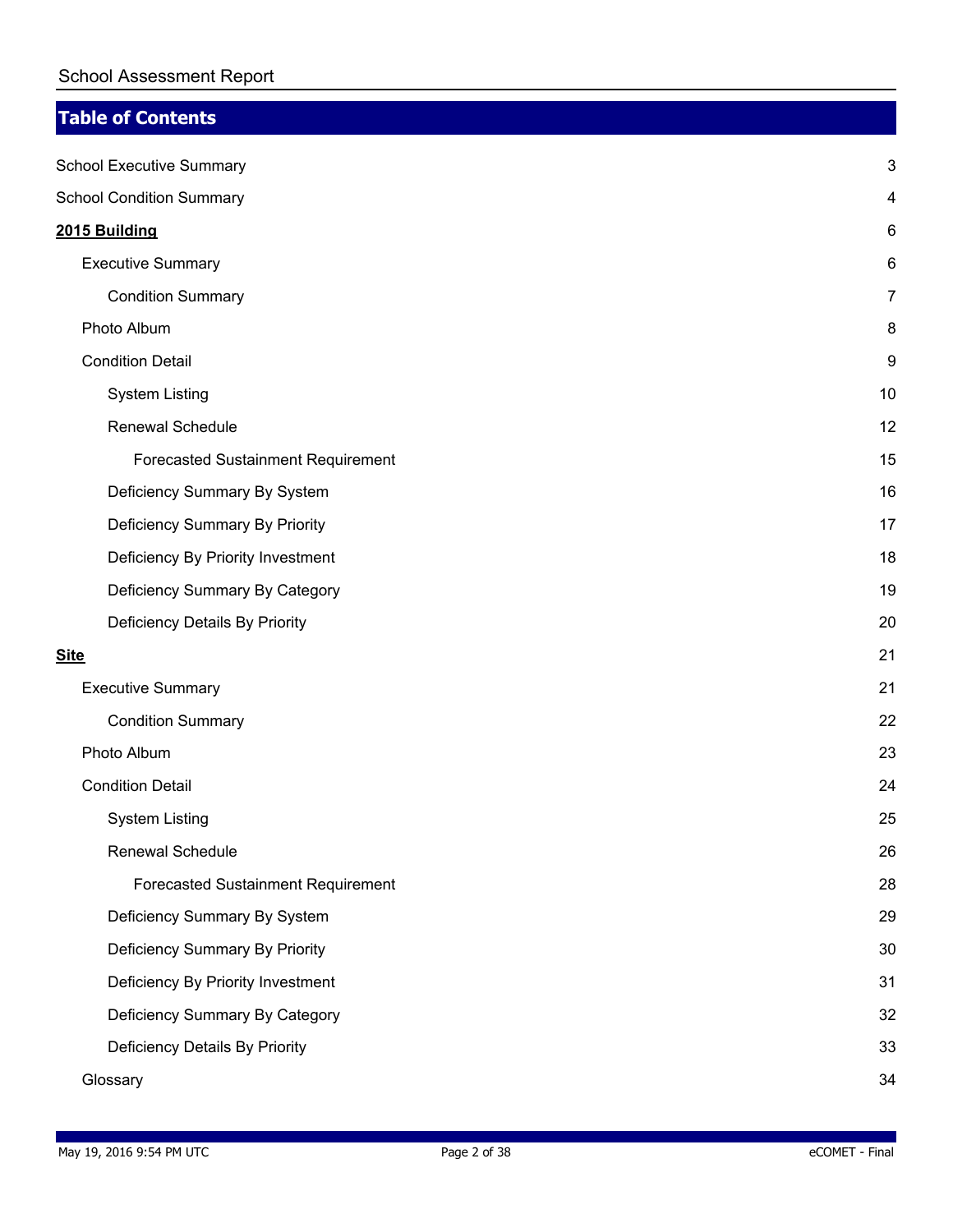## **School Executive Summary**

Building condition is evaluated based on the functional systems and elements of a building and organized according to the UNIFORMAT II Elemental Classification. The grouping of these systems and elements and applying a current replacement value to them develops a representative building cost model. Cost Models are developed for similar building types and functions. Systems and their elements are evaluated based on their current replacement values, life cycles, installation dates and next renewal dates. Systems and their elements that are within their useful lives are further evaluated to identify current deficient conditions that may have a significant impact on a system's or element's remaining service life, and to determine if they are beyond their predicted expected life. The system's or element's current replacement value is based on RS Means Commercial Cost Data.

Following are the cost model's system details for this facility. The **Replacement Value** is the amount needed to replace the property of the same present scope. The **Repair Cost** (the sum of the cost to repair/replace the Deficiencies) represents the budgeted contractor-installed costs plus owner's soft costs for the repair, replacement or renewal for a component or system level deficiency. It excludes contributing costs for other components or systems that might also be associated with the corrective actions due to packaging of the work. **Facility Condition Index** ( **FCI**) is an industry-standard measurement of facility condition calculated as the ratio of the costs to correct a facility's deficiencies (Condition Needs) to the facility's Current Replacement Value. It ranges from 0% (new) to 100% (very poor - beyond service life). The **Remaining Service Life Index** (**RSLI**) is calculated as the sum of a renewable system's **Remaining Service Life** (**RSL**) divided by the sum of a system's Replacement Value (both values exclude soft-cost to simplify calculation updates) expressed as a percentage ranging from 100% (new) to 0% (expired). The relationship between the key metrics FCI and RSLI is an important indicator, at either the facility, building, system, or component levels, of the condition trend and the imminent need for capital renewal. These indices exist in an inverse relationship wherein the FCI increases when systems reach their expected life-cycle age, whereas the RSLI decreases annually indicating the relative time remaining before reaching the life-cycle expiration age. For example, a facility or a system with a high RSLI and a low FCI indicates it is in the early portion of its useful life. However, a low RSLI indicates that expiration dates are approaching at which point the FCI would increase. The term **FCA Score** is the inverse of Total FCI and calculated as 100-Total FCI (without the %) where 100 is best and 0 is worst condition.

| Gross Area (SF):   | 118,911      |
|--------------------|--------------|
| Year Built:        | 2015         |
| Last Renovation:   |              |
| Replacement Value: | \$28,251,210 |
| Repair Cost:       | \$0.00       |
| Total FCI:         | 0.00%        |
| <b>Total RSLI:</b> | 100.00 %     |
| <b>FCA Score:</b>  | 100.00       |



#### **Description:**

The Fernbank Elementary School campus consists of one building located at 157 Heaton Park Drive N.E. in Decatur, Georgia. The campus was under construction at the time of the 2015 assessment and has a projected completion date of November 2015. This report contains condition and adequacy data collected during the 2015 Facility Condition Assessment (FCA). Detailed condition and deficiency statements are contained in this report for each building and site improvement on the campus.

#### **Attributes:**

| General Attributes: |                |                      |                                |  |  |  |  |  |  |  |  |  |
|---------------------|----------------|----------------------|--------------------------------|--|--|--|--|--|--|--|--|--|
| Assigned Region:    | Region 2       | Board District:      | District 2                     |  |  |  |  |  |  |  |  |  |
| DOE Facility:       | 5516           | Geographic Region:   | Region 2                       |  |  |  |  |  |  |  |  |  |
| HS Attendance Area: | Druid Hills HS | Jurisdictional City: | DeKalb County (Unincorporated) |  |  |  |  |  |  |  |  |  |
| Site Acreage:       | 12.9           |                      |                                |  |  |  |  |  |  |  |  |  |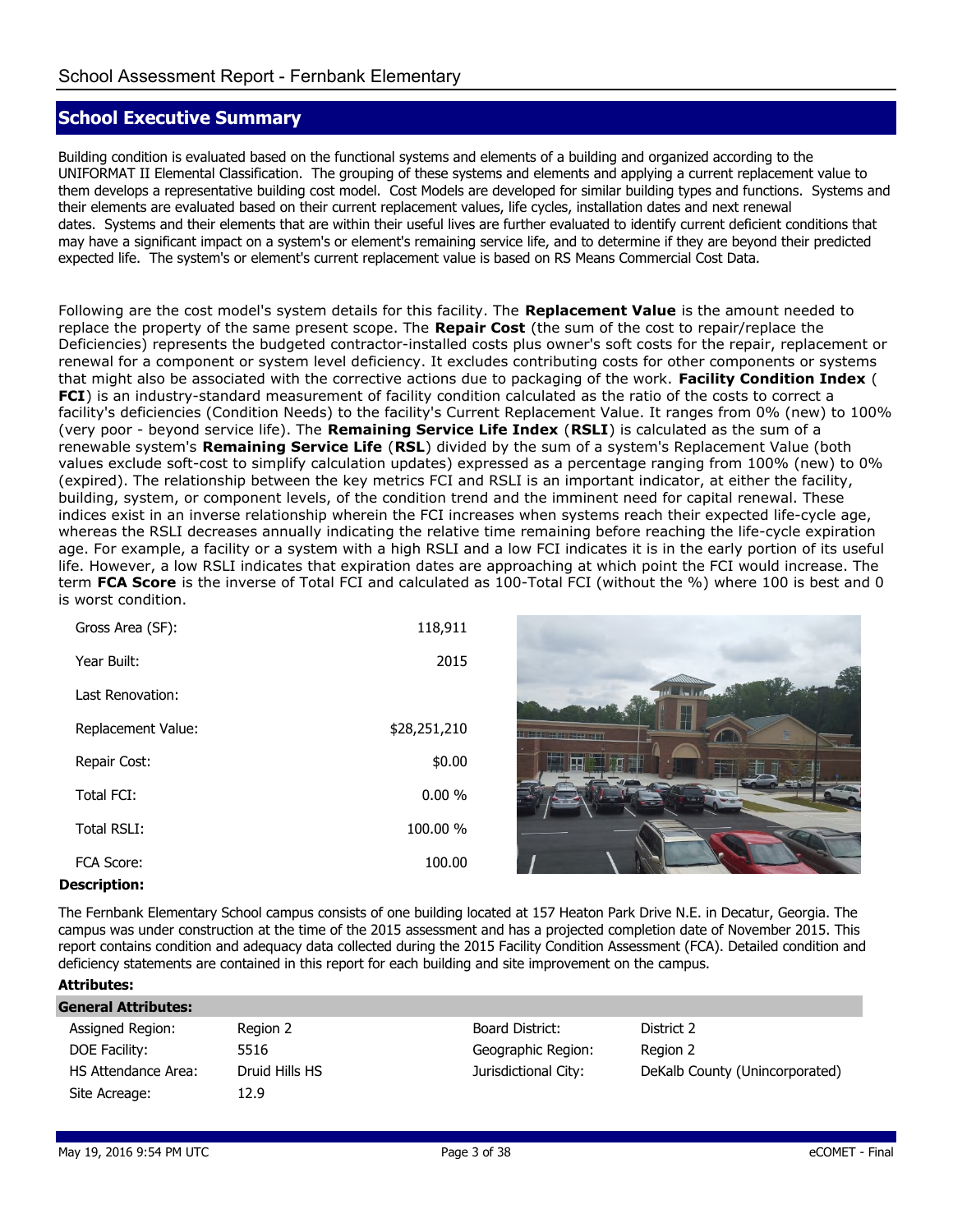## **School Condition Summary**

The Table below shows the RSLI and FCI for each major system shown at the UNIFORMAT classification Level II. Note that Systems with lower FCIs require less investment than systems with higher FCIs.

#### **Current Investment Requirement and Condition by Uniformat Classification**

| <b>UNIFORMAT Classification</b> | RSLI%    | FCI % | <b>Current Repair</b> |
|---------------------------------|----------|-------|-----------------------|
| A10 - Foundations               | 100.00 % | 0.00% | \$0.00                |
| A20 - Basement Construction     | 0.00%    | 0.00% | \$0.00                |
| B10 - Superstructure            | 100.00 % | 0.00% | \$0.00                |
| B20 - Exterior Enclosure        | 100.00 % | 0.00% | \$0.00                |
| B30 - Roofing                   | 100.00 % | 0.00% | \$0.00                |
| C10 - Interior Construction     | 100.00 % | 0.00% | \$0.00                |
| C20 - Stairs                    | 100.00 % | 0.00% | \$0.00                |
| C30 - Interior Finishes         | 100.00 % | 0.00% | \$0.00                |
| D10 - Conveying                 | 0.00%    | 0.00% | \$0.00                |
| D20 - Plumbing                  | 100.00 % | 0.00% | \$0.00                |
| D30 - HVAC                      | 100.00 % | 0.00% | \$0.00                |
| D40 - Fire Protection           | 100.00 % | 0.00% | \$0.00                |
| D50 - Electrical                | 100.00 % | 0.00% | \$0.00                |
| E10 - Equipment                 | 100.00 % | 0.00% | \$0.00                |
| E20 - Furnishings               | 100.00 % | 0.00% | \$0.00                |
| G20 - Site Improvements         | 100.00 % | 0.00% | \$0.00                |
| G30 - Site Mechanical Utilities | 100.00 % | 0.00% | \$0.00                |
| G40 - Site Electrical Utilities | 100.00 % | 0.00% | \$0.00                |
| <b>Totals:</b>                  | 100.00 % | 0.00% | \$0.00                |

#### **Condition Deficiency Priority**

| <b>Facility Name</b> | <b>Gross</b><br>Area<br>(S.F.) | <b>FCI</b><br>$\frac{0}{0}$ | <b>1 Priority</b> | 2 Priority | <b>3 Priority</b> | <b>4 Priority</b> | <b>5 Priority</b> |
|----------------------|--------------------------------|-----------------------------|-------------------|------------|-------------------|-------------------|-------------------|
| 2015 Building        | 118,911                        | 0.00I                       | \$0.00            | \$0.00     | \$0.00            | \$0.00            | \$0.00            |
| Site                 | 118,911                        | 0.00 <sub>l</sub>           | \$0.00            | \$0.00     | \$0.00            | \$0.00            | \$0.00            |
| Total:l              |                                | 0.00 <sub>1</sub>           | \$0.00            | \$0.00     | \$0.00            | \$0.00            | \$0.00            |

#### **Deficiencies By Priority**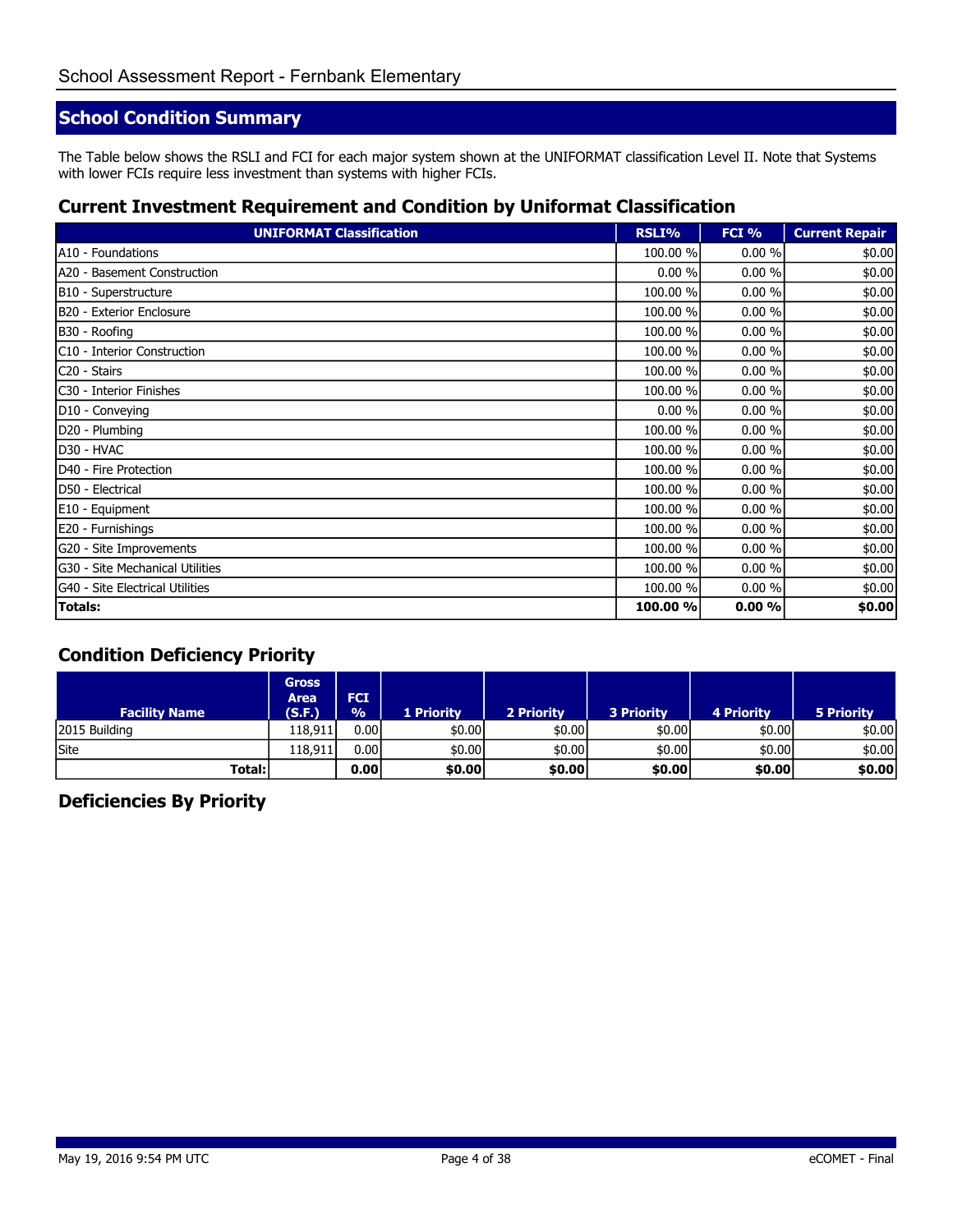**Budget Estimate Total:**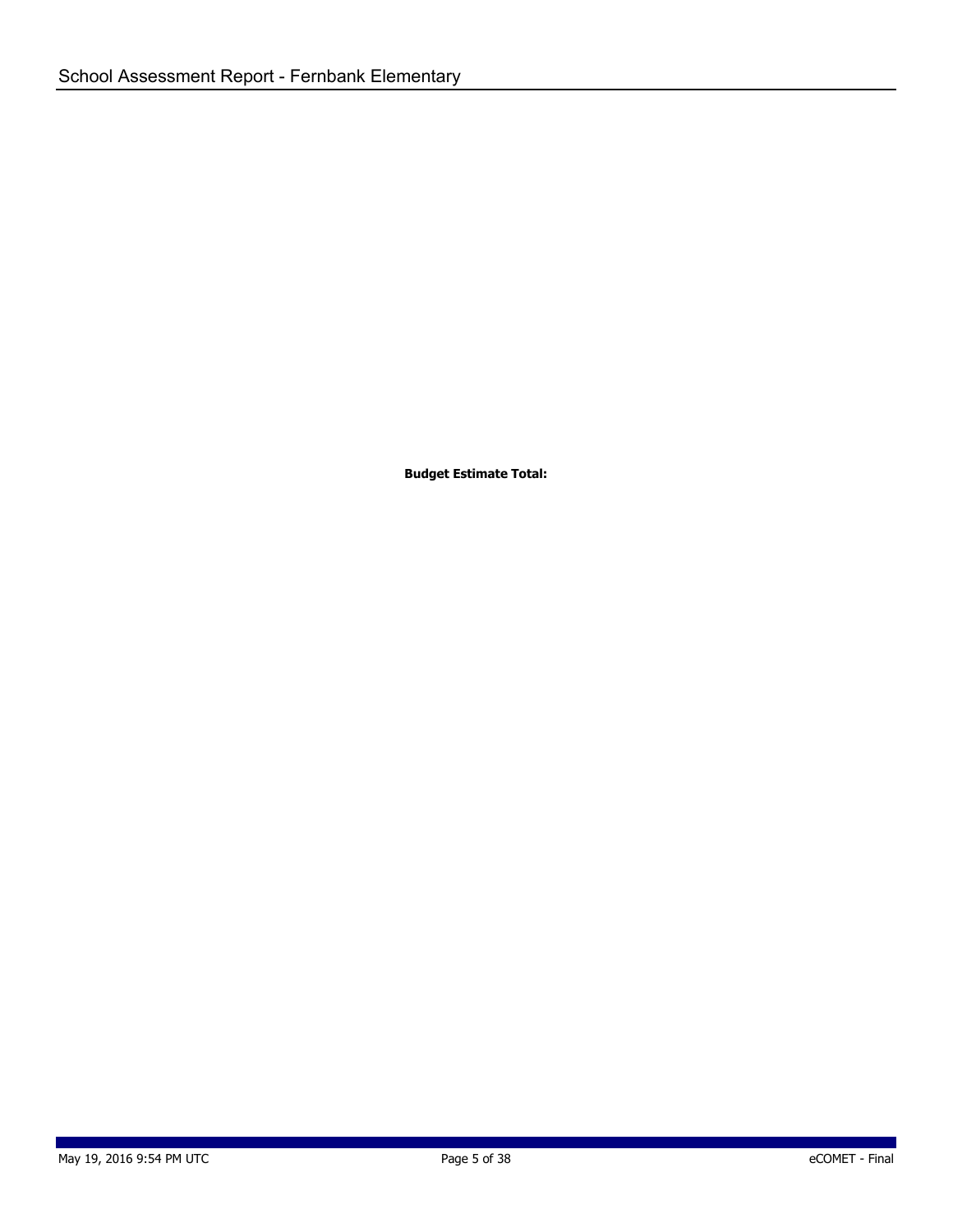## **Executive Summary**

Building condition is evaluated based on the functional systems and elements of a building and organized according to the UNIFORMAT II Elemental Classification. The grouping of these systems and elements and applying a current replacement value to them develops a representative building cost model. Cost Models are developed for similar building types and functions. Systems and their elements are evaluated based on their current replacement values, life cycles, installation dates and next renewal dates. Systems and their elements that are within their useful lives are further evaluated to identify current deficient conditions that may have a significant impact on a system's or element's remaining service life, and to determine if they are beyond their predicted expected life. The system's or element's current replacement value is based on RS Means Commercial Cost Data.

Following are the cost model's system details for this facility. The **Replacement Value** is the amount needed to replace the property of the same present scope. The **Repair Cost** (the sum of the cost to repair/replace the Deficiencies) represents the budgeted contractor-installed costs plus owner's soft costs for the repair, replacement or renewal for a component or system level deficiency. It excludes contributing costs for other components or systems that might also be associated with the corrective actions due to packaging of the work. **Facility Condition Index** ( **FCI**) is an industry-standard measurement of facility condition calculated as the ratio of the costs to correct a facility's deficiencies (Condition Needs) to the facility's Current Replacement Value. It ranges from 0% (new) to 100% (very poor - beyond service life). The **Remaining Service Life Index** (**RSLI**) is calculated as the sum of a renewable system's **Remaining Service Life** (**RSL**) divided by the sum of a system's Replacement Value (both values exclude soft-cost to simplify calculation updates) expressed as a percentage ranging from 100% (new) to 0% (expired). The relationship between the key metrics FCI and RSLI is an important indicator, at either the facility, building, system, or component levels, of the condition trend and the imminent need for capital renewal. These indices exist in an inverse relationship wherein the FCI increases when systems reach their expected life-cycle age, whereas the RSLI decreases annually indicating the relative time remaining before reaching the life-cycle expiration age. For example, a facility or a system with a high RSLI and a low FCI indicates it is in the early portion of its useful life. However, a low RSLI indicates that expiration dates are approaching at which point the FCI would increase. The term **FCA Score** is the inverse of Total FCI and calculated as 100-Total FCI (without the %) where 100 is best and 0 is worst condition.

| Function:          | Elementary School |
|--------------------|-------------------|
| Gross Area (SF):   | 118,911           |
| Year Built:        | 2015              |
| Last Renovation:   |                   |
| Replacement Value: | \$26,209,507      |
| Repair Cost:       | \$0.00            |
| Total FCI:         | $0.00 \%$         |
| Total RSLI:        | 100.00 %          |
| FCA Score:         | 100.00            |



#### **Description:**

The main building at Fernbank Elementary School main building is a three-story building located at 157 Heaton Park Drive N.E. in Decatur, Georgia. The building was under construction at the time of the 2015 assessment and has a projected completion date of November 2015. This report contains condition and adequacy data collected during the 2015 Facility Condition Assessment (FCA). Detailed condition and deficiency statements are contained in this report.

| Attributes:                |      |                        |     |
|----------------------------|------|------------------------|-----|
| <b>General Attributes:</b> |      |                        |     |
| <b>Building Codes:</b>     | 2056 | Fire Sprinkler System: | Yes |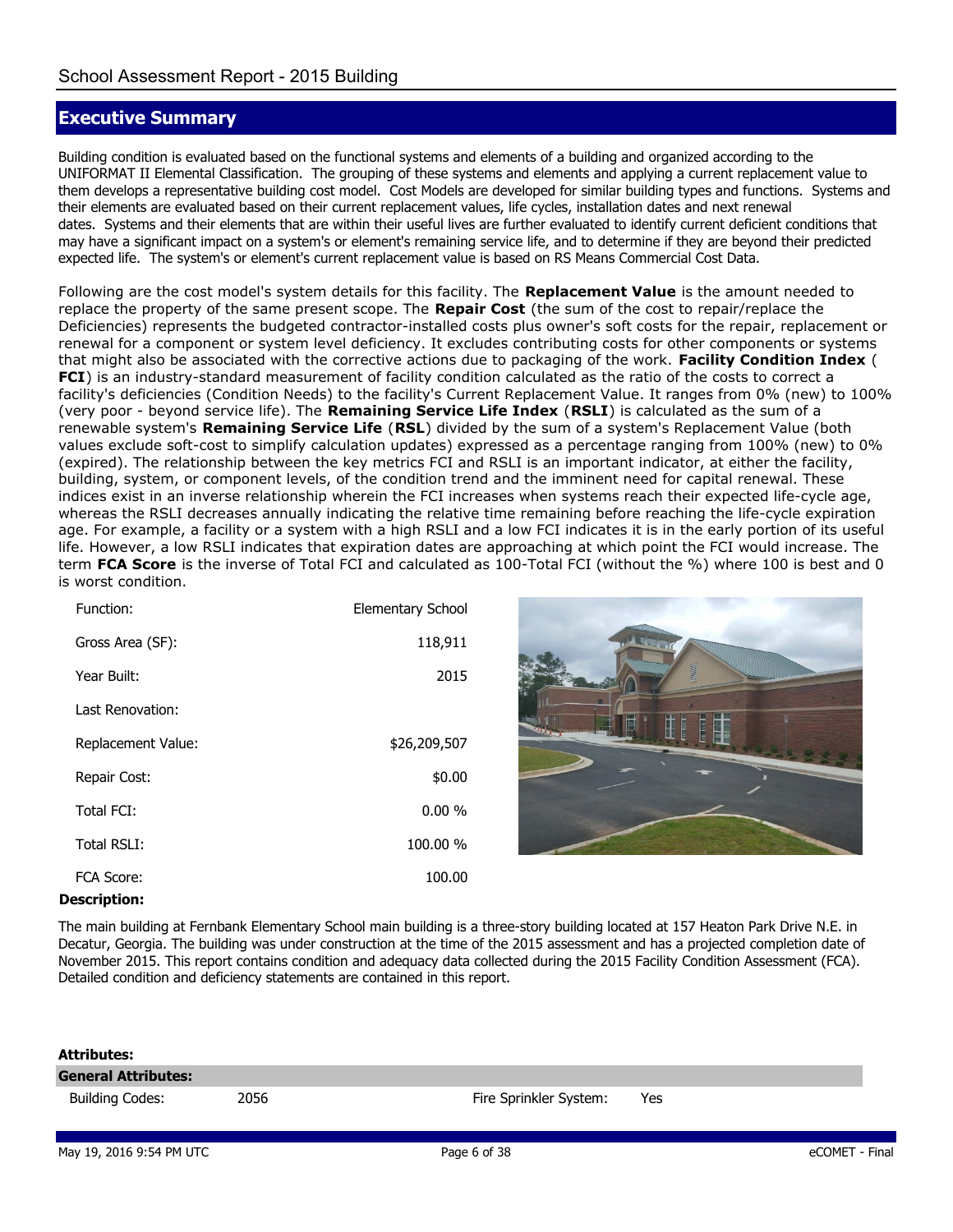## **Condition Summary**

The Table below shows the RSLI and FCI for each major building system shown at the UNIFORMAT classification Level II. Note that Systems with lower FCIs require less investment than systems with higher FCIs.

| <b>UNIFORMAT Classification</b> | RSLI %   | FCI %  | <b>Current Repair</b><br><b>Cost</b> |
|---------------------------------|----------|--------|--------------------------------------|
| A10 - Foundations               | 100.00 % | 0.00 % | \$0.00                               |
| A20 - Basement Construction     | 0.00 %   | 0.00%  | \$0.00                               |
| B10 - Superstructure            | 100.00 % | 0.00%  | \$0.00                               |
| B20 - Exterior Enclosure        | 100.00 % | 0.00%  | \$0.00                               |
| B30 - Roofing                   | 100.00 % | 0.00%  | \$0.00                               |
| C10 - Interior Construction     | 100.00 % | 0.00%  | \$0.00                               |
| C <sub>20</sub> - Stairs        | 100.00 % | 0.00%  | \$0.00                               |
| C30 - Interior Finishes         | 100.00 % | 0.00%  | \$0.00                               |
| D10 - Conveying                 | 0.00%    | 0.00%  | \$0.00                               |
| D20 - Plumbing                  | 100.00 % | 0.00%  | \$0.00                               |
| D30 - HVAC                      | 100.00 % | 0.00%  | \$0.00                               |
| D40 - Fire Protection           | 100.00 % | 0.00%  | \$0.00                               |
| D50 - Electrical                | 100.00 % | 0.00%  | \$0.00                               |
| E10 - Equipment                 | 100.00 % | 0.00%  | \$0.00                               |
| E20 - Furnishings               | 100.00 % | 0.00%  | \$0.00                               |
| <b>Totals:</b>                  | 100.00 % | 0.00%  | \$0.00                               |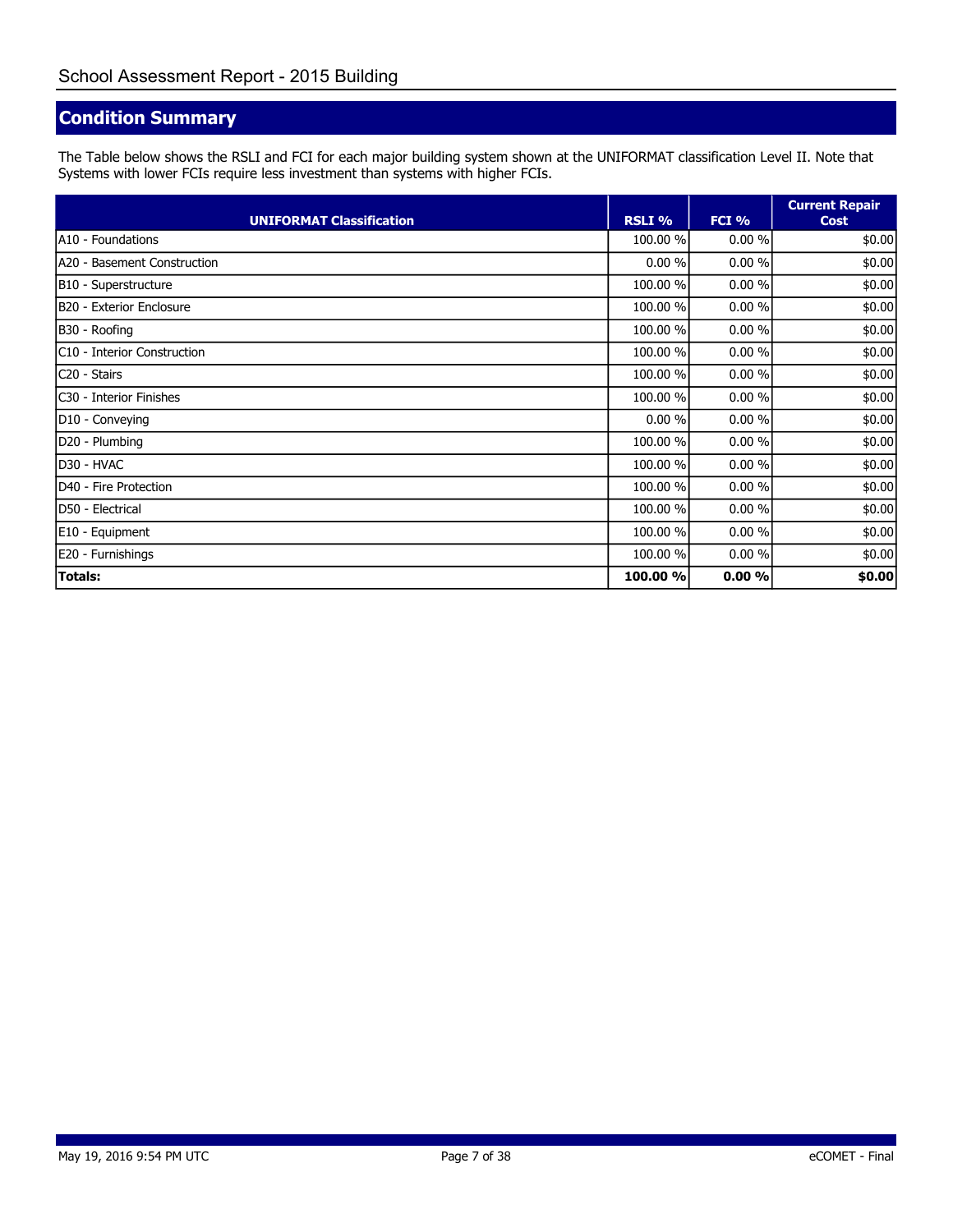## **Photo Album**

The photo album consists of the various cardinal directions of the building.

1). West Elevation - May 18, 2016 2). South Elevation - May 18, 2016 3). East Elevation - May 18, 2016



10व







4). East Elevation - May 18, 2016 5). North Elevation - May 18, 2016



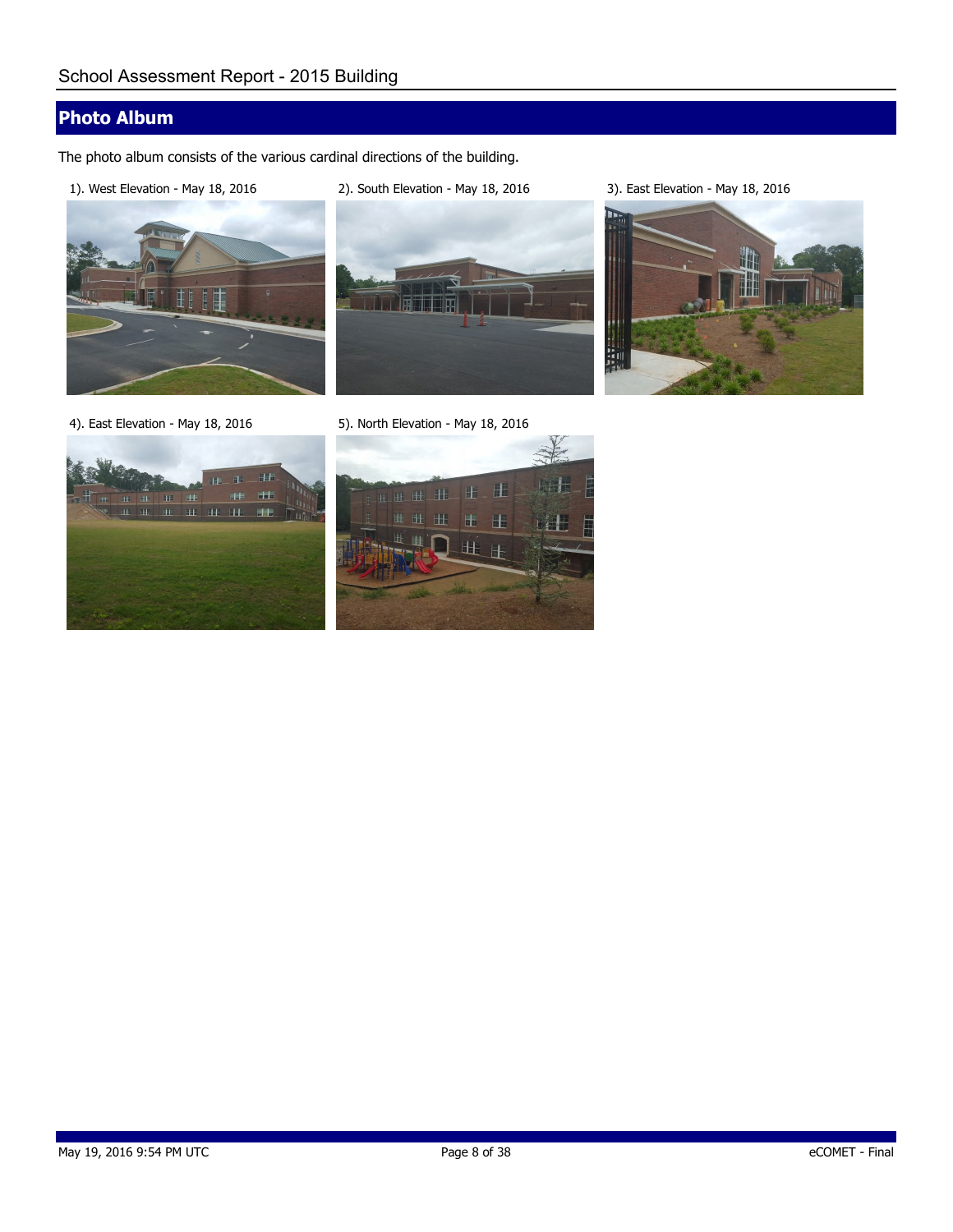#### **Condition Detail**

This section of the report contains results of the Facility Condition Assessment. The building is separated into system components based on UNIFORMAT II. The columns in the System Listing table represent the following:

- 1. System Code: A code that identifies the system.
- 2. System Description: A brief description of a system present in the building.
- 3. Unit Price \$: The unit price of the system.
- 4. UoM: The unit of measure of the system.
- 5. Qty: The quantity for the system.
- 6. Life: Building Owners and Managers Association (BOMA) recommended system design life.
- 7. Year Installed: The date of system installation.
- 8. Calc Next Renewal Year: The date of system expiration based on the life, NR stands for non renewable.
- 9. Next Renewal Year: The suggested system expiration date by the assessor based on visual inspection.
- 10. RSLI: The Remaining Service Life Index of the system.
- 11. FCI: The Facility Condition Index of the system.
- 12. RSL: Remaining Service Life in years.
- 13. eCR: eCOMET Condition Rating (*not used in this assessment*).
- 14. Deficiency \$: The financial investment to repair/replace system to address deficiency.
- 15. Replacement Value \$: The replacement cost of the system.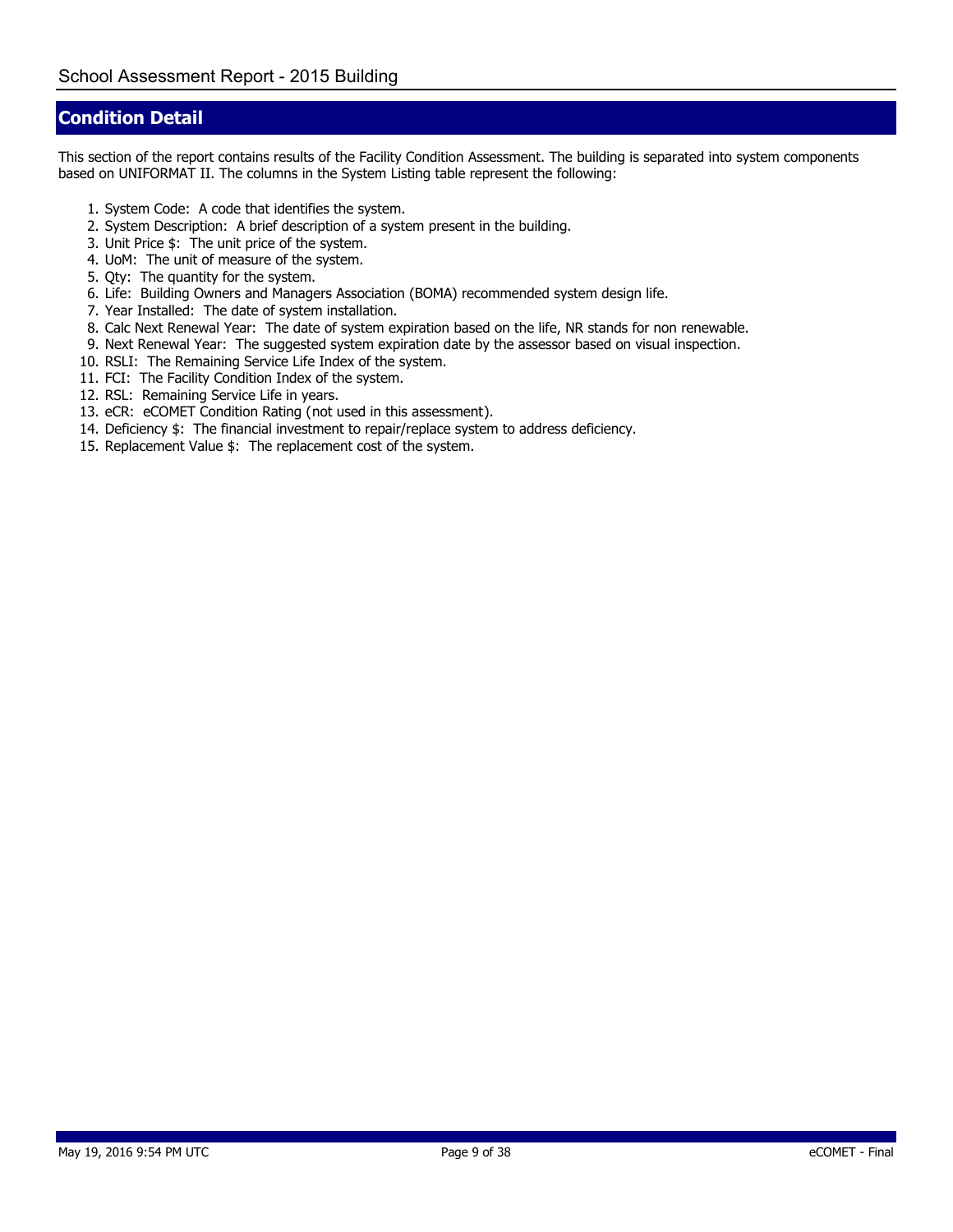# **System Listing**

The System Listing table below lists each of the systems organized by their UNIFORMAT II classification. The assessment team was tasked with recording the most recent replacement year of each system, determining the remaining service life based on the theoretical life, and evaluating the condition to confirm the forecast next replacement year. The system listing is the basis for all data contained in the Building Assessment Report.

| <b>System</b><br>Code | <b>System Description</b>              | Unit Price \$           | <b>UoM</b> | Qty     | <b>Life</b> | Year<br><b>Installed</b> | Calc<br><b>Next</b><br>Renewal<br>Year | <b>Next</b><br><b>Renewal</b><br>Year | RSLI%    | FCI%   | <b>RSL</b> | <b>eCR</b> | <b>Deficiency \$</b> | <b>Replacement</b><br>Value \$ |
|-----------------------|----------------------------------------|-------------------------|------------|---------|-------------|--------------------------|----------------------------------------|---------------------------------------|----------|--------|------------|------------|----------------------|--------------------------------|
| A1010                 | <b>Standard Foundations</b>            | $$6.49$ S.F.            |            | 118,911 | 100         | 2015                     | 2115                                   |                                       | 100.00 % | 0.00%  | 100        |            |                      | \$771,732                      |
| A1020                 | <b>Special Foundations</b>             | $$4.46$ S.F.            |            |         | 100         |                          |                                        |                                       | 0.00%    | 0.00%  |            |            |                      | \$0                            |
| A1030                 | Slab on Grade                          | \$7.09 S.F.             |            | 118,911 | 100         | 2015                     | 2115                                   |                                       | 100.00 % | 0.00%  | 100        |            |                      | \$843,079                      |
| A2010                 | <b>Basement Excavation</b>             | $$0.00$ S.F.            |            |         | 100         |                          |                                        |                                       | 0.00%    | 0.00%  |            |            |                      | \$0                            |
| A2020                 | <b>Basement Walls</b>                  | $$0.00$ S.F.            |            |         | 100         |                          |                                        |                                       | 0.00%    | 0.00%  |            |            |                      | \$0                            |
| B1010                 | <b>Floor Construction</b>              | $$15.61$ S.F.           |            | 118,911 | 100         | 2015                     | 2115                                   |                                       | 100.00 % | 0.00%  | 100        |            |                      | \$1,856,201                    |
| B1020                 | Roof Construction                      | $$5.34$ S.F.            |            | 118,911 | 100         | 2015                     | 2115                                   |                                       | 100.00 % | 0.00%  | 100        |            |                      | \$634,985                      |
| B2010                 | <b>Exterior Walls</b>                  | $$16.02$ S.F.           |            | 118,911 | 100         | 2015                     | 2115                                   |                                       | 100.00 % | 0.00%  | 100        |            |                      | \$1,904,954                    |
| B2020                 | <b>Exterior Windows</b>                | \$6.79 S.F.             |            | 118,911 | 30          | 2015                     | 2045                                   |                                       | 100.00 % | 0.00 % | 30         |            |                      | \$807,406                      |
| B2030                 | <b>Exterior Doors</b>                  | $$0.92$ S.F.            |            | 118,911 | 30          | 2015                     | 2045                                   |                                       | 100.00 % | 0.00 % | 30         |            |                      | \$109,398                      |
| B3010                 | Roof Coverings - Asphal Shingles       | $$0.00$ S.F.            |            |         | 10          |                          |                                        |                                       | 0.00%    | 0.00 % |            |            |                      | \$0                            |
| B3010                 | Roof Coverings - BUR                   | \$20.70 S.F.            |            | 71,669  | 25          | 2015                     | 2040                                   |                                       | 100.00 % | 0.00 % | 25         |            |                      | \$1,483,548                    |
| B3010                 | Roof Coverings - EPDM                  | $$0.00$ S.F.            |            |         | 15          |                          |                                        |                                       | 0.00%    | 0.00%  |            |            |                      | \$0                            |
| B3010                 | Roof Coverings - Preformed Metal       | $$0.00$ S.F.            |            |         | 30          |                          |                                        |                                       | 0.00 %   | 0.00%  |            |            |                      | \$0                            |
| B3010                 | Roof Coverings - Standing Seam Metal   | \$22.87 S.F.            |            | 6,157   | 75          | 2015                     | 2090                                   |                                       | 100.00 % | 0.00%  | 75         |            |                      | \$140,811                      |
| B3020                 | Roof Openings                          | $$0.57$ S.F.            |            | 118,911 | 30          | 2015                     | 2045                                   |                                       | 100.00 % | 0.00%  | 30         |            |                      | \$67,779                       |
| C1010                 | Partitions                             | $$7.01$ S.F.            |            | 118,911 | 100         | 2015                     | 2115                                   |                                       | 100.00 % | 0.00%  | 100        |            |                      | \$833,566                      |
| C1020                 | <b>Interior Doors</b>                  | $$2.39$ S.F.            |            | 118,911 | 30          | 2015                     | 2045                                   |                                       | 100.00 % | 0.00%  | 30         |            |                      | \$284,197                      |
| C1030                 | <b>Fittings</b>                        | $$2.79$ S.F.            |            | 118,911 | 20          | 2015                     | 2035                                   |                                       | 100.00 % | 0.00%  | 20         |            |                      | \$331,762                      |
| C2010                 | <b>Stair Construction</b>              | $$1.81$ S.F.            |            | 118,911 | 100         | 2015                     | 2115                                   |                                       | 100.00 % | 0.00%  | 100        |            |                      | \$215,229                      |
| C3010                 | Wall Finishes - Ceramic & Glazed       | $$10.27$ S.F.           |            |         | 30          |                          |                                        |                                       | 0.00%    | 0.00%  |            |            |                      | \$0                            |
| C3010                 | Wall Finishes - Paint                  | $$1.93$ S.F.            |            | 118,911 | 10          | 2015                     | 2025                                   |                                       | 100.00 % | 0.00%  | 10         |            |                      | \$229,498                      |
| C3010                 | Wall Finishes - Wall Coverings         | $$0.00$ S.F.            |            |         | 10          |                          |                                        |                                       | 0.00%    | 0.00%  |            |            |                      | $$0$                           |
| C3020                 | Floor Finishes - Carpet                | $$0.00$ S.F.            |            |         | 8           |                          |                                        |                                       | 0.00%    | 0.00%  |            |            |                      | \$0                            |
| C3020                 | Floor Finishes - Ceramic & Quarry Tile | $$14.49$ S.F.           |            | 17,836  | 50          | 2015                     | 2065                                   |                                       | 100.00 % | 0.00%  | 50         |            |                      | \$258,444                      |
| C3020                 | Floor Finishes - Terrazzo              | $$0.00$ <sub>S.F.</sub> |            |         | 50          |                          |                                        |                                       | 0.00%    | 0.00%  |            |            |                      | \$0                            |
| C3020                 | Floor Finishes - VCT                   | $$9.54$ S.F.            |            | 101,075 | 20          | 2015                     | 2035                                   |                                       | 100.00 % | 0.00%  | 20         |            |                      | \$964,256                      |
| C3020                 | Floor Finishes - Wood                  | $$0.00$ S.F.            |            |         | 20          |                          |                                        |                                       | 0.00 %   | 0.00%  |            |            |                      | \$0                            |
| C3030                 | Ceiling Finishes                       | $$9.98$ S.F.            |            | 118,911 | 20          | 2015                     | 2035                                   |                                       | 100.00 % | 0.00%  | 20         |            |                      | \$1,186,732                    |
| D1010                 | Elevators and Lifts                    | $$0.00$ S.F.            |            | 118,911 | 30          | 2015                     | 2045                                   |                                       | 100.00 % | 0.00%  | 30         |            |                      | \$0                            |
| D2010                 | <b>Plumbing Fixtures</b>               | $$17.66$ S.F.           |            | 118,911 | 20          | 2015                     | 2035                                   |                                       | 100.00 % | 0.00%  | 20         |            |                      | \$2,099,968                    |
| D2020                 | Domestic Water Distribution            | $$3.99$ S.F.            |            | 118,911 | 30          | 2015                     | 2045                                   |                                       | 100.00 % | 0.00%  | 30         |            |                      | \$474,455                      |
| D2030                 | Sanitary Waste                         | $$3.41$ S.F.            |            | 118,911 | 30          | 2015                     | 2045                                   |                                       | 100.00 % | 0.00%  | 30         |            |                      | \$405,487                      |
| D2040                 | Rain Water Drainage                    | $$0.98$ S.F.            |            | 118,911 | 30          | 2015                     | 2045                                   |                                       | 100.00 % | 0.00%  | 30         |            |                      | \$116,533                      |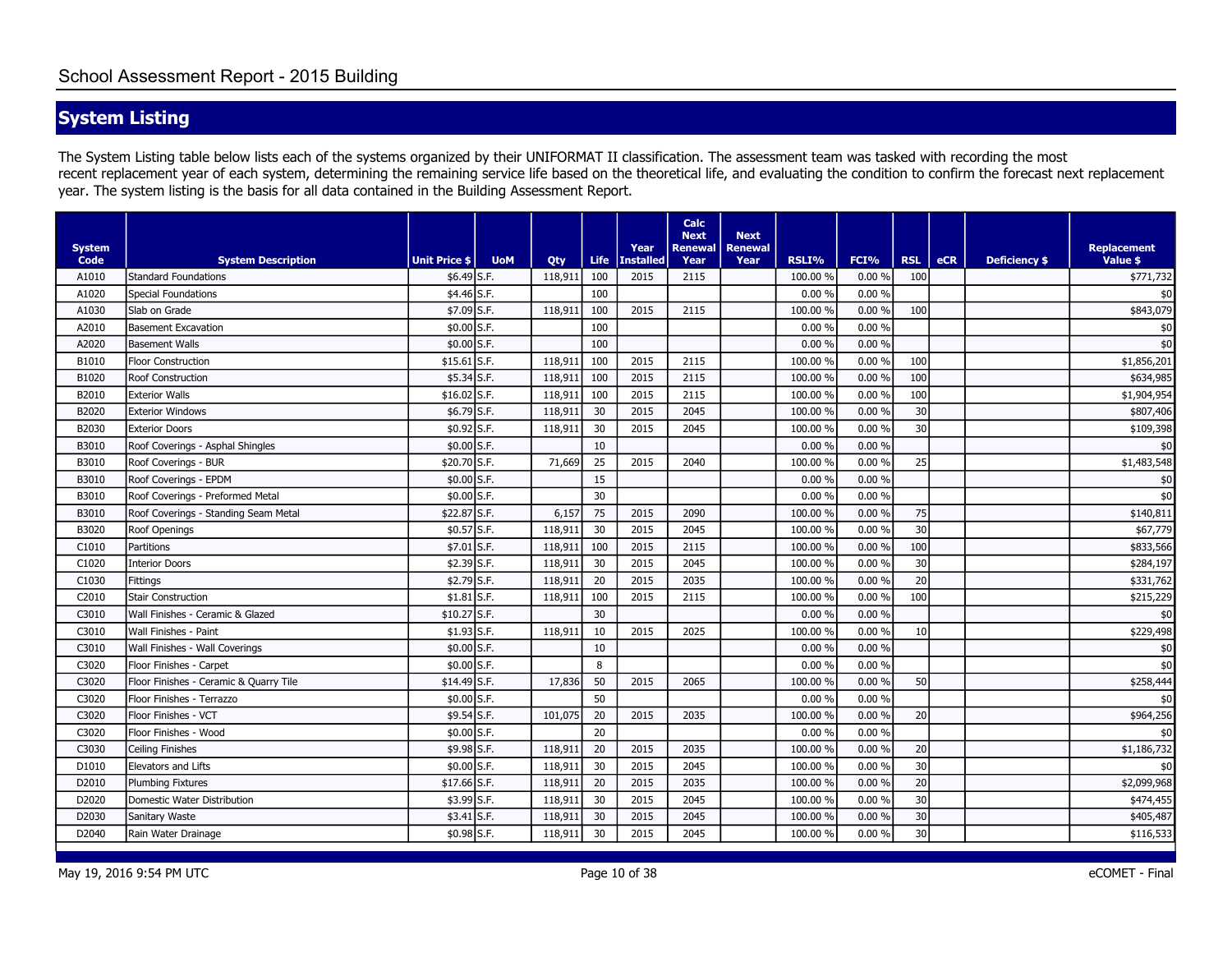# School Assessment Report - 2015 Building

| <b>System</b><br>Code | <b>System Description</b>                        | Unit Price \$ | <b>UoM</b> | Qty     | Life | Year<br><b>Installed</b> | Calc<br><b>Next</b><br><b>Renewal</b><br>Year | <b>Next</b><br>Renewal<br>Year | RSLI%    | FCI%      | <b>RSL</b> | <b>eCR</b> | <b>Deficiency \$</b> | <b>Replacement</b><br>Value \$ |
|-----------------------|--------------------------------------------------|---------------|------------|---------|------|--------------------------|-----------------------------------------------|--------------------------------|----------|-----------|------------|------------|----------------------|--------------------------------|
| D2090                 | Other Plumbing Systems - Natural Gas             | $$0.41$ S.F.  |            | 118,911 | 30   | 2015                     | 2045                                          |                                | 100.00 % | $0.00 \%$ | 30         |            |                      | \$48,754                       |
| D3020                 | <b>Heat Generating Systems</b>                   | $$4.55$ S.F.  |            | 118,911 | 30   | 2015                     | 2045                                          |                                | 100.00 % | 0.00%     | 30         |            |                      | \$541,045                      |
| D3030                 | Cooling Generating Systems                       | \$4.73 S.F.   |            | 118,911 | 30   | 2015                     | 2045                                          |                                | 100.00 % | 0.00%     | 30         |            |                      | \$562,449                      |
| D3040                 | Distribution & Exhaust Systems                   | $$5.51$ S.F.  |            | 118,911 | 30   | 2015                     | 2045                                          |                                | 100.00 % | 0.00%     | 30         |            |                      | \$655,200                      |
| D3050                 | Terminal & Package Units                         | \$18.52 S.F.  |            | 118,911 | 15   | 2015                     | 2030                                          |                                | 100.00 % | 0.00%     | 15         |            |                      | \$2,202,232                    |
| D3060                 | Controls & Instrumentation                       | $$3.60$ S.F.  |            | 118,911 | 20   | 2015                     | 2035                                          |                                | 100.00 % | 0.00%     | 20         |            |                      | \$428,080                      |
| D3090                 | Other HVAC Systems/Equip - Kitchen Hood          | $$1.23$ S.F.  |            | 118,911 | 30   | 2015                     | 2045                                          |                                | 100.00 % | 0.00%     | 30         |            |                      | \$146,261                      |
| D4010                 | Sprinklers                                       | $$4.75$ S.F.  |            | 118,911 | 30   | 2015                     | 2045                                          |                                | 100.00 % | 0.00%     | 30         |            |                      | \$564,827                      |
| D4020                 | <b>Standpipes</b>                                | $$0.51$ S.F.  |            | 118,911 | 30   | 2015                     | 2045                                          |                                | 100.00 % | 0.00%     | 30         |            |                      | \$60,645                       |
| D5010                 | Electrical Service/Distribution                  | $$1.81$ S.F.  |            | 118,911 | 30   | 2015                     | 2045                                          |                                | 100.00 % | 0.00%     | 30         |            |                      | \$215,229                      |
| D5020                 | <b>Branch Wiring</b>                             | \$6.78 S.F.   |            | 118,911 | 30   | 2015                     | 2045                                          |                                | 100.00 % | 0.00%     | 30         |            |                      | \$806,217                      |
| D5020                 | Lighting                                         | \$8.90 S.F.   |            | 118,911 | 30   | 2015                     | 2045                                          |                                | 100.00 % | 0.00%     | 30         |            |                      | \$1,058,308                    |
| D5030                 | Communications and Security - Clock & PA Systems | \$5.60 S.F.   |            | 118,911 | 10   | 2015                     | 2025                                          |                                | 100.00 % | 0.00%     | 10         |            |                      | \$665,902                      |
| D5030                 | Communications and Security - Fire Alarm         | $$1.23$ S.F.  |            | 118,911 | 10   | 2015                     | 2025                                          |                                | 100.00 % | 0.00%     | 10         |            |                      | \$146,261                      |
| D5030                 | Communications and Security - Security & CCTV    | $$0.61$ S.F.  |            | 118,911 | 10   | 2015                     | 2025                                          |                                | 100.00 % | 0.00%     | 10         |            |                      | \$72,536                       |
| D5090                 | Other Electrical Systems - Emergency Generator   | $$0.35$ S.F.  |            |         | 15   |                          |                                               |                                | 0.00%    | 0.00%     |            |            |                      | \$0                            |
| E1010                 | Commercial Equipment                             | $$0.83$ S.F.  |            | 118,911 | 20   | 2015                     | 2035                                          |                                | 100.00 % | 0.00%     | 20         |            |                      | \$98,696                       |
| E1020                 | <b>Institutional Equipment</b>                   | $$0.40$ S.F.  |            | 118,911 | 20   | 2015                     | 2035                                          |                                | 100.00 % | 0.00%     | 20         |            |                      | \$47,564                       |
| E1090                 | Other Equipment (Kitchen Equipment)              | \$10.35 S.F.  |            | 118,911 | 20   | 2015                     | 2035                                          |                                | 100.00 % | 0.00%     | 20         |            |                      | \$1,230,729                    |
| E2010                 | <b>Fixed Furnishings</b>                         | \$5.37 S.F.   |            | 118,911 | 20   | 2015                     | 2035                                          |                                | 100.00 % | 0.00%     | 20         |            |                      | \$638,552                      |
|                       |                                                  |               |            |         |      |                          |                                               | <b>Total</b>                   | 100.00 % |           |            |            |                      | \$26,209,507                   |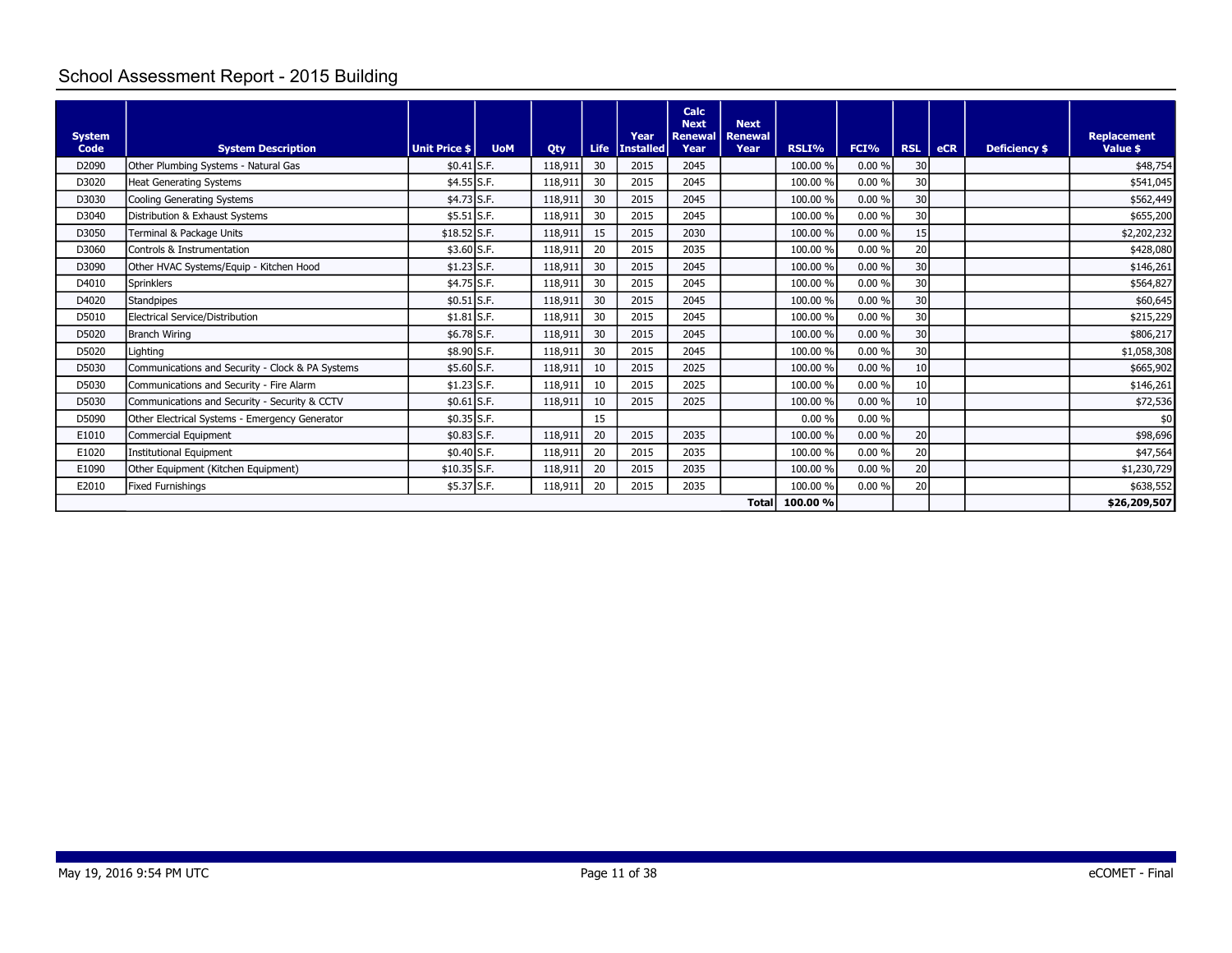## **Renewal Schedule**

eComet forecasts future Capital Renewal projects for expiring systems based on the Calculated Next Renewal year found in the system listing. There is a 3% yearly inflation factor applied to the system costs expiring in the future. The table below reflects Capital Renewal projects over the next 10 years. Note: Blank cells (or \$0) indicate no systems are scheduled for renewal in that year.

*Inflation Rate: 3%*

| <b>System</b>                                      | <b>Current</b><br><b>Deficiencies</b> | 2016           | 2017 | 2018 | 2019           | 2020 | 2021 | 2022 | 2023 | 2024 | 2025        | <b>Total</b> |
|----------------------------------------------------|---------------------------------------|----------------|------|------|----------------|------|------|------|------|------|-------------|--------------|
| Total:                                             | \$0                                   | \$0            | \$0  | \$0  | \$0            | \$0  | \$0  | \$0  | \$0  | \$0  | \$1,647,125 | \$1,647,125  |
| A - Substructure                                   | \$0                                   | \$0            | \$0  | \$0  | \$0            | \$0  | \$0  | \$0  | \$0  | \$0  | \$0         | \$0          |
| A10 - Foundations                                  | \$0                                   | \$0            | \$0  | \$0  | $\frac{1}{20}$ | \$0  | \$0  | \$0  | \$0  | \$0  | \$0         | \$0          |
| A1010 - Standard Foundations                       | \$0                                   | \$0            | \$0  | \$0  | \$0            | \$0  | \$0  | \$0  | \$0  | \$0  | \$0         | \$0          |
| A1020 - Special Foundations                        | \$0                                   | \$0            | \$0  | \$0  | \$0            | \$0  | \$0  | \$0  | \$0  | \$0  | \$0         | \$0          |
| A1030 - Slab on Grade                              | \$0                                   | \$0            | \$0  | \$0  | \$0            | \$0  | \$0  | \$0  | \$0  | \$0  | \$0         | \$0          |
| A20 - Basement Construction                        | \$0                                   | \$0            | \$0  | \$0  | \$0            | \$0  | \$0  | \$0  | \$0  | \$0  | \$0         | \$0          |
| A2010 - Basement Excavation                        | \$0                                   | \$0            | \$0  | \$0  | \$0            | \$0  | \$0  | \$0  | \$0  | \$0  | \$0         | \$0          |
| A2020 - Basement Walls                             | \$0                                   | \$0            | \$0  | \$0  | $\frac{1}{20}$ | \$0  | \$0  | \$0  | \$0  | \$0  | \$0         | \$0          |
| <b>B</b> - Shell                                   | \$0                                   | \$0            | \$0  | \$0  | \$0            | \$0  | \$0  | \$0  | \$0  | \$0  | \$0         | \$0          |
| <b>B10 - Superstructure</b>                        | \$0                                   | $\frac{1}{20}$ | \$0  | \$0  | $\frac{1}{20}$ | \$0  | \$0  | \$0  | \$0  | \$0  | \$0         | \$0          |
| <b>B1010 - Floor Construction</b>                  | \$0                                   | \$0            | \$0  | \$0  | \$0            | \$0  | \$0  | \$0  | \$0  | \$0  | \$0         | \$0          |
| <b>B1020 - Roof Construction</b>                   | \$0                                   | \$0            | \$0  | \$0  | \$0            | \$0  | \$0  | \$0  | \$0  | \$0  | \$0         | \$0          |
| <b>B20 - Exterior Enclosure</b>                    | \$0                                   | \$0            | \$0  | \$0  | \$0            | \$0  | \$0  | \$0  | \$0  | \$0  | \$0         | \$0          |
| B2010 - Exterior Walls                             | \$0                                   | \$0            | \$0  | \$0  | $\frac{1}{20}$ | \$0  | \$0  | \$0  | \$0  | \$0  | \$0         | \$0          |
| <b>B2020 - Exterior Windows</b>                    | \$0                                   | \$0            | 30   | \$0  | \$0            | \$0  | \$0  | \$0  | \$0  | \$0  | \$0         | \$0          |
| <b>B2030 - Exterior Doors</b>                      | \$0                                   | \$0            | \$0  | \$0  | \$0            | \$0  | \$0  | \$0  | \$0  | \$0  | \$0         | \$0          |
| B30 - Roofing                                      | \$0                                   | \$0            | \$0  | \$0  | \$0            | \$0  | \$0  | \$0  | \$0  | \$0  | \$0         | \$0          |
| B3010 - Roof Coverings - Asphal<br><b>Shingles</b> | \$0                                   | \$0            | \$0  | \$0  | \$0            | \$0  | \$0  | \$0  | \$0  | \$0  | \$0         | \$0          |
| B3010 - Roof Coverings - BUR                       | \$0                                   | \$0            | \$0  | \$0  | \$0            | \$0  | \$0  | \$0  | \$0  | \$0  | \$0         | \$0          |
| B3010 - Roof Coverings - EPDM                      | \$0                                   | \$0            | \$0  | \$0  | $\frac{1}{20}$ | \$0  | \$0  | \$0  | \$0  | \$0  | \$0         | \$0          |
| B3010 - Roof Coverings - Preformed<br>Metal        | \$0                                   | \$0            | \$0  | \$0  | \$0            | \$0  | \$0  | \$0  | \$0  | \$0  | \$0         | \$0          |
| B3010 - Roof Coverings - Standing<br>Seam Metal    | \$0                                   | \$0            | 30   | \$0  | \$0            | \$0  | \$0  | \$0  | \$0  | \$0  | \$0         | \$0          |
| <b>B3020 - Roof Openings</b>                       | \$0                                   | \$0            | \$0  | \$0  | \$0            | \$0  | \$0  | \$0  | \$0  | \$0  | \$0         | \$0          |
| C - Interiors                                      | \$0                                   | \$0            | \$0  | \$0  | \$0            | \$0  | \$0  | \$0  | \$0  | \$0  | \$0         | \$0          |
| C10 - Interior Construction                        | \$0                                   | \$0            | \$0  | \$0  | \$0            | \$0  | \$0  | \$0  | \$0  | \$0  | \$0         | \$0          |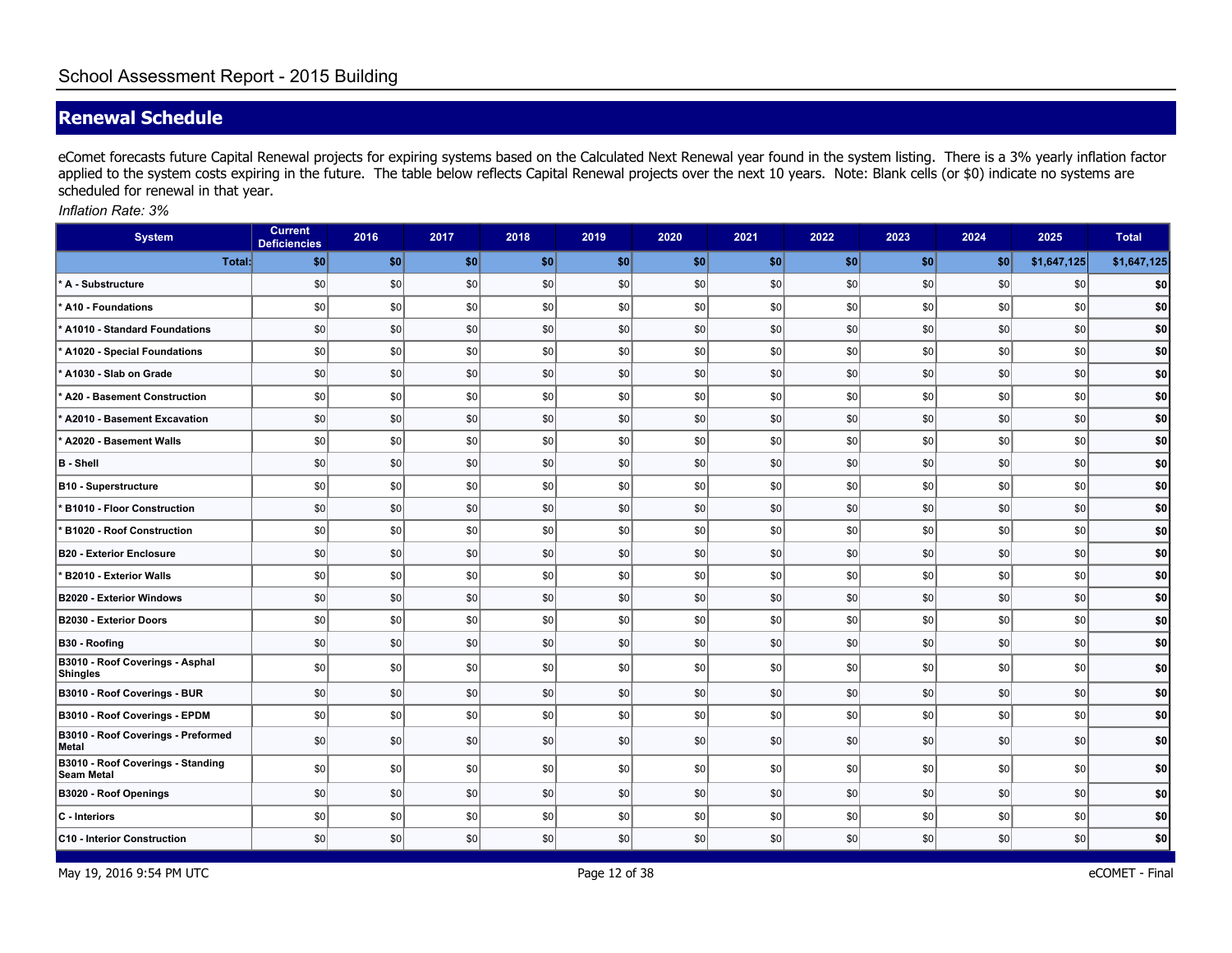# School Assessment Report - 2015 Building

| C1010 - Partitions                                 | \$0 | \$0 | \$0 | \$0 | \$0 | \$0 | \$0 | \$0 | \$0 | \$0 | \$0       | \$0       |
|----------------------------------------------------|-----|-----|-----|-----|-----|-----|-----|-----|-----|-----|-----------|-----------|
| C1020 - Interior Doors                             | \$0 | \$0 | \$0 | \$0 | \$0 | \$0 | \$0 | \$0 | \$0 | \$0 | \$0       | \$0       |
| C1030 - Fittings                                   | 30  | \$0 | \$0 | \$0 | \$0 | \$0 | \$0 | \$0 | \$0 | \$0 | \$0       | \$0       |
| C20 - Stairs                                       | \$0 | \$0 | \$0 | \$0 | \$0 | \$0 | \$0 | \$0 | \$0 | \$0 | \$0       | \$0       |
| * C2010 - Stair Construction                       | \$0 | \$0 | \$0 | \$0 | \$0 | \$0 | \$0 | \$0 | \$0 | \$0 | \$0       | \$0       |
| C30 - Interior Finishes                            | \$0 | \$0 | \$0 | \$0 | \$0 | \$0 | \$0 | \$0 | \$0 | \$0 | \$0       | \$0       |
| C3010 - Wall Finishes - Ceramic &<br>Glazed        | \$0 | 30  | \$0 | \$0 | \$0 | \$0 | \$0 | \$0 | \$0 | \$0 | \$0       | \$0       |
| C3010 - Wall Finishes - Paint                      | \$0 | \$0 | \$0 | \$0 | \$0 | \$0 | \$0 | \$0 | \$0 | \$0 | \$339,269 | \$339,269 |
| C3010 - Wall Finishes - Wall Coverings             | \$0 | \$0 | \$0 | \$0 | \$0 | \$0 | \$0 | \$0 | \$0 | \$0 | \$0       | \$0       |
| C3020 - Floor Finishes - Carpet                    | \$0 | \$0 | \$0 | \$0 | \$0 | \$0 | \$0 | \$0 | \$0 | \$0 | \$0       | \$0       |
| C3020 - Floor Finishes - Ceramic &<br>Quarry Tile  | \$0 | \$0 | \$0 | \$0 | \$0 | \$0 | \$0 | \$0 | \$0 | \$0 | \$0       | \$0       |
| C3020 - Floor Finishes - Terrazzo                  | \$0 | \$0 | \$0 | \$0 | \$0 | \$0 | \$0 | \$0 | \$0 | \$0 | \$0       | \$0       |
| C3020 - Floor Finishes - VCT                       | \$0 | \$0 | \$0 | \$0 | \$0 | \$0 | \$0 | \$0 | \$0 | \$0 | \$0       | \$0       |
| C3020 - Floor Finishes - Wood                      | \$0 | \$0 | \$0 | \$0 | \$0 | \$0 | \$0 | \$0 | \$0 | \$0 | \$0       | \$0       |
| C3030 - Ceiling Finishes                           | \$0 | 30  | \$0 | \$0 | \$0 | \$0 | \$0 | \$0 | \$0 | \$0 | \$0       | \$0       |
| D - Services                                       | \$0 | \$0 | \$0 | \$0 | \$0 | \$0 | \$0 | \$0 | \$0 | \$0 | \$0       | \$0       |
| D10 - Conveying                                    | \$0 | \$0 | \$0 | \$0 | \$0 | \$0 | \$0 | \$0 | \$0 | \$0 | \$0       | \$0       |
| D1010 - Elevators and Lifts                        | \$0 | \$0 | \$0 | \$0 | \$0 | \$0 | \$0 | \$0 | \$0 | \$0 | \$0       | \$0       |
| D20 - Plumbing                                     | \$0 | \$0 | \$0 | \$0 | \$0 | \$0 | \$0 | \$0 | \$0 | \$0 | \$0       | \$0       |
| D2010 - Plumbing Fixtures                          | \$0 | \$0 | \$0 | \$0 | \$0 | \$0 | \$0 | \$0 | \$0 | \$0 | \$0       | \$0       |
| D2020 - Domestic Water Distribution                | \$0 | 30  | \$0 | \$0 | \$0 | \$0 | \$0 | \$0 | \$0 | \$0 | \$0       | \$0       |
| D2030 - Sanitary Waste                             | \$0 | \$0 | \$0 | \$0 | \$0 | \$0 | \$0 | \$0 | \$0 | \$0 | \$0       | \$0       |
| D2040 - Rain Water Drainage                        | \$0 | \$0 | \$0 | \$0 | \$0 | \$0 | \$0 | \$0 | \$0 | \$0 | \$0       | \$0       |
| D2090 - Other Plumbing Systems -<br>Natural Gas    | \$0 | \$0 | \$0 | \$0 | \$0 | \$0 | \$0 | \$0 | \$0 | \$0 | \$0       | \$0       |
| D30 - HVAC                                         | \$0 | \$0 | \$0 | \$0 | \$0 | \$0 | \$0 | \$0 | \$0 | \$0 | \$0       | \$0       |
| D3020 - Heat Generating Systems                    | \$0 | \$0 | \$0 | \$0 | \$0 | \$0 | \$0 | \$0 | \$0 | \$0 | \$0       | \$0       |
| D3030 - Cooling Generating Systems                 | 30  | \$0 | \$0 | \$0 | \$0 | \$0 | \$0 | \$0 | \$0 | \$0 | \$0       | \$0       |
| D3040 - Distribution & Exhaust<br>Systems          | \$0 | \$0 | \$0 | \$0 | \$0 | \$0 | \$0 | \$0 | \$0 | \$0 | \$0       | \$0       |
| D3050 - Terminal & Package Units                   | \$0 | \$0 | \$0 | \$0 | \$0 | \$0 | \$0 | \$0 | \$0 | \$0 | \$0       | \$0       |
| D3060 - Controls & Instrumentation                 | \$0 | \$0 | \$0 | \$0 | \$0 | \$0 | \$0 | \$0 | \$0 | \$0 | \$0       | \$0       |
| D3090 - Other HVAC Systems/Equip -<br>Kitchen Hood | \$0 | \$0 | \$0 | \$0 | \$0 | \$0 | \$0 | \$0 | \$0 | \$0 | \$0       | \$0       |
| D40 - Fire Protection                              | \$0 | \$0 | \$0 | \$0 | \$0 | \$0 | \$0 | \$0 | \$0 | \$0 | \$0       | \$0       |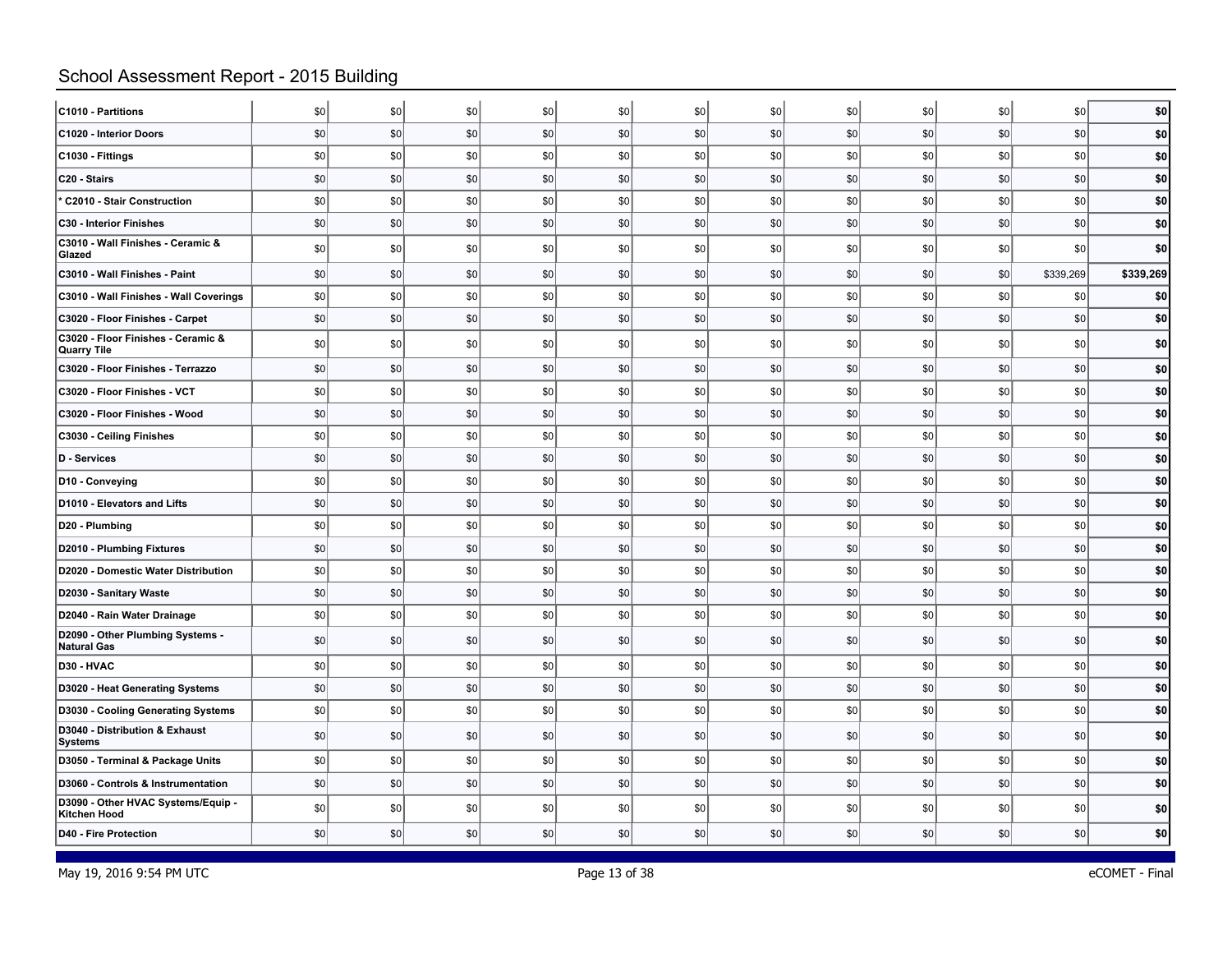## School Assessment Report - 2015 Building

| D4010 - Sprinklers                                                     | \$0 | \$0              | \$0 | \$0     | \$0 | \$0 | \$0  | \$0 | \$0 | 30              | \$C       | \$0       |
|------------------------------------------------------------------------|-----|------------------|-----|---------|-----|-----|------|-----|-----|-----------------|-----------|-----------|
| D4020 - Standpipes                                                     | \$0 | \$0              | \$0 | \$0     | \$0 | \$0 | \$0  | \$0 | \$0 | \$0             | \$0       | \$0       |
| D50 - Electrical                                                       | \$0 | $s$ <sub>0</sub> | \$0 | \$0     | \$0 | \$0 | \$0  | \$0 | \$0 | 30              | \$0       | \$0       |
| D5010 - Electrical Service/Distribution                                | \$0 | \$0              | \$0 | \$0     | \$0 | \$0 | \$0  | \$0 | \$0 | \$0             | \$0       | \$0       |
| D5020 - Branch Wiring                                                  | \$0 | $s$ <sub>0</sub> | \$0 | \$0     | \$0 | \$0 | -\$0 | \$0 | \$0 | 30              | \$0       | \$0       |
| D5020 - Lighting                                                       | \$0 | \$0              | \$0 | \$0     | \$0 | \$0 | \$0  | \$0 | \$0 | 30              | \$0       | \$0       |
| D5030 - Communications and Security -<br><b>Clock &amp; PA Systems</b> | \$0 | \$0              | \$0 | \$0     | \$0 | \$0 | \$0  | \$0 | \$0 | 30              | \$984,408 | \$984,408 |
| D5030 - Communications and Security -<br><b>Fire Alarm</b>             | \$0 | \$0              | \$0 | \$0     | \$0 | \$0 | \$0  | \$0 | \$0 | \$0             | \$216,219 | \$216,219 |
| D5030 - Communications and Security -<br>Security & CCTV               | \$0 | $s$ <sub>0</sub> | \$0 | \$0     | \$0 | \$0 | \$0  | \$0 | \$0 | 30              | \$107,230 | \$107,230 |
| D5090 - Other Electrical Systems -<br><b>Emergency Generator</b>       | \$0 | \$0              | \$0 | \$0     | \$0 | \$0 | \$0  | \$0 | \$0 | \$0             | \$0       | \$0       |
| E - Equipment & Furnishings                                            | \$0 | sol              | \$0 | \$0     | sol | \$0 | \$0  | \$0 | \$0 | SO <sub>1</sub> | \$0       | \$0       |
| E10 - Equipment                                                        | \$0 | \$0              | \$0 | \$0     | \$0 | \$0 | \$0  | \$0 | \$0 | \$0             | \$0       | \$0       |
| E1010 - Commercial Equipment                                           | sol | $s$ <sub>0</sub> | \$0 | $ $ \$0 | \$0 | \$0 | \$0  | \$0 | \$0 | 30              | \$0       | \$0       |
| E1020 - Institutional Equipment                                        | \$0 | \$0              | \$0 | \$0     | \$0 | \$0 | \$0  | \$0 | \$0 | \$0             | \$0       | \$0       |
| E1090 - Other Equipment (Kitchen<br>Equipment)                         | \$0 | $s$ <sub>0</sub> | \$0 | \$0     | \$0 | \$0 | \$0  | \$0 | \$0 | 30              | \$0       | \$0       |
| E20 - Furnishings                                                      | \$0 | \$0              | \$0 | \$0     | \$0 | \$0 | \$0  | \$0 | \$0 | 30              | \$0       | \$0       |
| E2010 - Fixed Furnishings                                              | \$0 | \$0              | \$0 | \$0     | \$0 | \$0 | \$0  | \$0 | \$0 | 30              | \$0       | \$0]      |

*\* Indicates non-renewable system*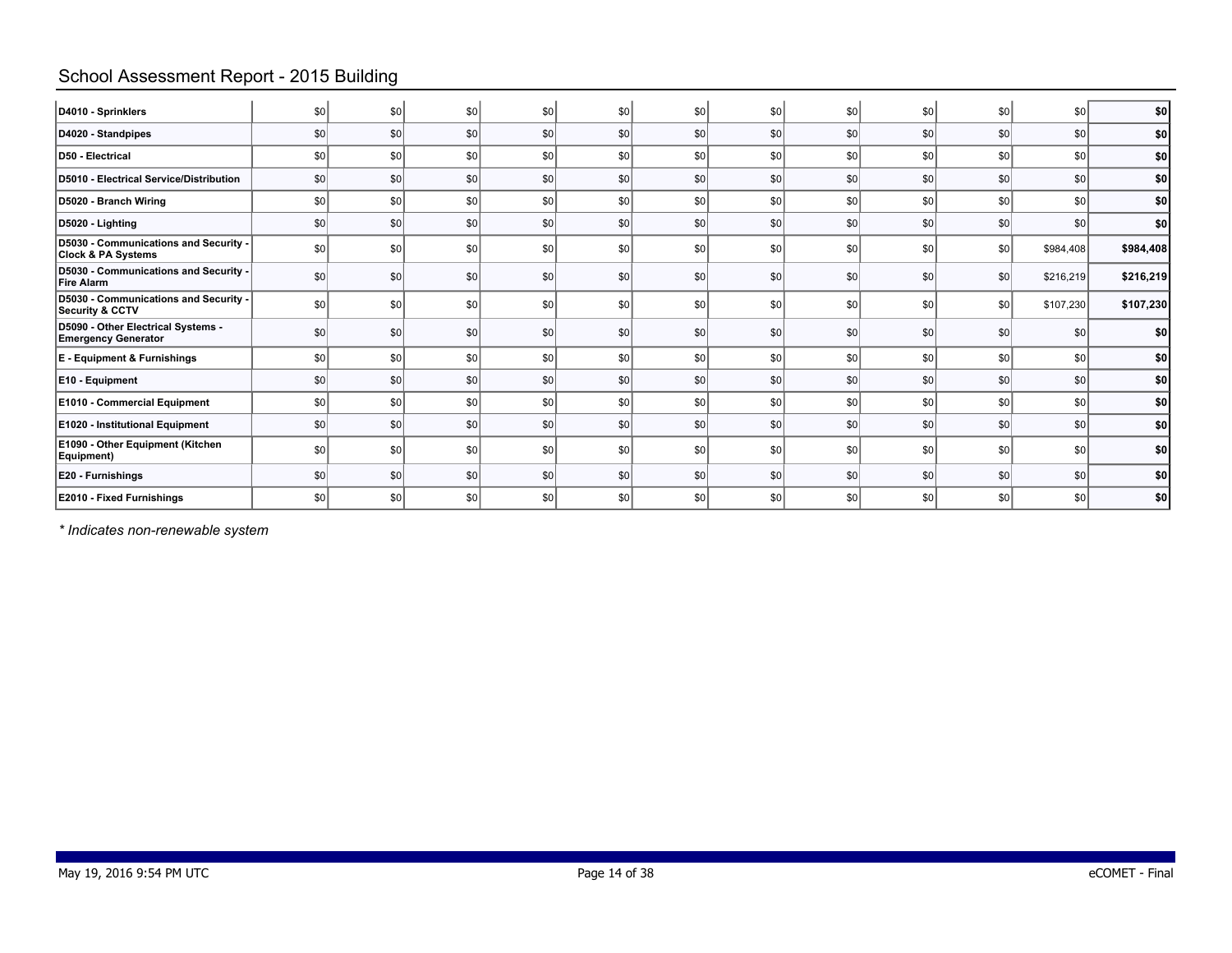## **Forecasted Capital Renewal Requirement**

The following chart shows the current building deficiencies and the forecasted capital renewal (system replacement) requirements over the next ten years.

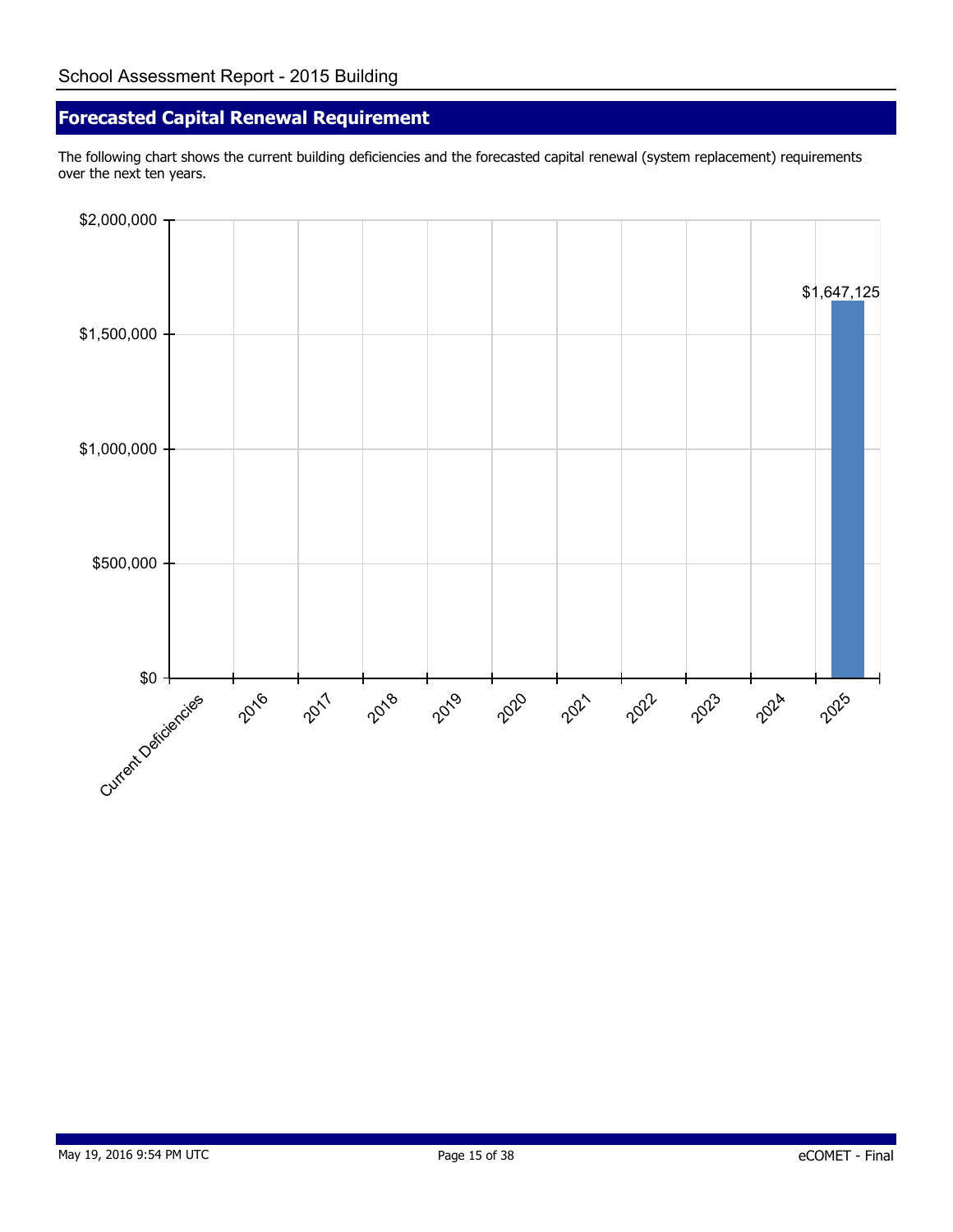## **Deficiency Summary by System**

Current deficiencies include assemblies that have reached or exceed their design life or components of the assemblies that are in need of repair. Assemblies that have reached their design life are identified as current deficiencies and assigned the distress 'Beyond Service Life'. The following chart lists all current deficiencies associated with this facility broken down by UNIFORMAT system.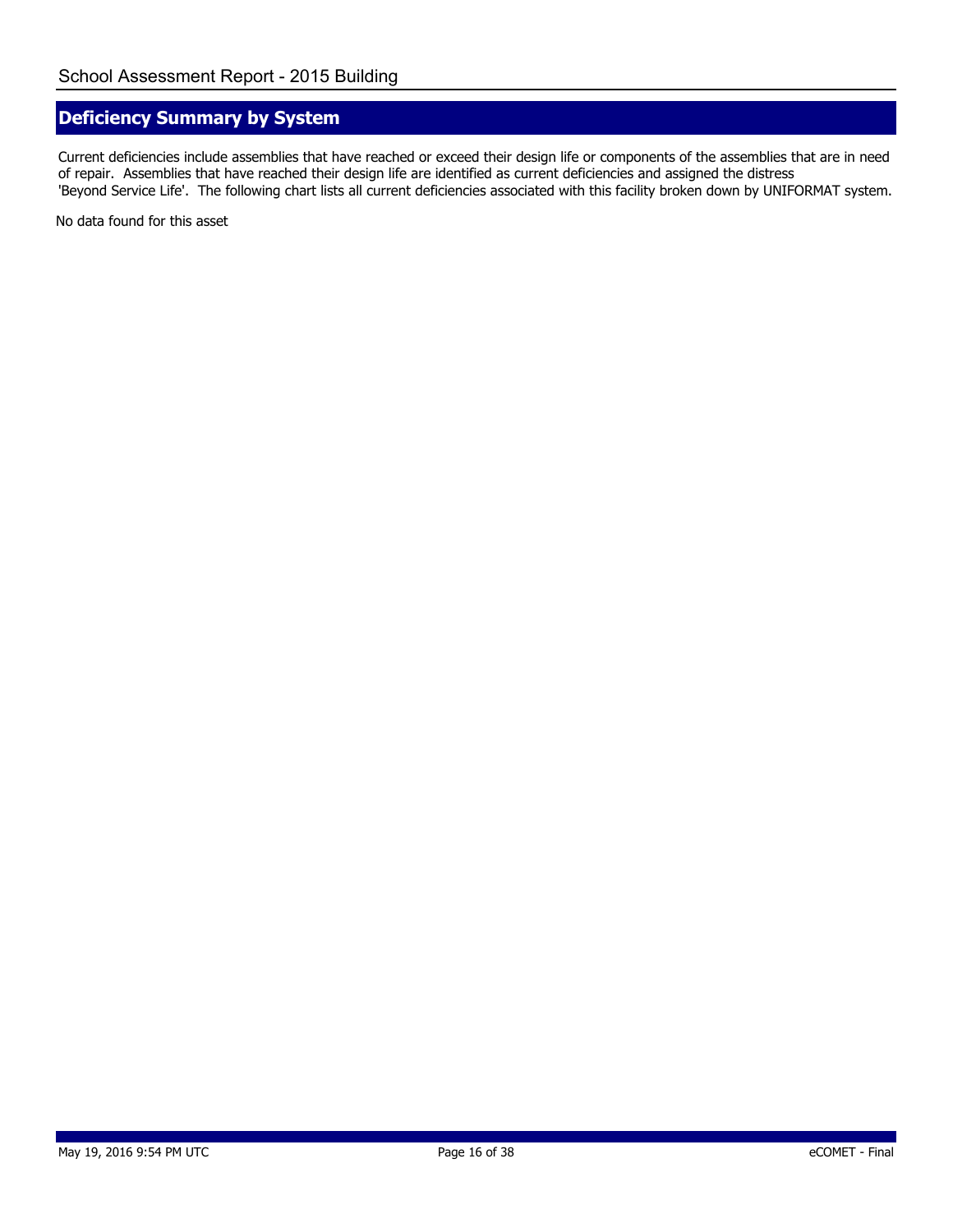## **Deficiency Summary by Priority**

The following chart shows the total repair costs broken down by priority. Assessors assigned deficiencies within eCOMET to one of the following priority categories: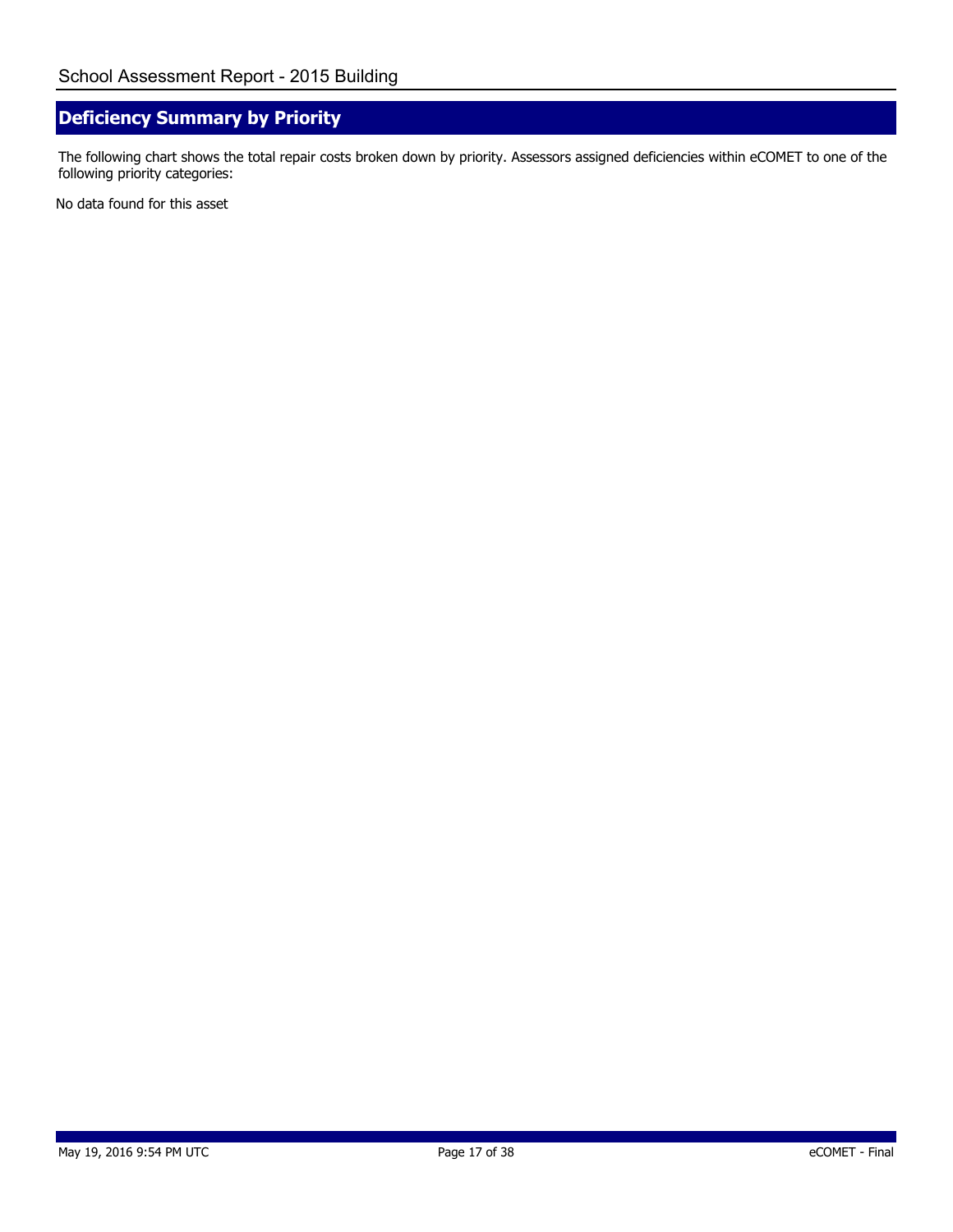#### **Deficiency By Priority Investment Table**

The table below shows the current investment cost grouped by deficiency priority and building system. Assessors assigned deficiencies within eCOMET to one of the following priority categories:

- Priority 1 deficiencies require immediate review to correct a potential life/safety hazard, stop accelerated deterioration, or return a facility to operation.
- Priority 2 deficiencies could become a Priority 1 deficiency, if not corrected within the next 2-3 years. These include intermittent operations, rapid deterioration, or potential life/safety hazards..
- Priority 3 deficiencies require appropriate attention to preclude predictable deterioration or potential downtime and the associated damage or higher costs if deferred further and not completed within the next 3-5 years.
- Priority 4 deficiencies represent a sensible improvement to existing conditions. The recommended improvements are not required for the basic functionality of the facility; however addressing these deficiencies will improve overall usability and/or reduce long term maintenance costs. Repairs for these deficiencies may be budgeted and scheduled for completion within the next 5-7 years.
- Priority 5 deficiencies will include conditions that have no impact on the function or usability of the facility, such as appearance. No action is required for these deficiencies, but they are tracked since they may require future inspection or be completed as part of related repairs in contiguous areas of the facility.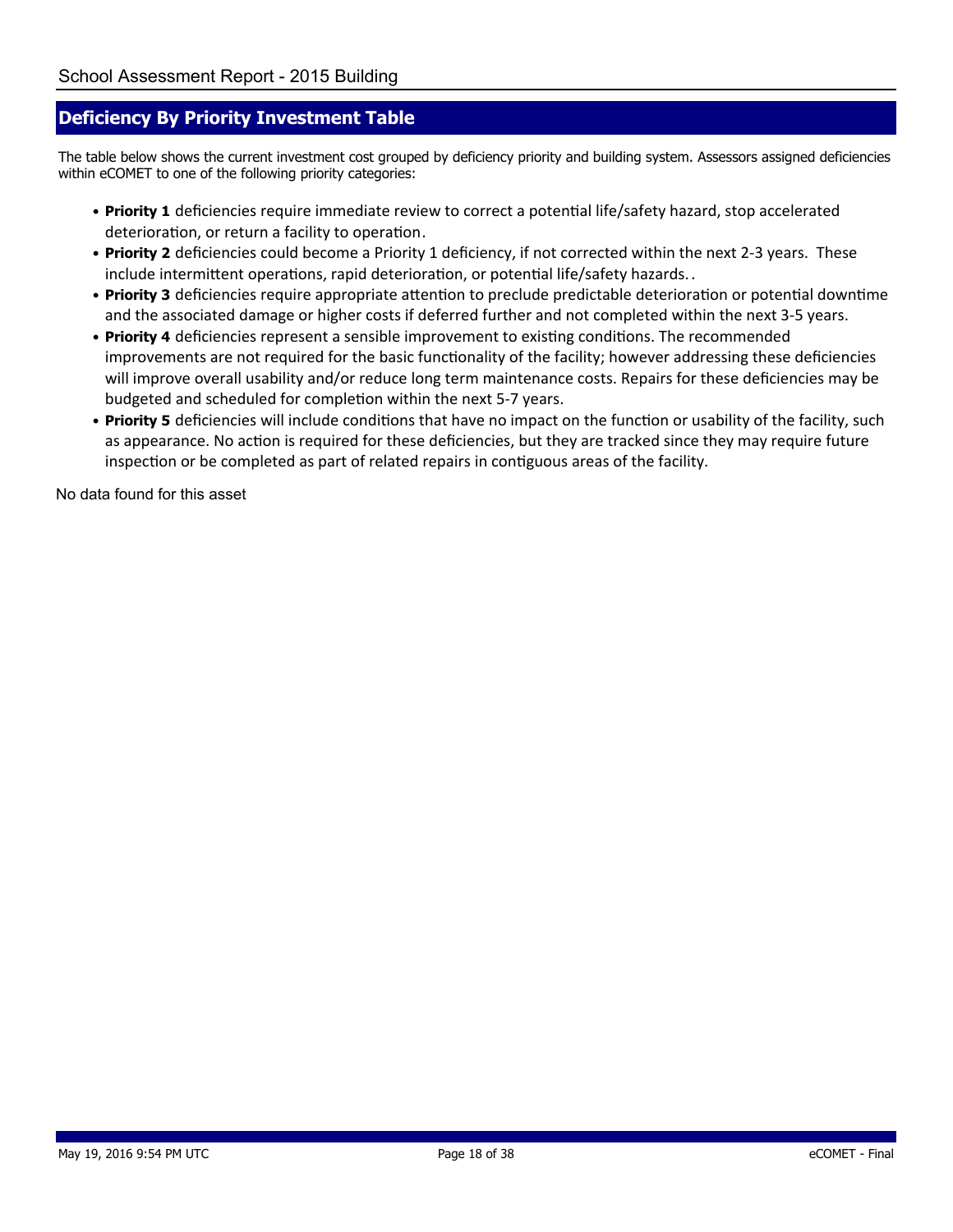## **Deficiency Summary by Category**

The following chart shows the total repair costs broken down by deficiency categories. Assessors assigned deficiencies to one of the following categories: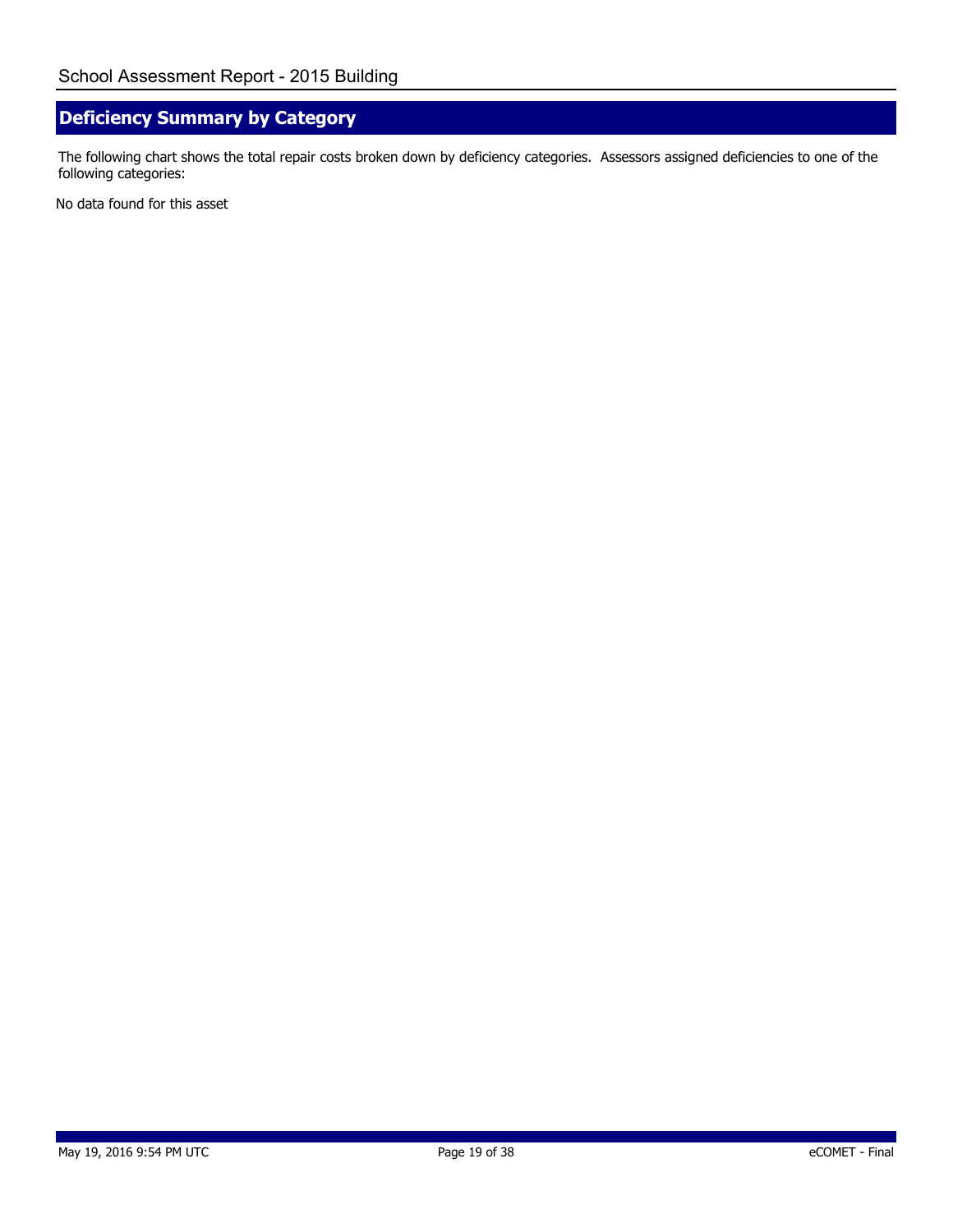## **Deficiency Details by Priority**

The deficiency detail notes listed below provide additional information on identified deficiencies found within the facility.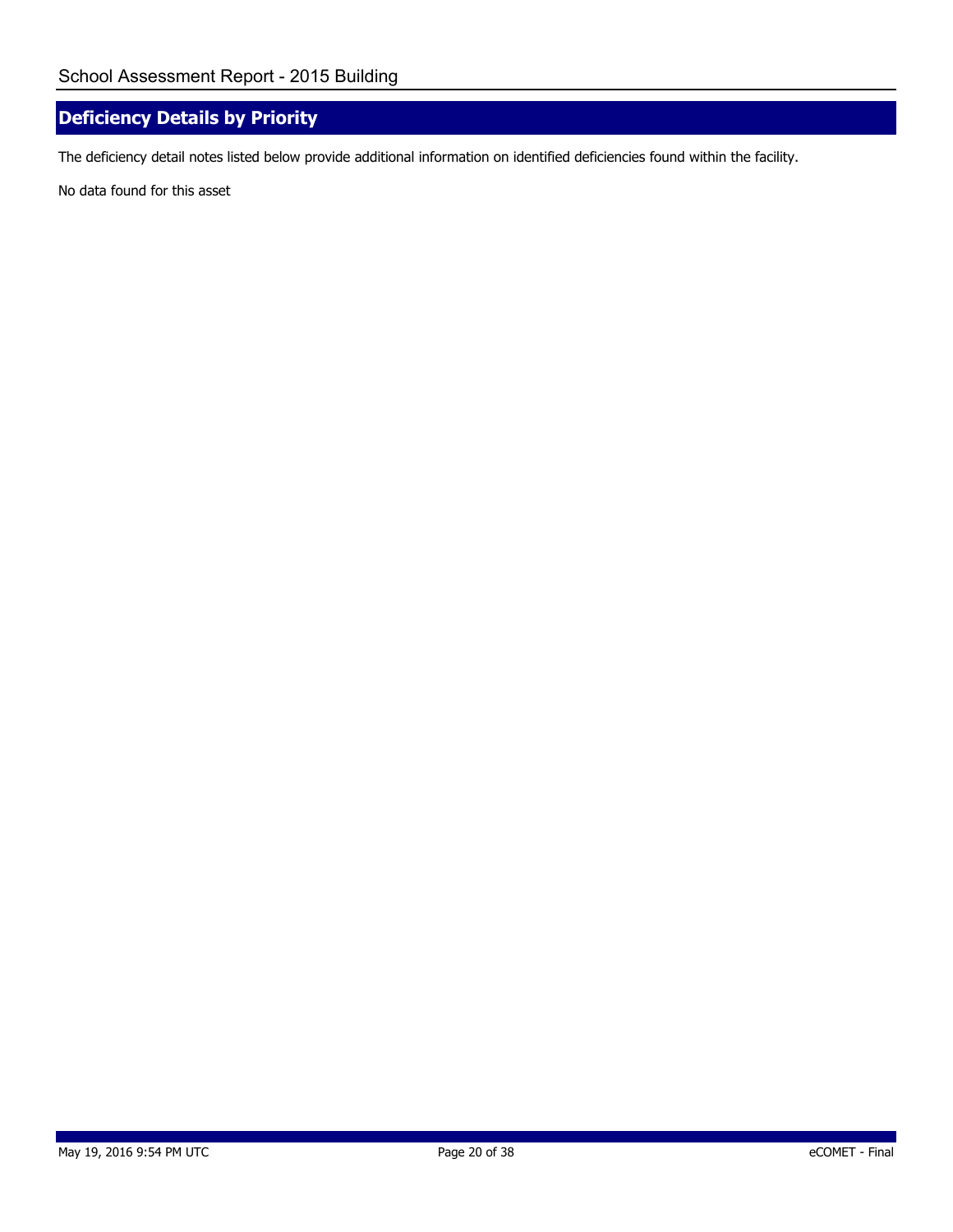## **Executive Summary**

Building condition is evaluated based on the functional systems and elements of a building and organized according to the UNIFORMAT II Elemental Classification. The grouping of these systems and elements and applying a current replacement value to them develops a representative building cost model. Cost Models are developed for similar building types and functions. Systems and their elements are evaluated based on their current replacement values, life cycles, installation dates and next renewal dates. Systems and their elements that are within their useful lives are further evaluated to identify current deficient conditions that may have a significant impact on a system's or element's remaining service life, and to determine if they are beyond their predicted expected life. The system's or element's current replacement value is based on RS Means Commercial Cost Data.

Following are the cost model's system details for this facility. The **Replacement Value** is the amount needed to replace the property of the same present scope. The **Repair Cost** (the sum of the cost to repair/replace the Deficiencies) represents the budgeted contractor-installed costs plus owner's soft costs for the repair, replacement or renewal for a component or system level deficiency. It excludes contributing costs for other components or systems that might also be associated with the corrective actions due to packaging of the work. **Facility Condition Index** ( **FCI**) is an industry-standard measurement of facility condition calculated as the ratio of the costs to correct a facility's deficiencies (Condition Needs) to the facility's Current Replacement Value. It ranges from 0% (new) to 100% (very poor - beyond service life). The **Remaining Service Life Index** (**RSLI**) is calculated as the sum of a renewable system's **Remaining Service Life** (**RSL**) divided by the sum of a system's Replacement Value (both values exclude soft-cost to simplify calculation updates) expressed as a percentage ranging from 100% (new) to 0% (expired). The relationship between the key metrics FCI and RSLI is an important indicator, at either the facility, building, system, or component levels, of the condition trend and the imminent need for capital renewal. These indices exist in an inverse relationship wherein the FCI increases when systems reach their expected life-cycle age, whereas the RSLI decreases annually indicating the relative time remaining before reaching the life-cycle expiration age. For example, a facility or a system with a high RSLI and a low FCI indicates it is in the early portion of its useful life. However, a low RSLI indicates that expiration dates are approaching at which point the FCI would increase. The term **FCA Score** is the inverse of Total FCI and calculated as 100-Total FCI (without the %) where 100 is best and 0 is worst condition.

| Function:          | Elementary School |
|--------------------|-------------------|
| Gross Area (SF):   | 118,911           |
| Year Built:        | 2015              |
| Last Renovation:   |                   |
| Replacement Value: | \$2,041,703       |
| Repair Cost:       | \$0.00            |
| Total FCI:         | 0.00%             |
| Total RSLI:        | 100.00 %          |
| FCA Score:         | 100.00            |



#### **Description:**

The Fernbank Elementary School site is under construction with a projected completion date of November 2015. The site has a total area of 12.9 acres and is occupied by approximately 118,911 square feet of permanent building space. Campus site features include paved driveways and parking lots, pedestrian pavement, landscaping, and fencing. Site mechanical and electrical features include water, sewer, natural gas, and site lighting. This report contains condition and adequacy data collected during the 2015 Facility Condition Assessment (FCA). Detailed condition and deficiency statements are contained in this report for the site features.

| <b>Attributes:</b>         |      |
|----------------------------|------|
| <b>General Attributes:</b> |      |
| Site Code:                 | 1230 |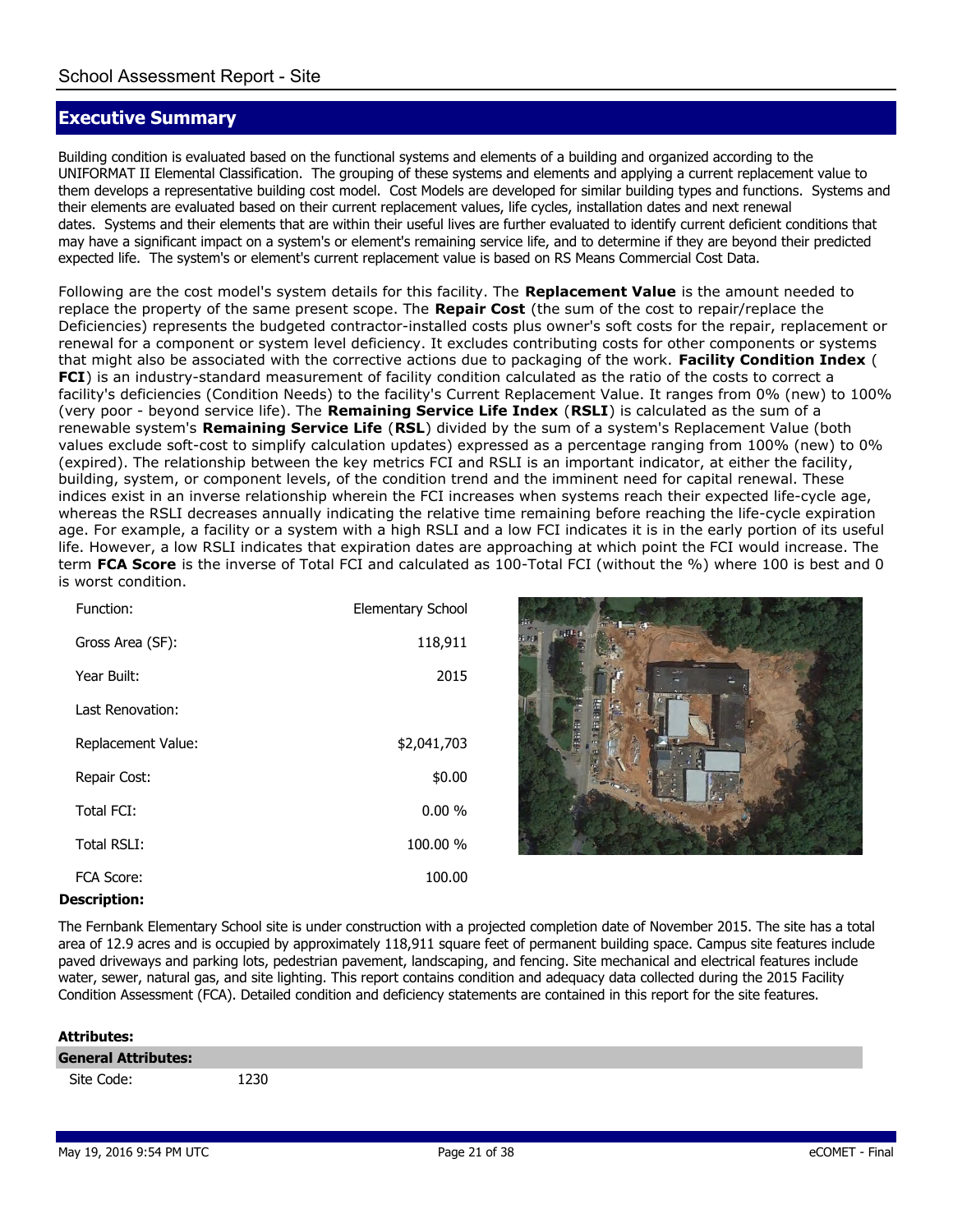## **Condition Summary**

The Table below shows the RSLI and FCI for each major building system shown at the UNIFORMAT classification Level II. Note that Systems with lower FCIs require less investment than systems with higher FCIs.

| UNIFORMAT Classification         | RSLI %   | $FCI\%$   | <b>Current Repair</b><br><b>Cost</b> |
|----------------------------------|----------|-----------|--------------------------------------|
| G20 - Site Improvements          | 100.00 % | $0.00 \%$ | \$0.00                               |
| IG30 - Site Mechanical Utilities | 100.00 % | $0.00 \%$ | \$0.00                               |
| G40 - Site Electrical Utilities  | 100.00 % | $0.00 \%$ | \$0.00                               |
| <b>Totals:</b>                   | 100.00 % | $0.00\%$  | \$0.00                               |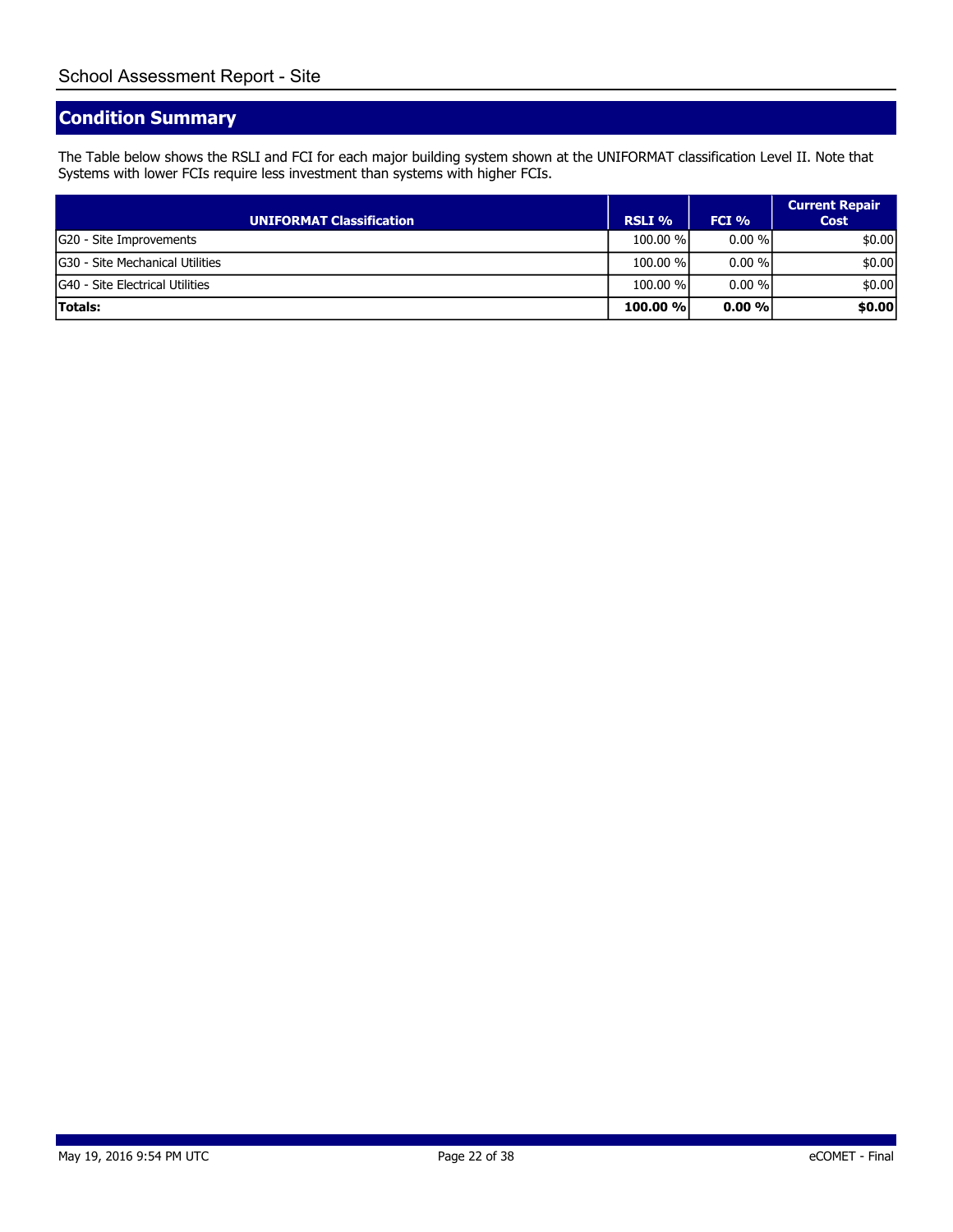## **Photo Album**

The photo album consists of the various cardinal directions of the building.

1). Aerial Image of Fernbank Elementary School - May 16, 2016

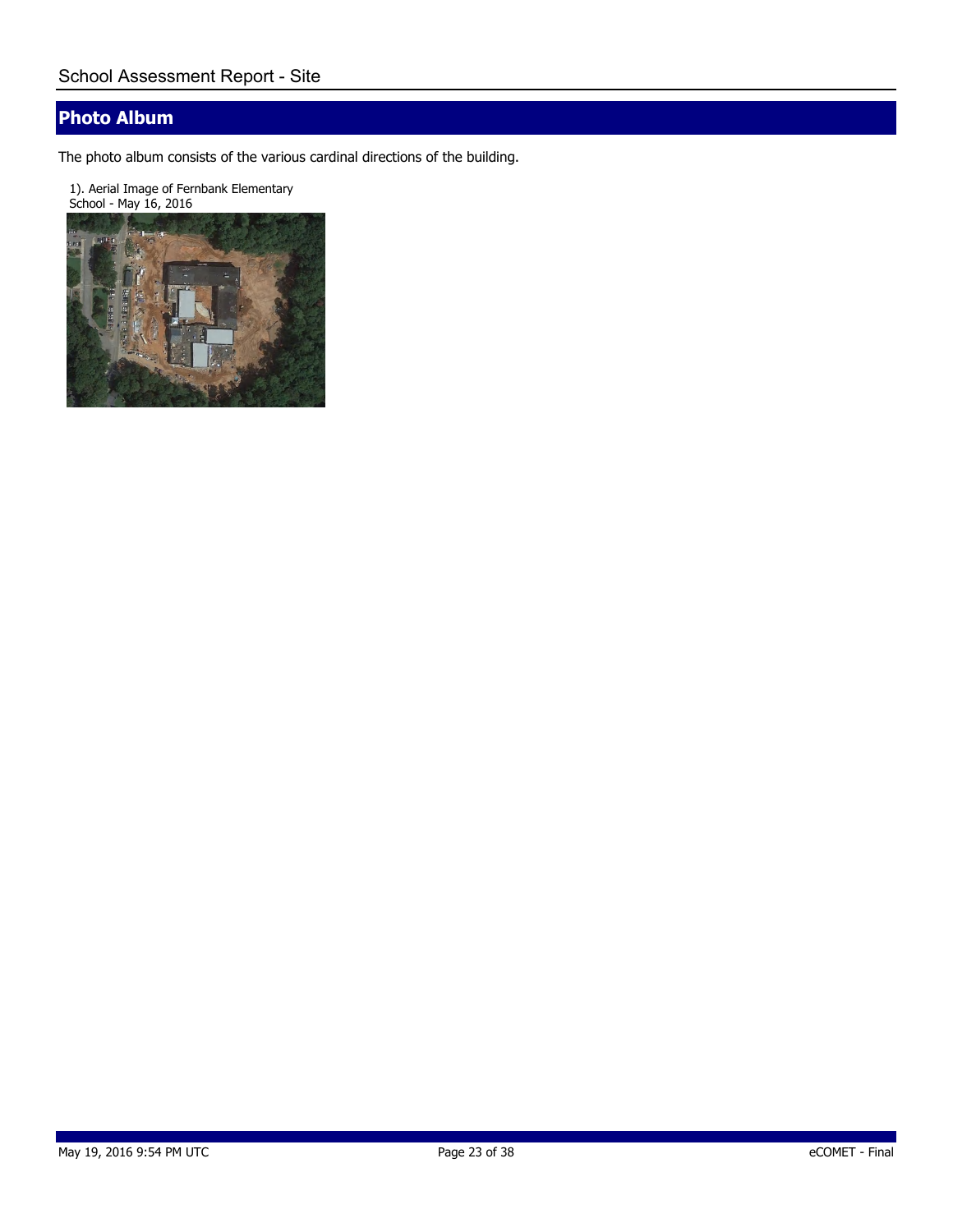#### **Condition Detail**

This section of the report contains results of the Facility Condition Assessment. The building is separated into system components based on UNIFORMAT II. The columns in the System Listing table represent the following:

- 1. System Code: A code that identifies the system.
- 2. System Description: A brief description of a system present in the building.
- 3. Unit Price \$: The unit price of the system.
- 4. UoM: The unit of measure of the system.
- 5. Qty: The quantity for the system.
- 6. Life: Building Owners and Managers Association (BOMA) recommended system design life.
- 7. Year Installed: The date of system installation.
- 8. Calc Next Renewal Year: The date of system expiration based on the life, NR stands for non renewable.
- 9. Next Renewal Year: The suggested system expiration date by the assessor based on visual inspection.
- 10. RSLI: The Remaining Service Life Index of the system.
- 11. FCI: The Facility Condition Index of the system.
- 12. RSL: Remaining Service Life in years.
- 13. eCR: eCOMET Condition Rating (*not used in this assessment*).
- 14. Deficiency \$: The financial investment to repair/replace system to address deficiency.
- 15. Replacement Value \$: The replacement cost of the system.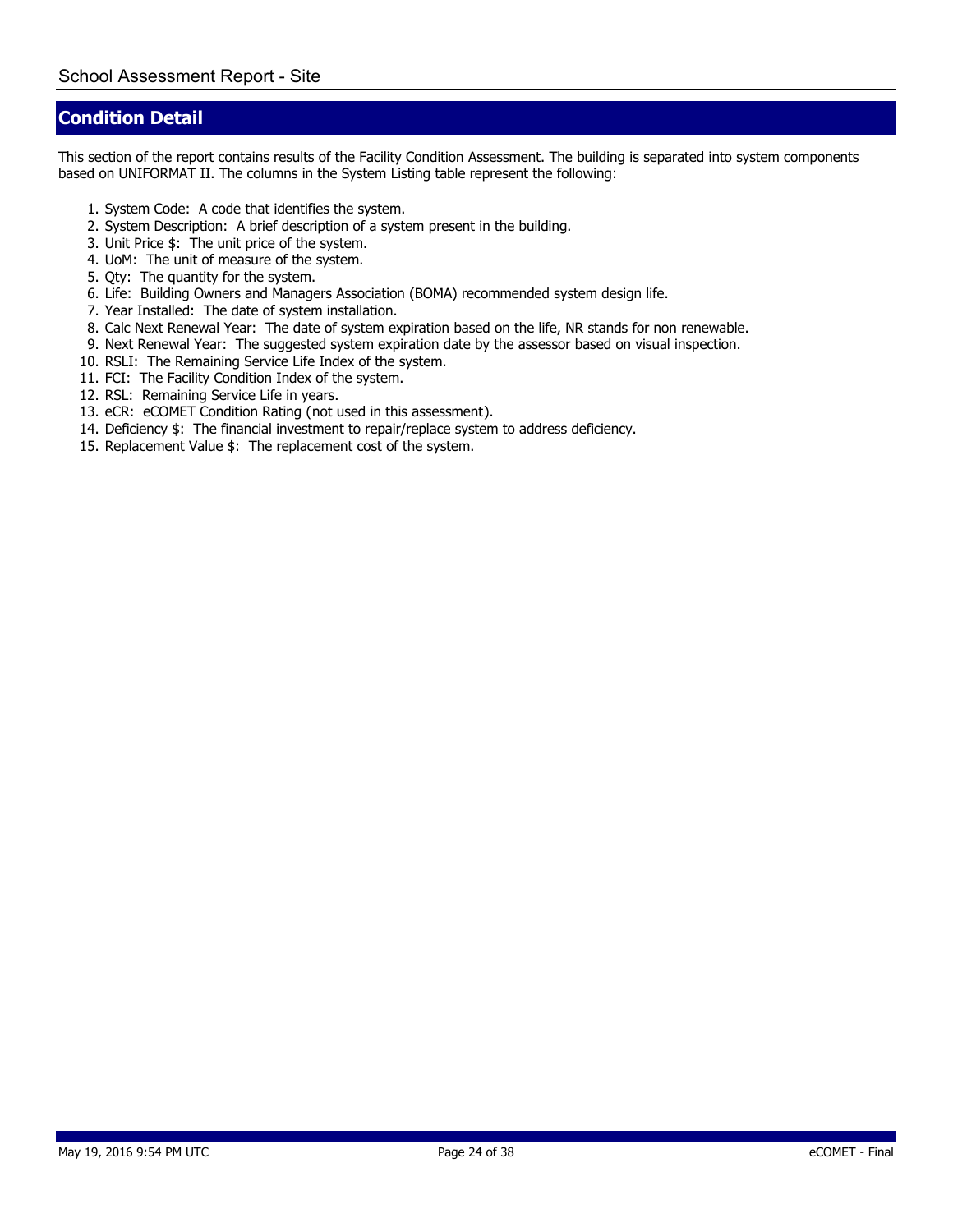# **System Listing**

The System Listing table below lists each of the systems organized by their UNIFORMAT II classification. The assessment team was tasked with recording the most recent replacement year of each system, determining the remaining service life based on the theoretical life, and evaluating the condition to confirm the forecast next replacement year. The system listing is the basis for all data contained in the Building Assessment Report.

|                       |                                |                      |            |         |             |                          | Calc<br><b>Next</b>    | <b>Next</b>            |          |             |            |            |                      |                         |
|-----------------------|--------------------------------|----------------------|------------|---------|-------------|--------------------------|------------------------|------------------------|----------|-------------|------------|------------|----------------------|-------------------------|
| <b>System</b><br>Code | <b>System Description</b>      | <b>Unit Price \$</b> | <b>UoM</b> | Qty     | <b>Life</b> | Year<br><b>Installed</b> | <b>Renewal</b><br>Year | <b>Renewal</b><br>Year | RSLI%    | <b>FCI%</b> | <b>RSL</b> | <b>eCR</b> | <b>Deficiency \$</b> | Replacement<br>Value \$ |
| G2010                 | Roadways                       | $$1.10$ S.F.         |            | 118,911 | 25          | 2015                     | 2040                   |                        | 100.00 % | 0.00%       | 25         |            |                      | \$130,802               |
| G2020                 | Parking Lots                   | $$6.19$ S.F.         |            | 118,911 | 25          | 2015                     | 2040                   |                        | 100.00 % | 0.00%       | 25         |            |                      | \$736,059               |
| G2030                 | Pedestrian Paving              | $$1.19$ S.F.         |            | 118,911 | 30          | 2015                     | 2045                   |                        | 100.00 % | 0.00%       | 30         |            |                      | \$141,504               |
| G2040                 | <b>Baseball Field</b>          | $$25.83$ S.F.        |            |         | 20          | 2015                     | 2035                   |                        | 100.00 % | 0.00%       | 20         |            |                      | \$0                     |
| G2040                 | Canopies                       | $$0.23$ S.F.         |            |         | 25          | 2015                     | 2040                   |                        | 100.00 % | 0.00%       | 25         |            |                      | \$0                     |
| G2040                 | Covered Walkways               | $$13.07$ S.F.        |            |         | 25          | 2015                     | 2040                   |                        | 100.00 % | 0.00%       | 25         |            |                      | \$0                     |
| G2040                 | Fencing & Guardrails           | $$2.41$ S.F.         |            | 118,911 | 30          | 2015                     | 2045                   |                        | 100.00 % | 0.00%       | 30         |            |                      | \$286,576               |
| G2040                 | <b>Football Field</b>          | $$16.83$ S.F.        |            |         | 20          | 2015                     | 2035                   |                        | 100.00 % | 0.00%       | 20         |            |                      | \$0                     |
| G2040                 | Hard Surface Play Area         | $$10.01$ S.F.        |            |         | 20          | 2015                     | 2035                   |                        | 100.00 % | 0.00%       | 20         |            |                      | \$0                     |
| G2040                 | Playing Field                  | \$9.76 S.F.          |            |         | 20          | 2015                     | 2035                   |                        | 100.00 % | 0.00%       | 20         |            |                      | \$0                     |
| G2040                 | Soccer/Lacross Field           | \$9.76 S.F.          |            |         | 20          | 2015                     | 2035                   |                        | 100.00 % | 0.00%       | 20         |            |                      | \$0                     |
| G2040                 | Softball Field                 | $$25.83$ S.F.        |            |         | 20          | 2015                     | 2035                   |                        | 100.00 % | 0.00%       | 20         |            |                      | $$0$$                   |
| G2040                 | <b>Tennis Courts</b>           | $$7.19$ S.F.         |            |         | 20          | 2015                     | 2035                   |                        | 100.00 % | 0.00%       | 20         |            |                      | $$0$$                   |
| G2040                 | Track                          | $$12.28$ S.F.        |            |         | 10          | 2015                     | 2025                   |                        | 100.00 % | 0.00%       | 10         |            |                      | \$0                     |
| G2050                 | Landscaping                    | $$1.52$ S.F.         |            | 118,911 | 15          | 2015                     | 2030                   |                        | 100.00 % | 0.00%       | 15         |            |                      | \$180,745               |
| G3010                 | <b>Water Supply</b>            | $$0.89$ S.F.         |            | 118,911 | 50          | 2015                     | 2065                   |                        | 100.00 % | 0.00%       | 50         |            |                      | \$105,831               |
| G3020                 | Sanitary Sewer                 | $$0.36$ S.F.         |            | 118,911 | 50          | 2015                     | 2065                   |                        | 100.00 % | 0.00%       | 50         |            |                      | \$42,808                |
| G3030                 | <b>Storm Sewer</b>             | $$2.28$ S.F.         |            | 118,911 | 50          | 2015                     | 2065                   |                        | 100.00 % | 0.00%       | 50         |            |                      | \$271,117               |
| G3060                 | <b>Fuel Distribution</b>       | $$0.10$ S.F.         |            | 118,911 | 40          | 2015                     | 2055                   |                        | 100.00 % | 0.00%       | 40         |            |                      | \$11,891                |
| G4010                 | <b>Electrical Distribution</b> | $$0.41$ S.F.         |            | 118,911 | 50          | 2015                     | 2065                   |                        | 100.00 % | 0.00%       | 50         |            |                      | \$48,754                |
| G4020                 | Site Lighting                  | $$0.56$ S.F.         |            | 118,911 | 30          | 2015                     | 2045                   |                        | 100.00 % | 0.00%       | 30         |            |                      | \$66,590                |
| G4030                 | Site Communications & Security | $$0.16$ S.F.         |            | 118,911 | 10          | 2015                     | 2025                   |                        | 100.00 % | $0.00 \%$   | 10         |            |                      | \$19,026                |
|                       |                                |                      |            |         |             |                          |                        | <b>Total</b>           | 100.00 % |             |            |            |                      | \$2,041,703             |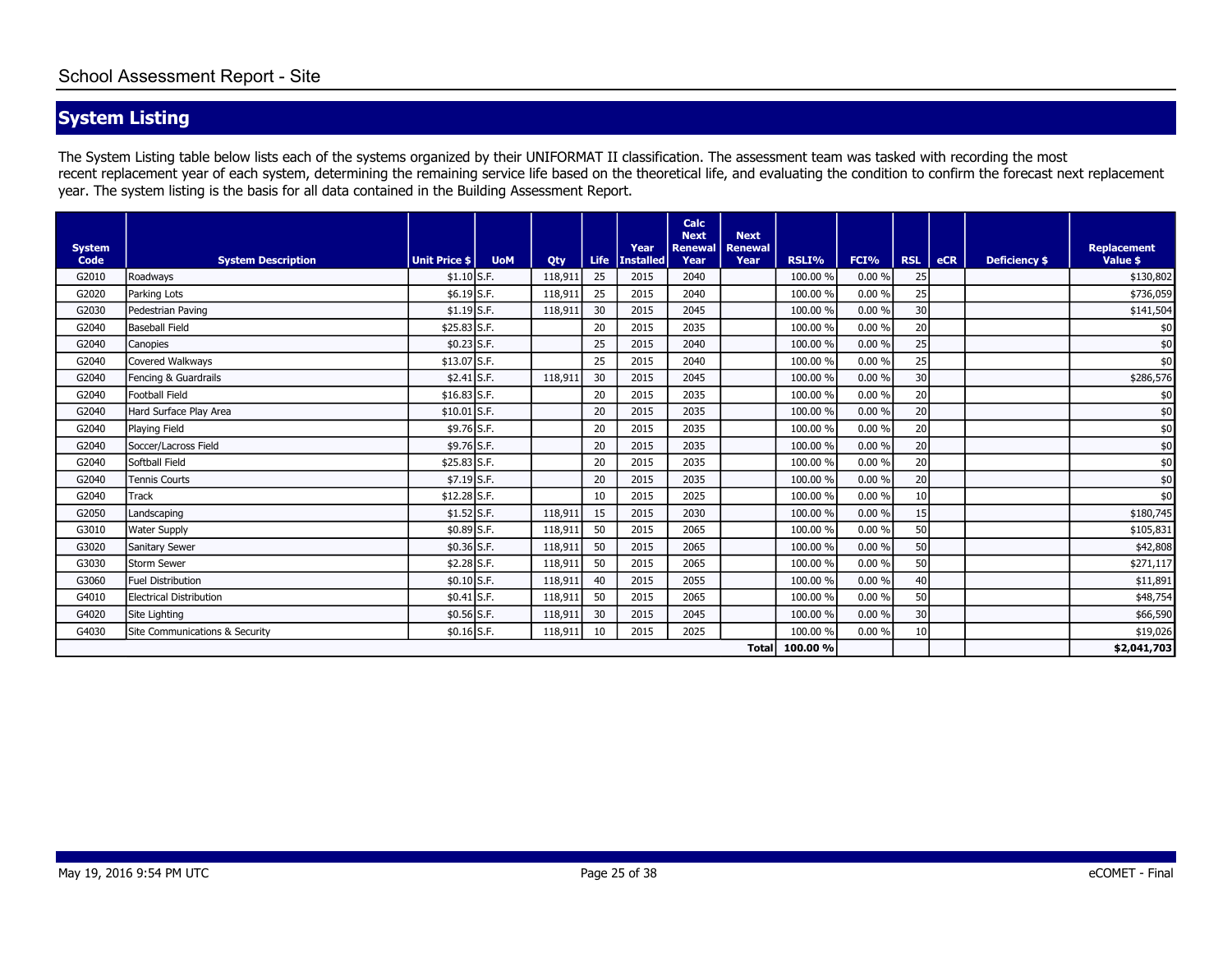## **Renewal Schedule**

eComet forecasts future Capital Renewal projects for expiring systems based on the Calculated Next Renewal year found in the system listing. There is a 3% yearly inflation factor applied to the system costs expiring in the future. The table below reflects Capital Renewal projects over the next 10 years. Note: Blank cells (or \$0) indicate no systems are scheduled for renewal in that year.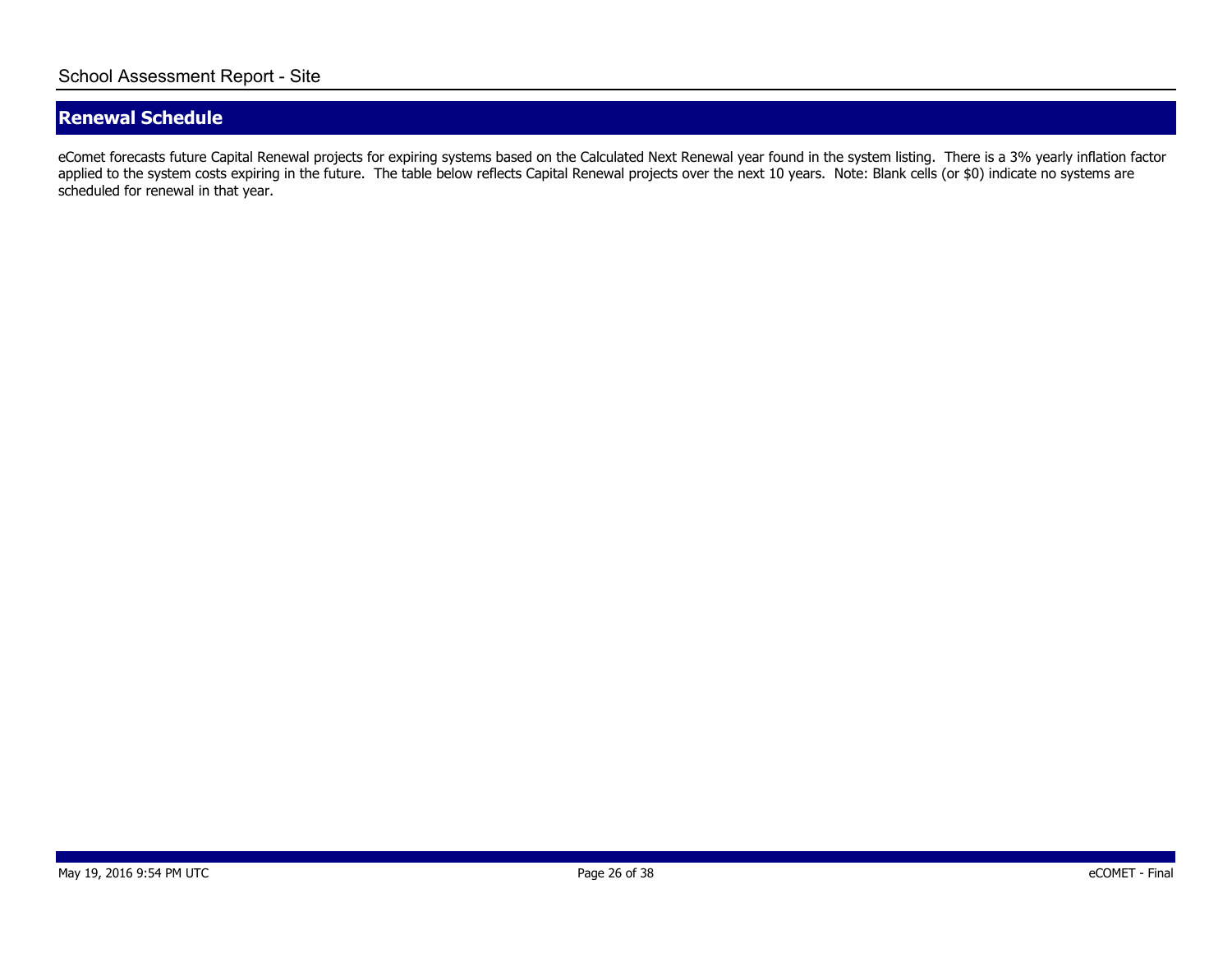## School Assessment Report - Site

*Inflation Rate: 3%*

| <b>System</b>                                    | <b>Current</b><br><b>Deficiencies</b> | 2016 | 2017    | 2018 | 2019 | 2020 | 2021 | 2022 | 2023 | 2024 | 2025     | <b>Total</b> |
|--------------------------------------------------|---------------------------------------|------|---------|------|------|------|------|------|------|------|----------|--------------|
| Total:                                           | \$0                                   | \$0  | \$0     | \$0  | \$0  | \$0  | \$0  | \$0  | \$0  | \$0  | \$28,125 | \$28,125     |
| <b>G</b> - Building Sitework                     | \$0                                   | \$0  | \$0     | \$0  | \$0  | \$0  | \$0  | \$0  | \$0  | \$0  | \$0      | \$0          |
| <b>G20 - Site Improvements</b>                   | \$0                                   | \$0  | $ $ \$0 | \$0  | \$0  | \$0  | \$0  | \$0  | \$0  | \$0  | \$0      | \$0          |
| G2010 - Roadways                                 | \$0                                   | \$0  | \$0     | \$0  | \$0  | \$0  | \$0  | \$0  | \$0  | \$0  | \$0      | \$0          |
| G2020 - Parking Lots                             | \$0                                   | \$0  | \$0     | \$0  | \$0  | \$0  | \$0  | \$0  | \$0  | \$0  | \$0      | \$0]         |
| G2030 - Pedestrian Paving                        | \$0                                   | \$0  | \$0     | \$0  | \$0  | \$0  | \$0  | \$0  | \$0  | \$0  | \$0      | \$0          |
| G2040 - Baseball Field                           | \$0                                   | \$0  | \$0     | \$0  | \$0  | \$0  | \$0  | \$0  | \$0  | \$0  | \$0      | \$0          |
| G2040 - Canopies                                 | \$0                                   | \$0  | \$0     | \$0  | \$0  | \$0  | \$0  | \$0  | \$0  | \$0  | \$0      | \$0]         |
| G2040 - Covered Walkways                         | \$0                                   | \$0  | \$0     | \$0  | \$0  | \$0  | \$0  | \$0  | \$0  | \$0  | \$0      | \$0          |
| G2040 - Fencing & Guardrails                     | \$0                                   | \$0  | \$0     | \$0  | \$0  | \$0  | \$0  | \$0  | \$0  | \$0  | \$0      | \$0          |
| G2040 - Football Field                           | \$0                                   | \$0  | \$0     | \$0  | \$0  | \$0  | \$0  | \$0  | \$0  | \$0  | \$0      | \$0          |
| G2040 - Hard Surface Play Area                   | \$0                                   | \$0  | \$0     | \$0  | \$0  | \$0  | \$0  | \$0  | \$0  | \$0  | \$0      | \$0          |
| G2040 - Playing Field                            | \$0                                   | \$0  | \$0     | \$0  | \$0  | \$0  | \$0  | \$0  | \$0  | \$0  | \$0      | \$0]         |
| G2040 - Soccer/Lacross Field                     | \$0                                   | \$0  | \$0     | \$0  | \$0  | \$0  | \$0  | \$0  | \$0  | \$0  | \$0      | \$0          |
| G2040 - Softball Field                           | \$0                                   | \$0  | \$0     | \$0  | \$0  | \$0  | \$0  | \$0  | \$0  | \$0  | \$0      | \$0]         |
| G2040 - Tennis Courts                            | \$0                                   | \$0  | \$0     | \$0  | \$0  | \$0  | \$0  | \$0  | \$0  | \$0  | \$0      | \$0]         |
| G2040 - Track                                    | \$0                                   | \$0  | $ $ \$0 | \$0  | \$0  | \$0  | \$0  | \$0  | \$0  | \$0  | \$0      | \$0          |
| G2050 - Landscaping                              | \$0                                   | \$0  | \$0     | \$0  | \$0  | \$0  | \$0  | \$0  | \$0  | \$0  | \$0      | \$0          |
| <b>G30 - Site Mechanical Utilities</b>           | \$0                                   | \$0  | $ $ \$0 | \$0  | \$0  | \$0  | \$0  | \$0  | \$0  | \$0  | \$0      | \$0          |
| G3010 - Water Supply                             | \$0                                   | \$0  | \$0     | \$0  | \$0  | \$0  | \$0  | \$0  | \$0  | \$0  | \$0      | \$0]         |
| G3020 - Sanitary Sewer                           | \$0                                   | \$0  | \$0     | \$0  | \$0  | \$0  | \$0  | \$0  | \$0  | \$0  | \$0      | \$0          |
| G3030 - Storm Sewer                              | \$0                                   | \$0  | \$0     | \$0  | \$0  | \$0  | \$0  | \$0  | \$0  | \$0  | \$0      | \$0          |
| G3060 - Fuel Distribution                        | \$0                                   | \$0  | \$0     | \$0  | \$0  | \$0  | \$0  | \$0  | \$0  | \$0  | \$0      | \$0          |
| <b>G40 - Site Electrical Utilities</b>           | \$0                                   | \$0  | \$0     | \$0  | \$0  | \$0  | \$0  | \$0  | \$0  | \$0  | \$0      | \$0          |
| G4010 - Electrical Distribution                  | \$0                                   | \$0  | \$0     | \$0  | \$0  | \$0  | \$0  | \$0  | \$0  | \$0  | \$0      | \$0]         |
| G4020 - Site Lighting                            | \$0                                   | \$0  | \$0     | \$0  | \$0  | \$0  | \$0  | \$0  | \$0  | \$0  | \$0      | \$0          |
| G4030 - Site Communications &<br><b>Security</b> | \$0                                   | \$0  | \$0     | \$0  | \$0  | \$0  | \$0  | \$0  | \$0  | \$0  | \$28,125 | \$28,125     |

*\* Indicates non-renewable system*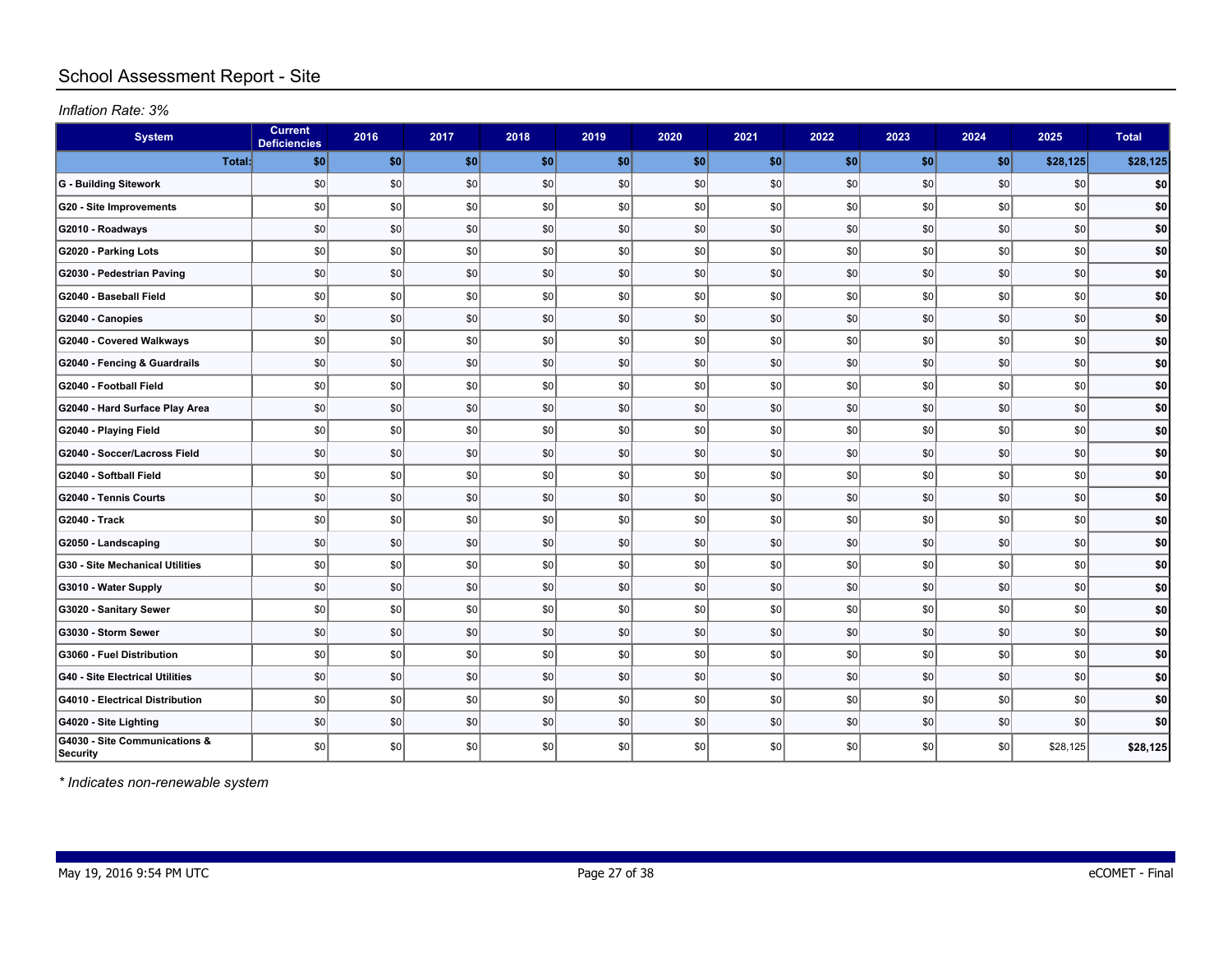## **Forecasted Capital Renewal Requirement**

The following chart shows the current building deficiencies and the forecasted capital renewal (system replacement) requirements over the next ten years.

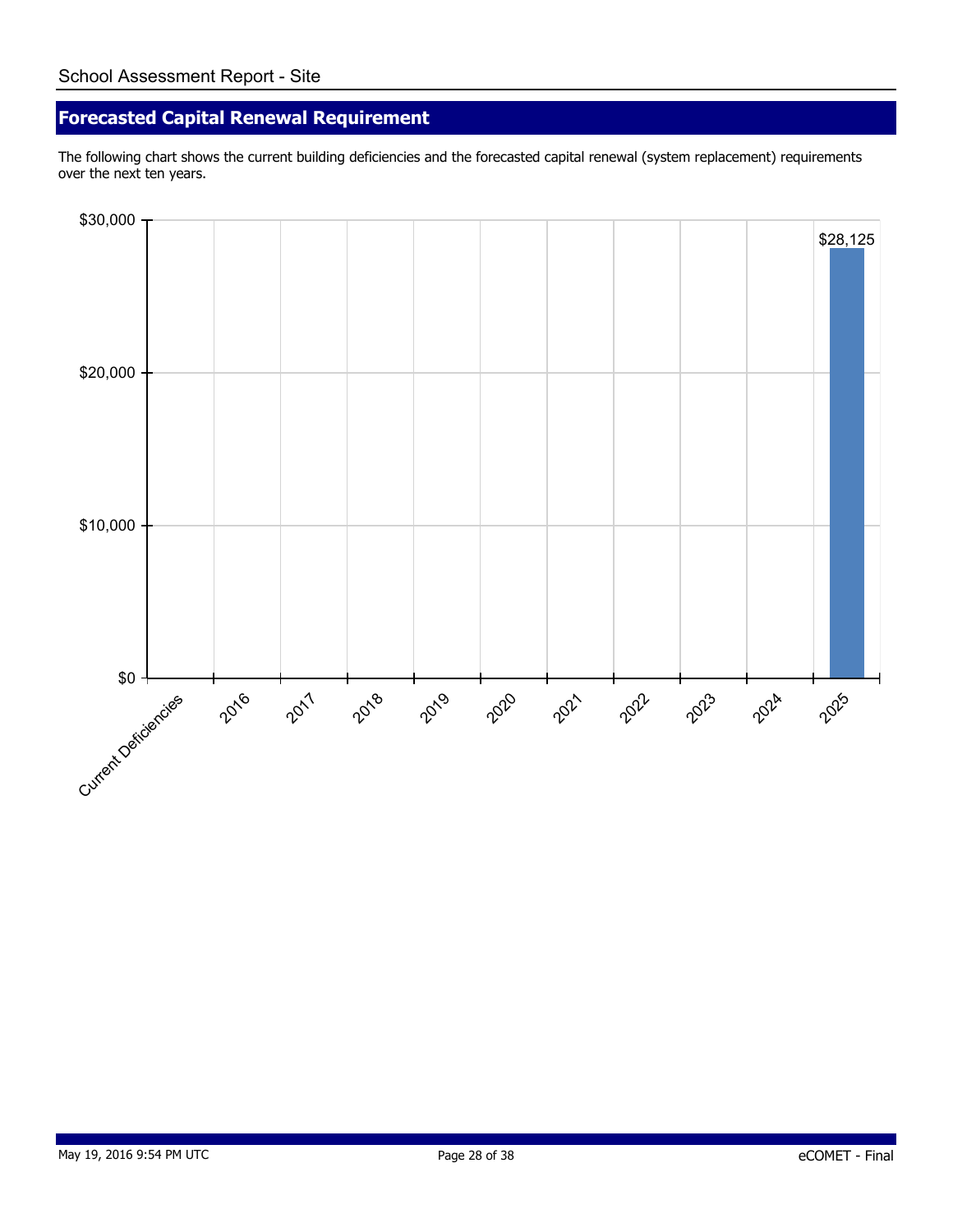## **Deficiency Summary by System**

Current deficiencies include assemblies that have reached or exceed their design life or components of the assemblies that are in need of repair. Assemblies that have reached their design life are identified as current deficiencies and assigned the distress 'Beyond Service Life'. The following chart lists all current deficiencies associated with this facility broken down by UNIFORMAT system.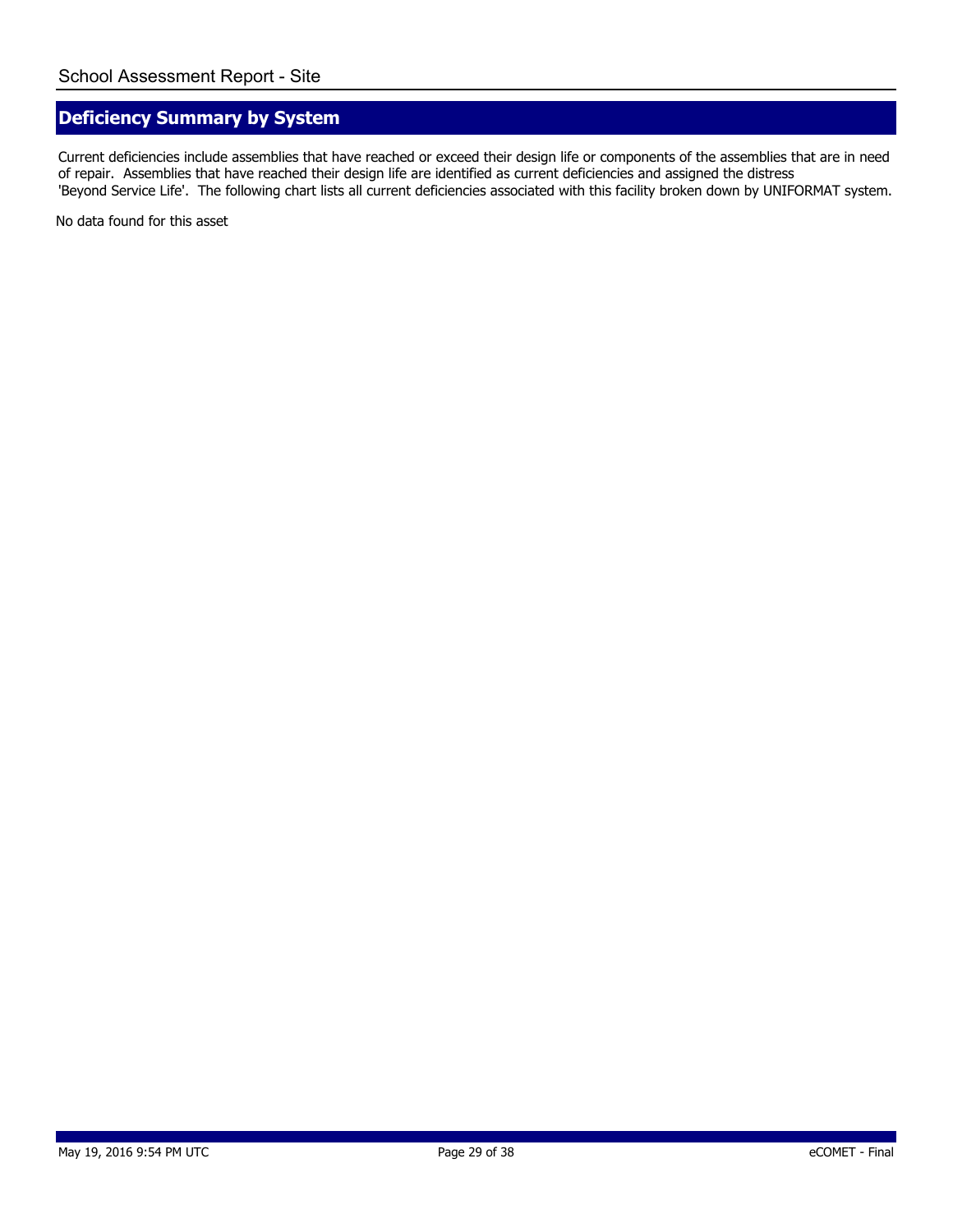## **Deficiency Summary by Priority**

The following chart shows the total repair costs broken down by priority. Assessors assigned deficiencies within eCOMET to one of the following priority categories: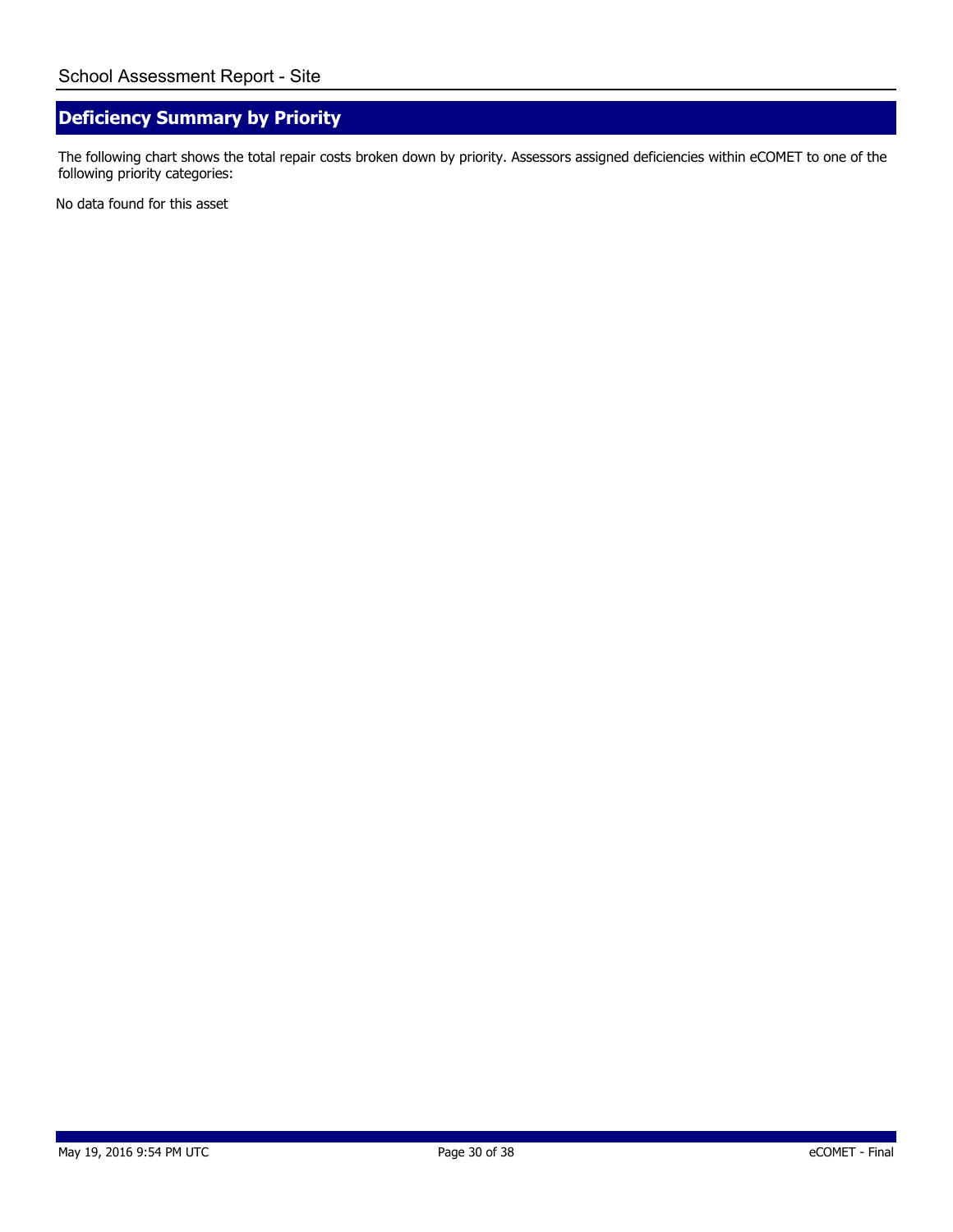#### **Deficiency By Priority Investment Table**

The table below shows the current investment cost grouped by deficiency priority and building system. Assessors assigned deficiencies within eCOMET to one of the following priority categories:

- Priority 1 deficiencies require immediate review to correct a potential life/safety hazard, stop accelerated deterioration, or return a facility to operation.
- Priority 2 deficiencies could become a Priority 1 deficiency, if not corrected within the next 2-3 years. These include intermittent operations, rapid deterioration, or potential life/safety hazards..
- Priority 3 deficiencies require appropriate attention to preclude predictable deterioration or potential downtime and the associated damage or higher costs if deferred further and not completed within the next 3-5 years.
- Priority 4 deficiencies represent a sensible improvement to existing conditions. The recommended improvements are not required for the basic functionality of the facility; however addressing these deficiencies will improve overall usability and/or reduce long term maintenance costs. Repairs for these deficiencies may be budgeted and scheduled for completion within the next 5-7 years.
- Priority 5 deficiencies will include conditions that have no impact on the function or usability of the facility, such as appearance. No action is required for these deficiencies, but they are tracked since they may require future inspection or be completed as part of related repairs in contiguous areas of the facility.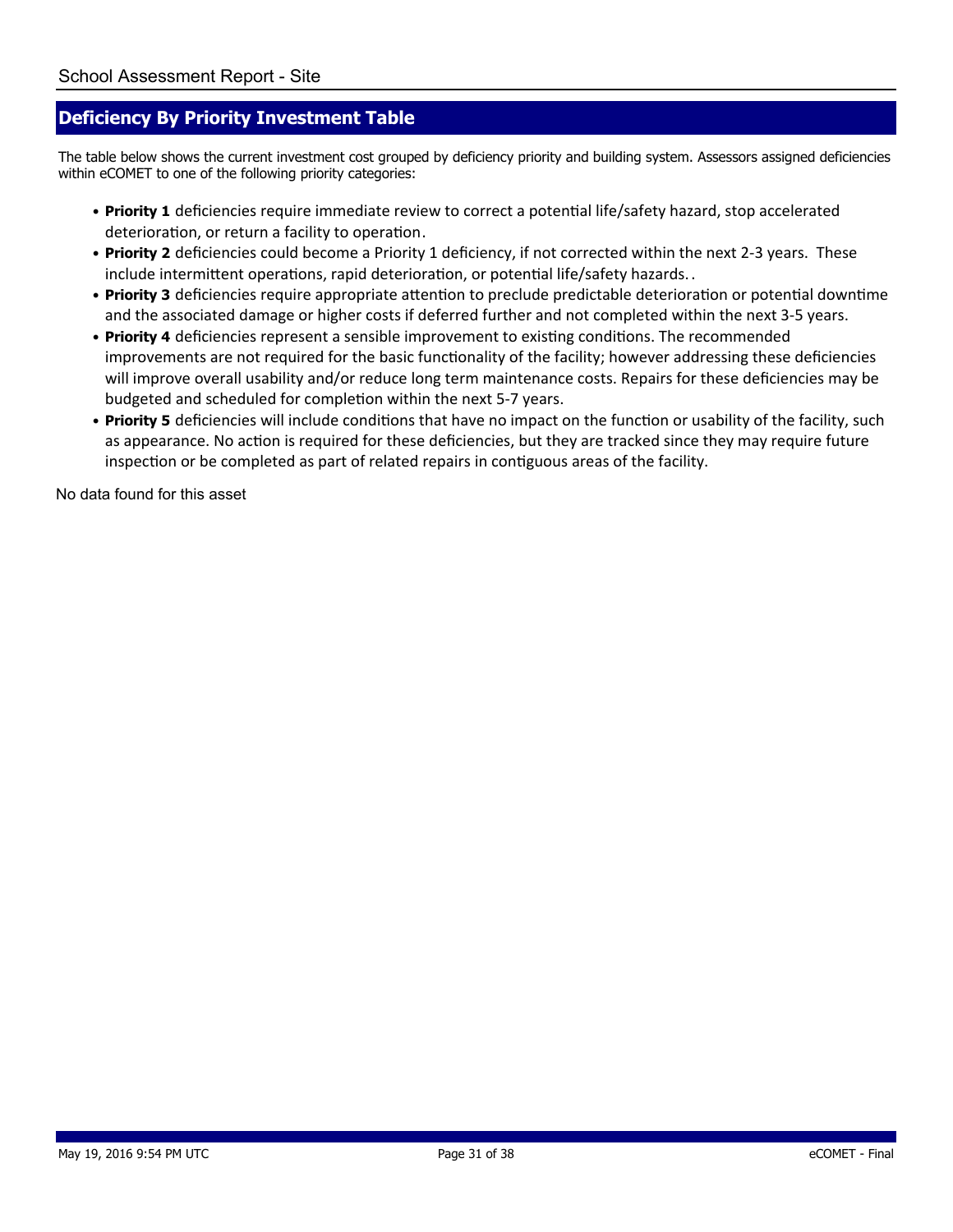## **Deficiency Summary by Category**

The following chart shows the total repair costs broken down by deficiency categories. Assessors assigned deficiencies to one of the following categories: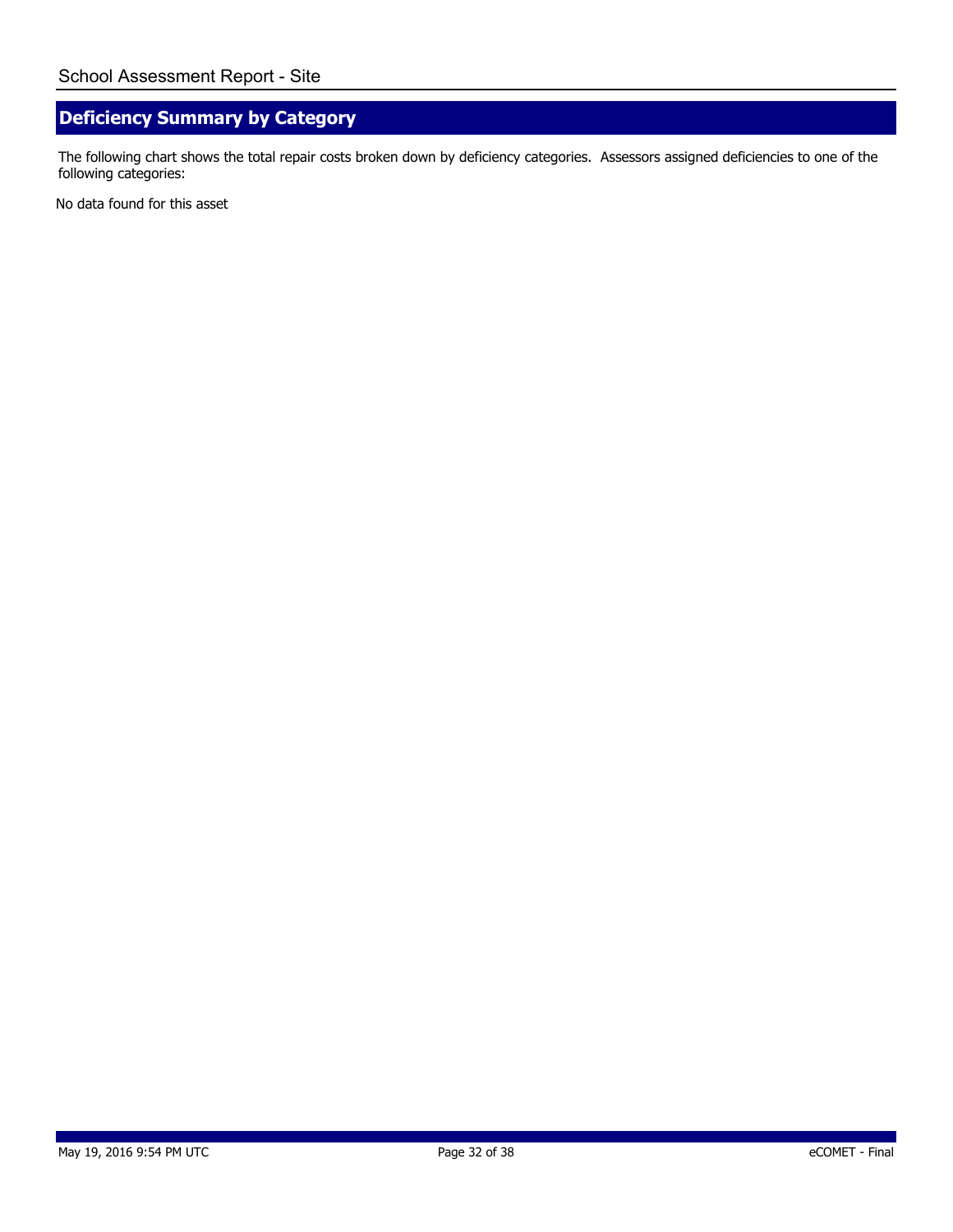## **Deficiency Details by Priority**

The deficiency detail notes listed below provide additional information on identified deficiencies found within the facility.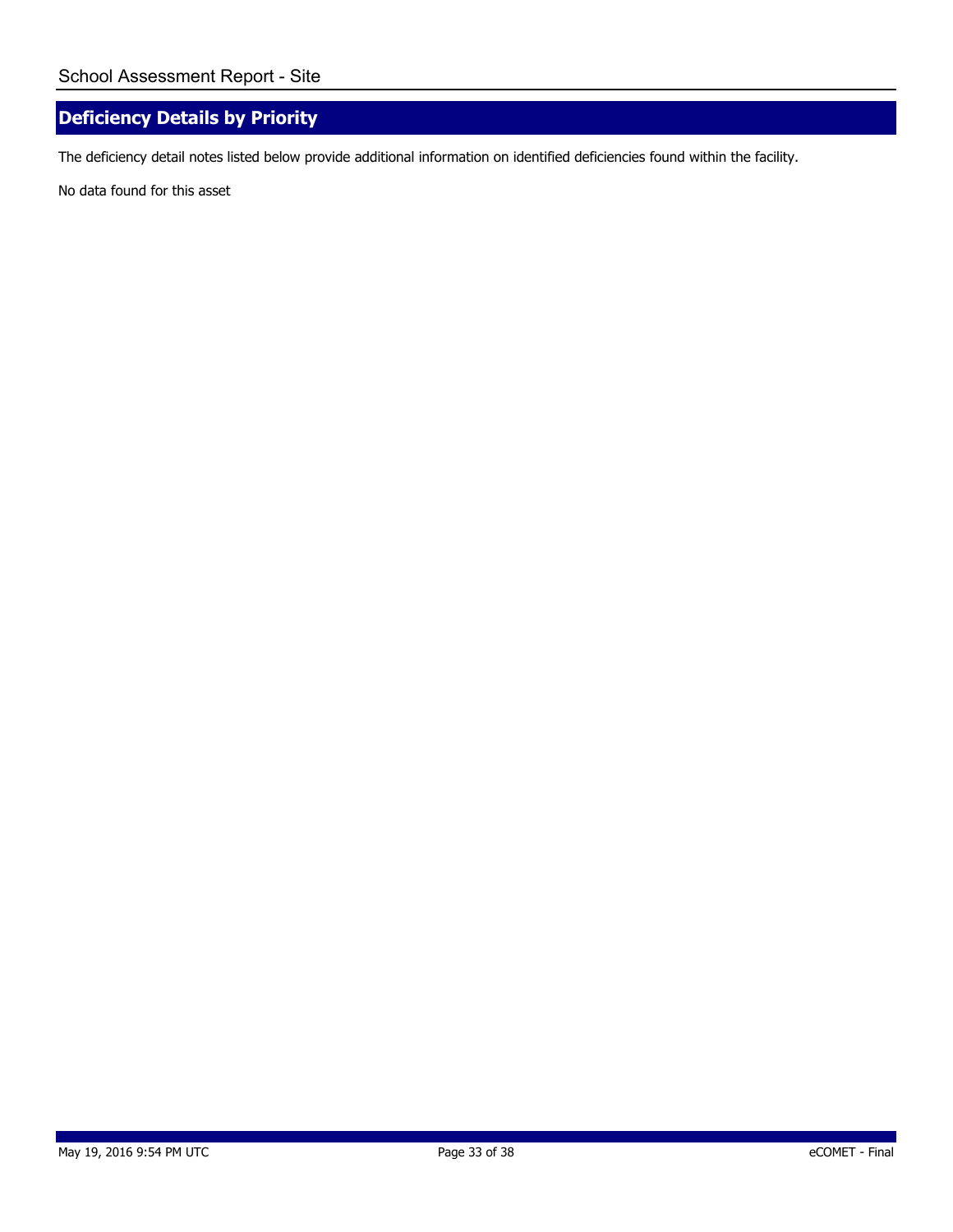| <b>Glossary</b>          |                                                                                                                                                                                                                                                                                                                                                                                                                                                                                                                                                                                                                          |
|--------------------------|--------------------------------------------------------------------------------------------------------------------------------------------------------------------------------------------------------------------------------------------------------------------------------------------------------------------------------------------------------------------------------------------------------------------------------------------------------------------------------------------------------------------------------------------------------------------------------------------------------------------------|
| Abandoned                | A facility owned by a district that is not occupied and not maintained. See Vacant.                                                                                                                                                                                                                                                                                                                                                                                                                                                                                                                                      |
| <b>Additional Cost</b>   | Total project cost is composed of hard and soft costs. Additional costs or soft expenses are costs<br>that are necessary to accomplish the corrective work but are not directly attributable to the<br>deficient systems direct construction cost, which are often referred to as hard cost. The<br>components included in the soft costs vary by owner but usually include architect and contractor<br>fees, contingencies and other owner-incurred costs necessary to fully develop and build a facility.<br>These soft cost factors can be adjusted anytime within the eCOMET® database at the owner's<br>discretion. |
| Assessment               | Visual survey of a facility to determine its condition. It involves looking at the age of systems,<br>reviewing information from local sources and visual evidence of potential problems to assign a<br>condition rating. It does not include destructive testing of materials or testing of systems or<br>equipment for functionality.                                                                                                                                                                                                                                                                                  |
| <b>ASTM</b>              | ASTM International (ASTM): Originally known as the American Society for Testing and Materials,<br>ASTM is an international standards organization that develops and publishes voluntary consensus<br>technical standards for a wide range of materials, products, systems, and services.                                                                                                                                                                                                                                                                                                                                 |
| <b>BOMA</b>              | Building Owners Managers of America (BOMA): National organization of public and private facility<br>owners focused on building management tools and maintenance techniques. eCOMET®<br>reference: Building and component system effective economic life expectancies.                                                                                                                                                                                                                                                                                                                                                    |
| <b>Building</b>          | A fully enclosed and roofed structure that can be traversed internally without exiting to the<br>exterior.                                                                                                                                                                                                                                                                                                                                                                                                                                                                                                               |
| <b>Building Addition</b> | An area, space or component of a building added to a building after the original building's year<br>built date. NOTE: As a convention in the database, "Main" was used to designate the original<br>building. Additions built prior to 1983 (30 years) were included in the main building area<br>calculations to reflect their predicted system depreciation characteristics and remaining service<br>life.                                                                                                                                                                                                             |
| <b>Building Systems</b>  | eCOMET® uses UNIFORMAT II to organize building data. UNIFORMAT II was originally developed<br>by the federal General Services Administration to delineate building costs by systems rather than<br>by material. UNIFORMAT II was formalized by an NIST standard, NISTIR 6389 in 1999. It has<br>been further quantified and updated by ASTM standard 2005, E1557-05. The Construction<br>Specifications Institute, CSI, has taken over the standard as part of their MasterFormat /<br>MasterSpec system.                                                                                                                |
| Calculated Next Renewal  | The year a system or building element would be expected to expire based solely on the date it<br>was installed and the expected useful lifetime for that kind of system.                                                                                                                                                                                                                                                                                                                                                                                                                                                 |
| Capital Renewal          | Capital renewal refers to the cyclical replacement of building systems or elements as they become<br>obsolete or beyond their useful life. It is not normally included in an annual<br>operating/maintenance budget. See calculated next renewal and next renewal.                                                                                                                                                                                                                                                                                                                                                       |
| City Cost Index (CCI)    | RS Means provides building system, equipment, and construction costs at a national level. The<br>City Cost Index (also provided by RS Means) localizes those costs to a geographic region of the<br>United States. In eCOMET®, each building or site is assigned a City Cost Index, which adjusts all<br>of the associated costs for systems, deficiencies and inventory to the local value.                                                                                                                                                                                                                             |
| Condition                | Condition refers to the state of physical fitness or readiness of a facility system or system element<br>for its intended use.                                                                                                                                                                                                                                                                                                                                                                                                                                                                                           |
| <b>Condition Budget</b>  | The Condition Budget, also known as Condition Needs, represents the budgeted contractor<br>installed costs plus owner's soft costs for the repair, replacement or renewal for a component or<br>system level deficiency. It excludes contributing costs for other components or systems that might<br>also be associated with the corrective actions due to packaging the work.                                                                                                                                                                                                                                          |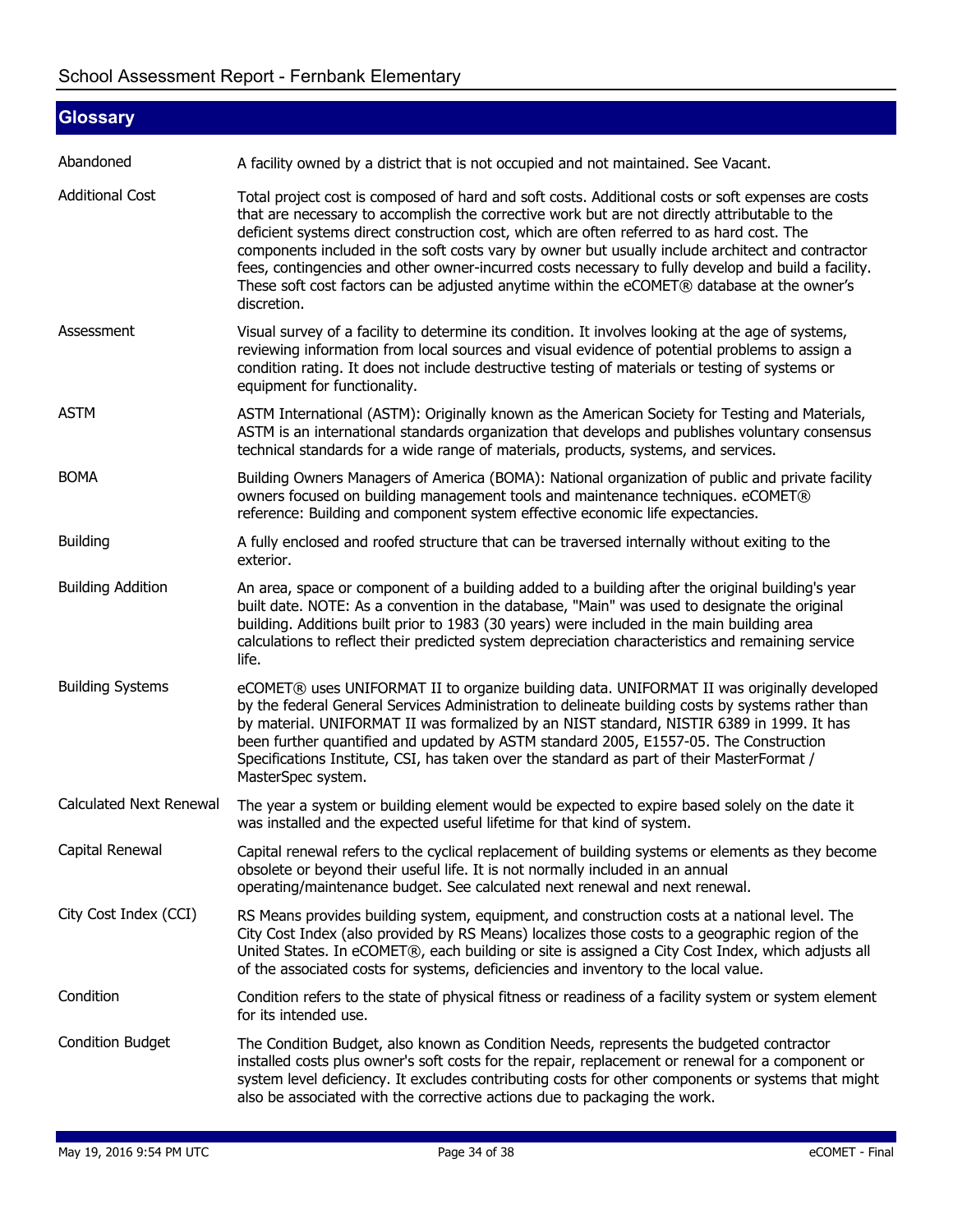| Condition Index (CI) %                    | The Condition Index (CI) also known as the Remaining Service Life Index (RSLI) is calculated as<br>the sum of a renewable system's Remaining Service Life (RSL) Value divided by the sum of a<br>system's Replacement Value (both values exclude soft cost to simplify calculation updates)<br>expressed as a percentage ranging from 100.00% (new) to 0.00% (expired - no remaining life).                                                                                                                                                                                                                                        |
|-------------------------------------------|------------------------------------------------------------------------------------------------------------------------------------------------------------------------------------------------------------------------------------------------------------------------------------------------------------------------------------------------------------------------------------------------------------------------------------------------------------------------------------------------------------------------------------------------------------------------------------------------------------------------------------|
| Construction<br>Specifications Institute  | Construction Specifications Institute: Primary national organization specializing in construction<br>materials data and data location in construction documents. eCOMET® reference: UNIFORMAT II<br>materials classification.                                                                                                                                                                                                                                                                                                                                                                                                      |
| Correction                                | Correction refers to an assessor's recommended deficiency repair or replacement action. For any<br>system or element deficiency, there can be multiple and alternative solutions for its repair or<br>replacement. A Correction is user defined and tied to a UNIFORMAT II element, or system it is<br>intended to address. It excludes other peripheral costs that may also be included in the packaging<br>of repair, replacement or renewal improvements that may also be triggered by the deficiency<br>correction.                                                                                                            |
| Cost Model                                | A cost model is a list of facility systems which could represent the installed systems a given<br>facility. Included in the cost model are standard unit cost estimates, gross areas, life cycles and<br>installed dates. Also represented is the repair cost for deficient systems, replacement values. See<br>eCOMET® cost models.                                                                                                                                                                                                                                                                                               |
| Criteria                                  | Criteria refer to the set of requirements, guidelines or standards that are assessed and rated to<br>develop a score.                                                                                                                                                                                                                                                                                                                                                                                                                                                                                                              |
| <b>Current Period</b>                     | The Current Period is the current year plus a user defined number of forward years.                                                                                                                                                                                                                                                                                                                                                                                                                                                                                                                                                |
| <b>Current Replacement</b><br>Value (CRV) | The Current Replacement Value (CRV) of a facility, building or system represents the hypothetical<br>cost of rebuilding or replacing an existing facility under today's codes and construction standards,<br>using its current configuration. It is calculated by multiplying the gross area of the facility by a<br>square foot cost developed in that facility's cost model. Replacement cost includes construction<br>costs and owner's additional or soft costs for fees, permits and other expenses to reflect a total<br>project cost.                                                                                       |
| Deferred Maintenance                      | Deferred maintenance is condition work deferred on a planned or unplanned basis to a future<br>budget cycle or postponed until funds are available.                                                                                                                                                                                                                                                                                                                                                                                                                                                                                |
| Deficiency                                | A deficiency is a repair item that is damaged, missing, inadequate or insufficient for an intended<br>purpose.                                                                                                                                                                                                                                                                                                                                                                                                                                                                                                                     |
| <b>Deficiency Category</b>                | Deficiency Category refers to the type or class of a user defined deficiency grouping with shared<br>or similar characteristics. Category descriptions include, but are not limited to: Accessibility Code<br>Compliance, Appearance, Building Code Compliance, Deferred Maintenance, Energy,<br>Environmental, Life Safety Code Compliance, and Safety.                                                                                                                                                                                                                                                                           |
| <b>Deficiency Distress</b>                | Deficiency Distress refers to a user-defined root cause of a deficiency. Distress descriptions are:<br>Beyond Service Life, Damaged, Inadequate, Needs Remediation, and Missing.                                                                                                                                                                                                                                                                                                                                                                                                                                                   |
| <b>Deficiency Priority</b>                | Deficiency Priority refers to a deficiency's urgency for repair as determined by the assessment<br>team. Deficiencies were assigned a priority of 1 through 5, with Priority 1 deficiencies being the<br>most urgent.                                                                                                                                                                                                                                                                                                                                                                                                              |
| eCOMET <sup>®</sup>                       | Energy and Condition Management Estimation Technology (eCOMET®) is Parsons proprietary<br>facility asset management software developed to provide facility managers with a state of the art,<br>web-based tool to develop and maintain a comprehensive database of FCA data and information<br>used for facility asset management, maintenance and repair, and capital renewal planning.<br>eCOMET® is used by Parsons and its clients as the primary tool for collecting FCA data, preparing<br>cost estimates, generating individual facility reports and cost estimates, and developing the overall<br>capital renewal program. |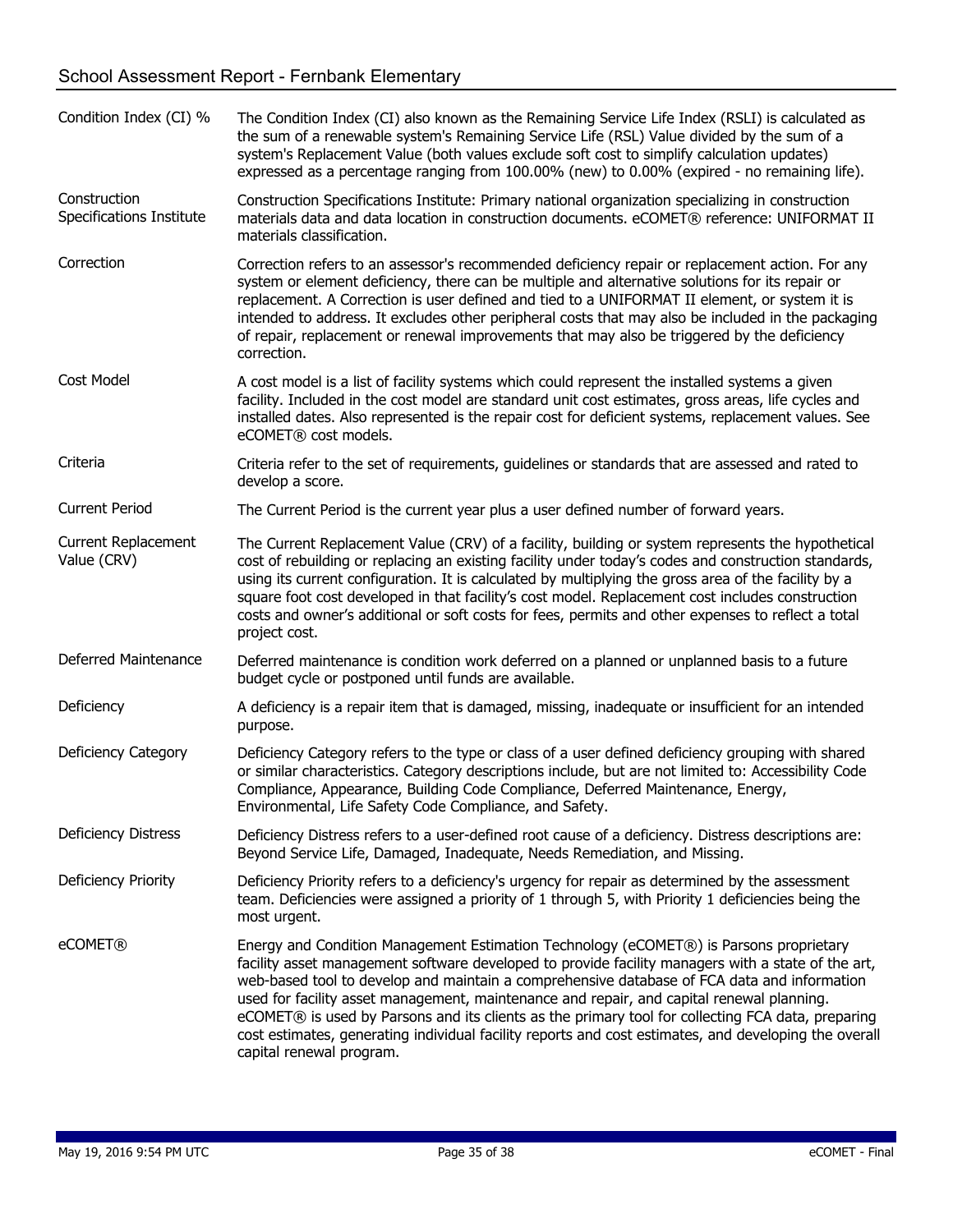| eCOMET® Cost Models                           | eCOMET® cost models are derived from RS Means Square Foot Cost Data cost models and these<br>models are used to develop the current replacement value (CRV) and assign life cycle costs to the<br>various systems within a building. Cost models are assigned current costs-per-square-foot to<br>establish replacement values. The Cost models are designed to represent a client specific facility<br>that meets local standards cost trends.                                                                                                                                                                                                                                                                                                                                                                                                                                                                                                                                                                                                                                  |
|-----------------------------------------------|----------------------------------------------------------------------------------------------------------------------------------------------------------------------------------------------------------------------------------------------------------------------------------------------------------------------------------------------------------------------------------------------------------------------------------------------------------------------------------------------------------------------------------------------------------------------------------------------------------------------------------------------------------------------------------------------------------------------------------------------------------------------------------------------------------------------------------------------------------------------------------------------------------------------------------------------------------------------------------------------------------------------------------------------------------------------------------|
| Element                                       | Elements are the major components that comprise building systems as defined by UNIFORMAT II.                                                                                                                                                                                                                                                                                                                                                                                                                                                                                                                                                                                                                                                                                                                                                                                                                                                                                                                                                                                     |
| <b>Expected Life</b>                          | Also referred to as Useful Life. See Useful Life definition.                                                                                                                                                                                                                                                                                                                                                                                                                                                                                                                                                                                                                                                                                                                                                                                                                                                                                                                                                                                                                     |
| Facility                                      | A facility refers to site(s), building(s), or building addition(s), or combinations thereof that provide<br>a particular service or support of an educational purpose.                                                                                                                                                                                                                                                                                                                                                                                                                                                                                                                                                                                                                                                                                                                                                                                                                                                                                                           |
| <b>Facility Attributes</b>                    | Customizable eCOMET® fields to identify attributes specific to a facility. These fields are part of<br>the eCOMET® database set-up with the owner.                                                                                                                                                                                                                                                                                                                                                                                                                                                                                                                                                                                                                                                                                                                                                                                                                                                                                                                               |
| <b>Facility Condition</b><br>Assessment (FCA) | A facility condition assessment (FCA) is a visual inspection of buildings and grounds at a facility to<br>identify and estimate current and future needed repairs or replacements of major systems for<br>planning and budgeting purposes. It is typically performed for organizations that are tasked with<br>the day to day maintenance, operation, and capital renewal (replacement) of building systems and<br>components of a large inventory of facilities. The primary goal of an FCA is to objectively and<br>quantifiably identify, inspect, and prioritize the repair and replacement needs of the building and<br>ground systems (e.g., roofs, windows, doors, floor finishes, plumbing fixtures, parking lot, and<br>sidewalks) within facilities that have either failed or have surpassed their service life, and to<br>identify and forecast future capital replacement needs for systems that have not yet failed, but<br>planned replacement of those systems is needed to ensure that the facilities will continue to meet<br>the mission of the organization. |
| Facility Condition Index<br>(FCI)             | FCI is an industry-standard measurement of a facility's condition expressed as a percentage from<br>0.00% to 100.00% that is derived by dividing the cost to correct a facility's deficiencies by its<br>Current Replacement Value (CRV). The higher the FCI the poorer the condition of a facility. After<br>an FCI is established for all buildings within a portfolio, a building's condition can be ranked<br>relative to other buildings. The FCI may also represent the condition of a portfolio based on the<br>cumulative FCIs of the portfolio's facilities.                                                                                                                                                                                                                                                                                                                                                                                                                                                                                                            |
| <b>Forecast Period</b>                        | The Forecast Period refers to a user defined number of years forward of the Current Period.                                                                                                                                                                                                                                                                                                                                                                                                                                                                                                                                                                                                                                                                                                                                                                                                                                                                                                                                                                                      |
| Gen (Generate)                                | The Cost Model has a Gen box for each system line item. By checking the box, eCOMET® will<br>generate life cycle deficiencies based on the Year Installed and the Life for that system. Systems<br>that typically do not re-generate (foundations, floor construction, roof construction, basement<br>walls, etc.) would not have the Gen box checked as those systems would not re-generate at the<br>end of a life cycle. In those instances, it would be more practical and cost effective to demolish<br>the entire facility than renew those systems.                                                                                                                                                                                                                                                                                                                                                                                                                                                                                                                       |
| Gross Square Feet (GSF)                       | The area of the enclosed floor space of a building or building addition in square feet measured to<br>the outside face of the enclosing wall.                                                                                                                                                                                                                                                                                                                                                                                                                                                                                                                                                                                                                                                                                                                                                                                                                                                                                                                                    |
| Life cycle                                    | Life cycle refers to the period of time that a building or site system or element can be expected to<br>adequately serve its intended function. Parsons assigns expected life cycles to all building systems<br>based on Building Operators and Managers of America (BOMA) recommended life cycles,<br>manufacturers suggested life, and RS Means cost data, and client-provided historical data. BOMA<br>standards are a nationally recognized source of life cycle data for various components and/or<br>systems associated with facilities. RS Means is a national company specializing in construction<br>estimating and costs.                                                                                                                                                                                                                                                                                                                                                                                                                                              |
| Next Renewal                                  | Next Renewal refers to a manually-adjusted expected useful life of a system or element based on<br>on-site inspection either by reducing or extending the Calculated Next Renewal to more accurately<br>reflect current conditions.                                                                                                                                                                                                                                                                                                                                                                                                                                                                                                                                                                                                                                                                                                                                                                                                                                              |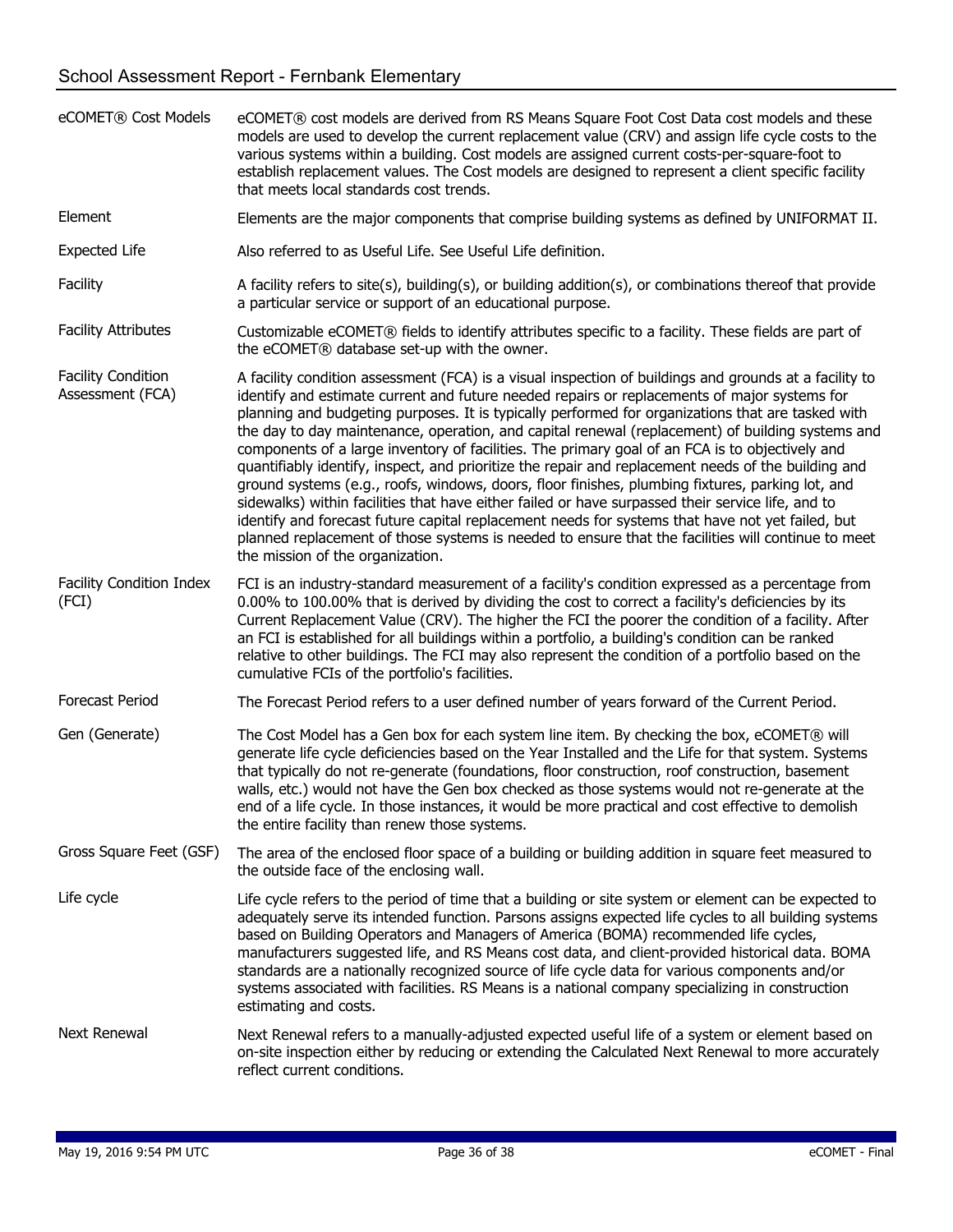## School Assessment Report - Fernbank Elementary

| Order of Magnitude              | Order of Magnitude refers to a rough approximation made with a degree of knowledge and<br>confidence that the budgeted, projected or estimated cost falls within a reasonable range of cost<br>values.                                                                                                                                                                                                                                                                                                                                                                                                                                                                                                                                                                                                                              |
|---------------------------------|-------------------------------------------------------------------------------------------------------------------------------------------------------------------------------------------------------------------------------------------------------------------------------------------------------------------------------------------------------------------------------------------------------------------------------------------------------------------------------------------------------------------------------------------------------------------------------------------------------------------------------------------------------------------------------------------------------------------------------------------------------------------------------------------------------------------------------------|
| Remaining Service Life<br>(RSL) | RSL is the number of years of service remaining for a system or equipment item. It is<br>automatically calculated based on the difference between the current year and the Calculated<br>Next Renewal date or the Next Renewal date whichever one is the later date.                                                                                                                                                                                                                                                                                                                                                                                                                                                                                                                                                                |
| Renewal Factors                 | Renewal factors represent the difference in cost of renovating or replacing an existing system,<br>rather than new construction of a building system. For example, installing a new built-up roof on<br>an existing building would include removing and disposing of the old roof, a cost not associated<br>with new construction. Using a renewal premium to account for demolition and other difficulty<br>costs, Parsons typically assigns a renewal factor of 110%.                                                                                                                                                                                                                                                                                                                                                             |
| Renewal Schedule                | A timeline by year that indicates when the systems will need to be renewed and the estimated<br>price of the renewal.                                                                                                                                                                                                                                                                                                                                                                                                                                                                                                                                                                                                                                                                                                               |
| Repair Cost                     | Repair cost is the sum of all the deficiencies associated with a building or multiple<br>buildings/facilities. It will include any applied soft costs or City Cost Indexes.                                                                                                                                                                                                                                                                                                                                                                                                                                                                                                                                                                                                                                                         |
| Replacement Value               | See Current Replacement Value.                                                                                                                                                                                                                                                                                                                                                                                                                                                                                                                                                                                                                                                                                                                                                                                                      |
| Site                            | A facility's grounds and its utilities, roadways, landscaping, fencing and other typical land<br>improvements needed to support a facility.                                                                                                                                                                                                                                                                                                                                                                                                                                                                                                                                                                                                                                                                                         |
| Soft Costs                      | Soft Costs are a construction industry term that refers to expense items that are not considered<br>direct construction costs. Soft costs are user-defined and include architectural, engineering,<br>management, testing, and mitigation fees, and other owner pre- and post-construction expenses.                                                                                                                                                                                                                                                                                                                                                                                                                                                                                                                                |
| Sustainability                  | Sustainability refers to the collection of policies and strategies that meet society's present needs<br>without compromising the ability of future generations to meet their own needs.                                                                                                                                                                                                                                                                                                                                                                                                                                                                                                                                                                                                                                             |
| System                          | System refers to building and related site work elements as described by ASTM UNIFORMAT II<br>Classification for Building Elements (E1557-97), a format for classifying major facility elements<br>common to most buildings. Elements usually perform a given function regardless of the design<br>specification construction method or materials used. See also UNIFORMAT II.                                                                                                                                                                                                                                                                                                                                                                                                                                                      |
| System Generated<br>Deficiency  | eCOMET® automatically generates system deficiencies based on system life cycles using the<br>systems installation dates as the base year. By adjusting the Next Renewal date ahead or behind<br>the predicted or stated life cycle date, a system cost will come due earlier or later than the<br>originally installed life cycle date. This utility accounts for good maintenance conditions and a<br>longer life, or early expiration of a system life due to any number of adverse factors such as poor<br>installation, acts of god, material defects, poor design applications and other factors that may<br>shorten the life of a material or system. It is important to mention that the condition of the<br>systems is not necessarily a reflection of maintenance practices, but a combination of system<br>usage and age. |
| <b>UNIFORMAT</b>                | ASTM UNIFORMAT II, Classification for Building Elements (E1557-97), a publication of the<br>Construction Specification Institute (CSI), is a format used to classify major facility components<br>common to most buildings. The format is based on functional elements or parts of a facility<br>characterized by their functions without regard to the materials and methods used to accomplish<br>them. These elements are often referred to as systems or assemblies.                                                                                                                                                                                                                                                                                                                                                            |
| Unit Price                      | The Unit Price (Raw) $x$ (100% + the Additional Cost Template percentage).                                                                                                                                                                                                                                                                                                                                                                                                                                                                                                                                                                                                                                                                                                                                                          |
| Unit Price (Raw)                | The actual \$/sq. ft cost being used for the building and systems. It will include adjustments for<br>the City Cost Index applied to the facility.                                                                                                                                                                                                                                                                                                                                                                                                                                                                                                                                                                                                                                                                                  |